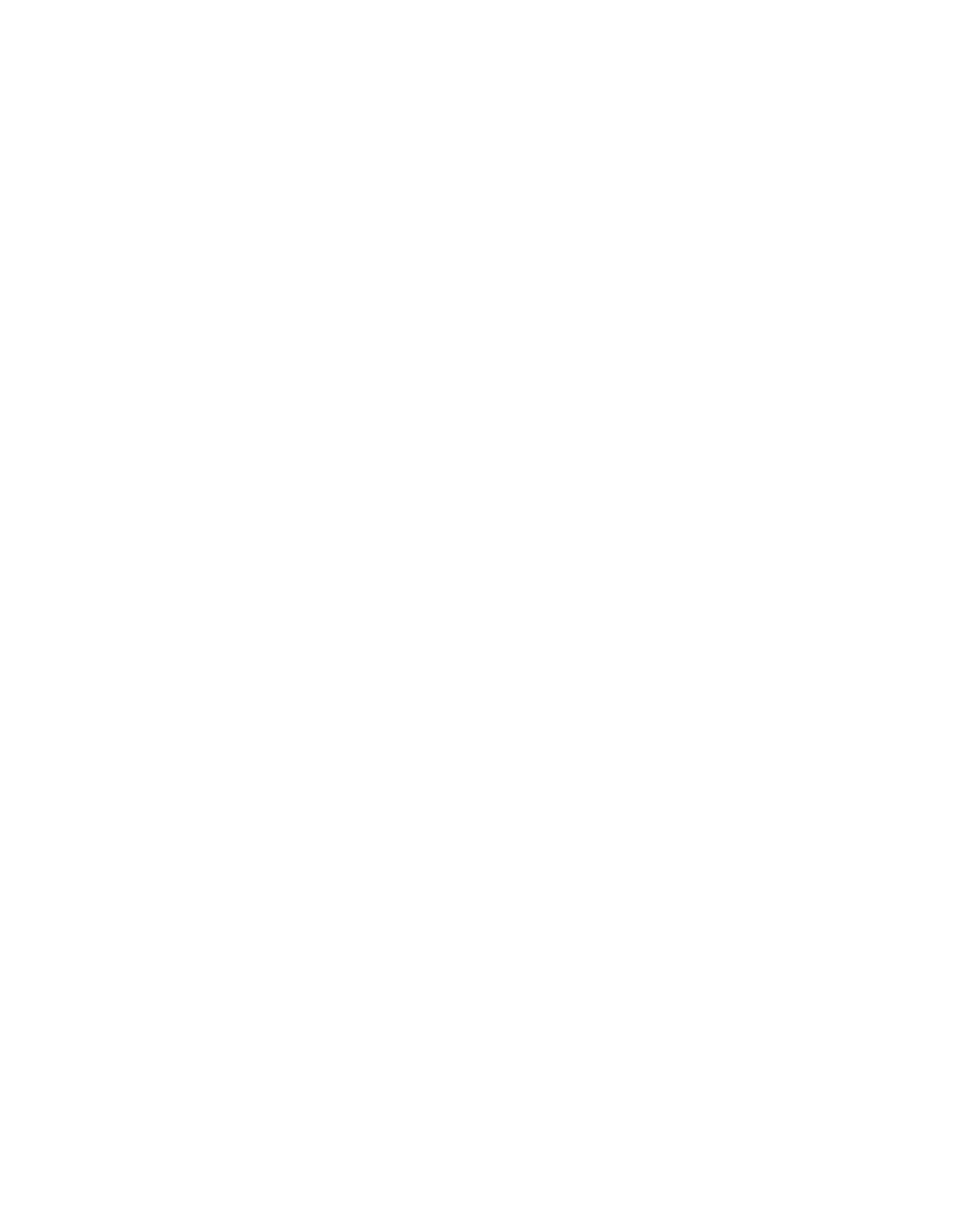# **TABLE OF CONTENTS**

| ARTICLE 9 - HOURS OF WORK, OVERTIME, ON CALL WORK, REST<br>PERIODS AND SHIFT PREMIUM 12 |
|-----------------------------------------------------------------------------------------|
| ARTICLE 10 - VACATION AND VACATION PAY 14                                               |
|                                                                                         |
| ARTICLE 12 - SENIORITY, LAYOFFS AND RECALL  16                                          |
|                                                                                         |
|                                                                                         |
| ARTICLE 15 - TRANSPORTATION, TRAVEL TIME AND ROOM AND                                   |
|                                                                                         |
| ARTICLE 17 - PERSONAL PROTECTIVE EQUIPMENT, TOOLS AND                                   |
|                                                                                         |
| ARTICLE 19 - LEAVES OF ABSENCE, SICK LEAVE, BEREAVEMENT                                 |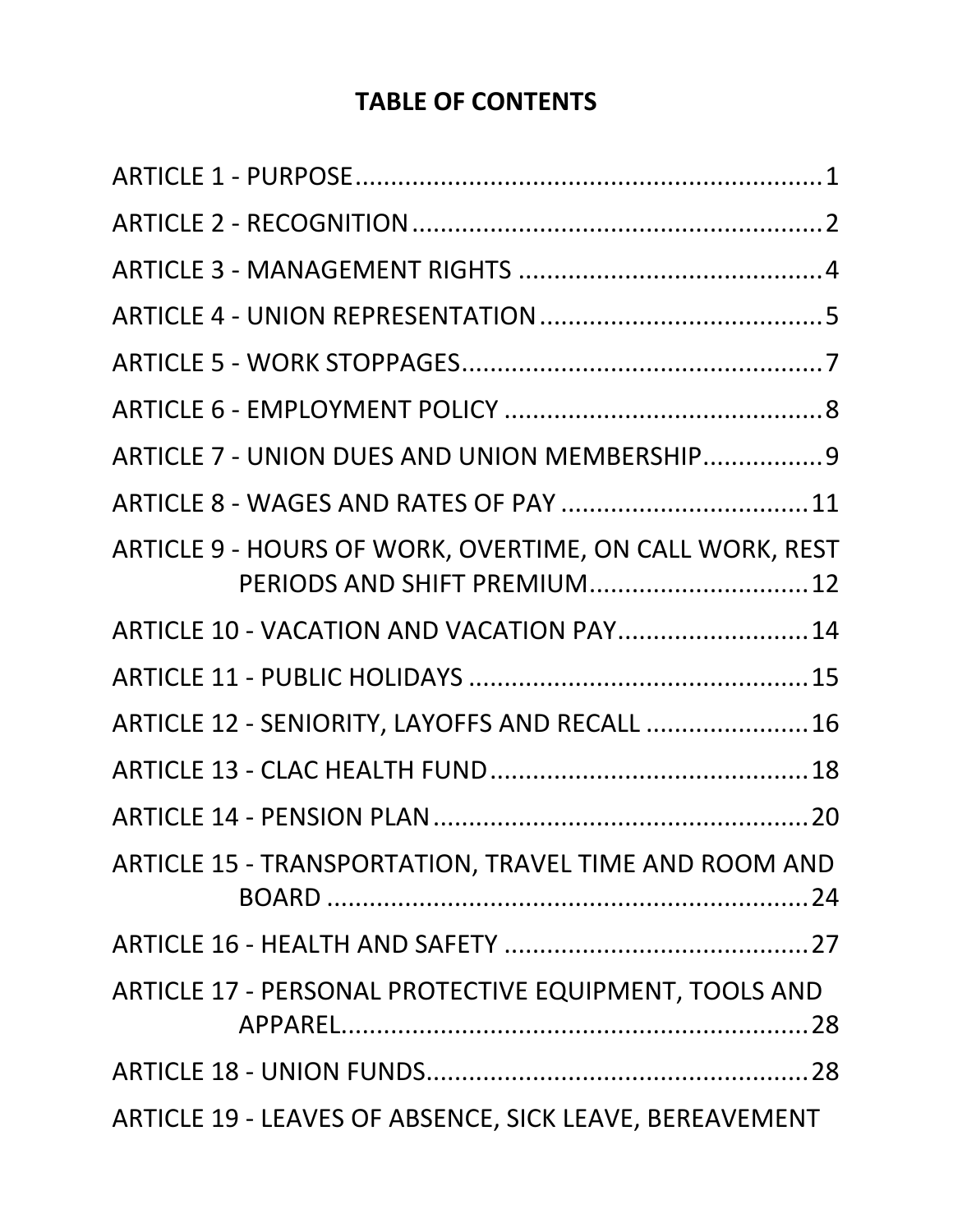| ARTICLE 21 - COMPLAINTS AND GRIEVANCES33 |  |
|------------------------------------------|--|
|                                          |  |
|                                          |  |
|                                          |  |
|                                          |  |
|                                          |  |
|                                          |  |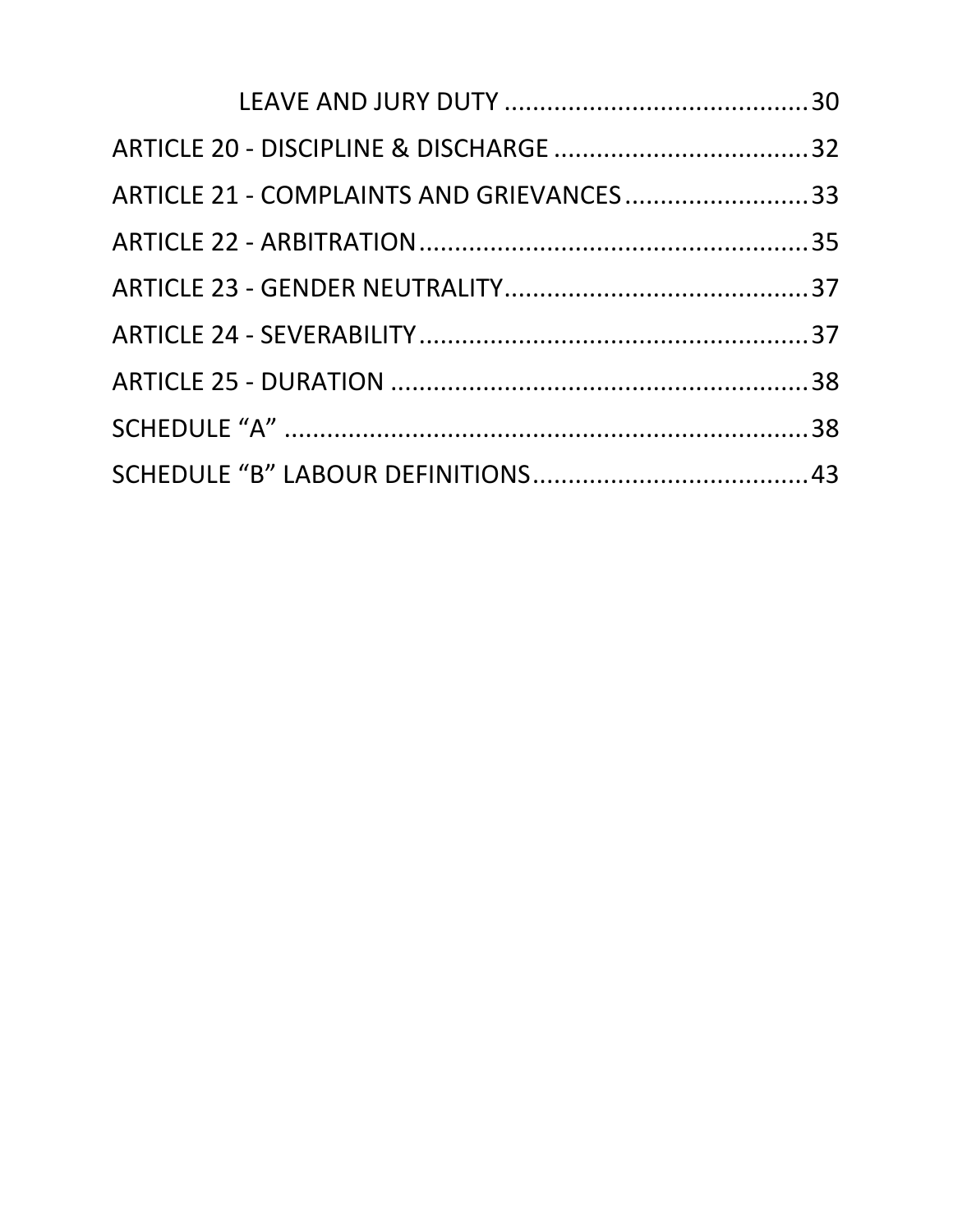#### **COLLECTIVE AGREEMENT**

**Between**

# **D. GRANT CONSTRUCTION LIMITED (hereinafter referred to as "the Employer")**

**and**

# **CONSTRUCTION WORKERS UNION, CLAC LOCAL 53 (hereinafter referred to as "the Union")**

#### **Duration: March 1, 2019 to February 28, 2022**

#### <span id="page-4-0"></span>**ARTICLE 1 - PURPOSE**

- 1.01 The general purpose of this Agreement is to establish mutually satisfactory relations between the Employer, the Union and the employees, to provide measures for the prompt and equitable disposition of grievances, and to establish and maintain satisfactory working conditions, hours of work and wages for all employees who are subject to the provisions of this Agreement.
- 1.02 The parties jointly acknowledge the beneficial advantages of the establishment by the Employer of good working conditions and a fair level of compensation, both of which being significant factors in perpetuating the continued employment of the workforce. The Union acknowledges that to achieve these goals, the Employer must be in a strong market position, which means that it must produce efficiently, at the lowest possible cost, consistent with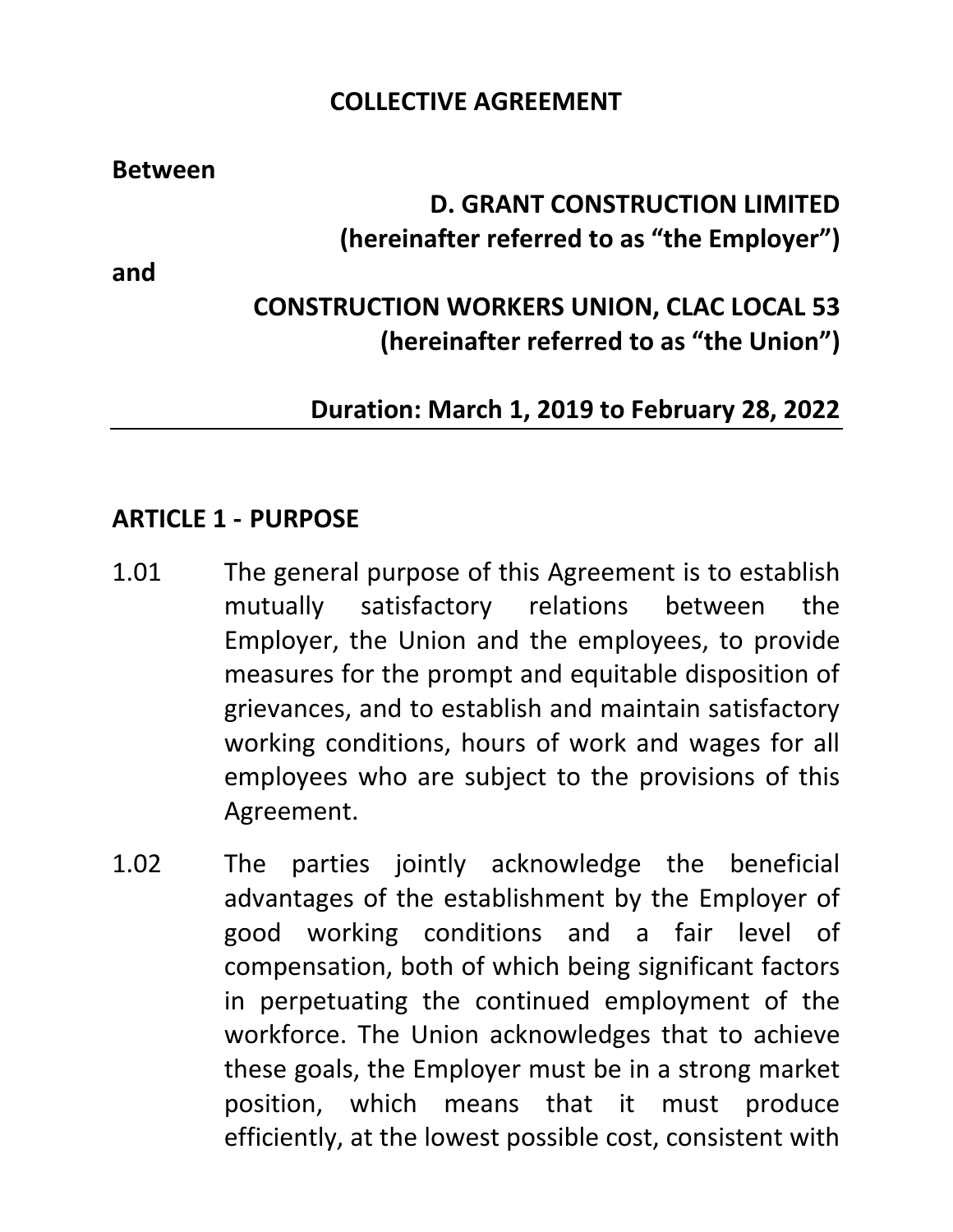fair labour standards. The Union will support the Employer's efforts to eliminate waste in production, conserve materials and supplies, provide a superior quality of workmanship, prevent accidents, and to strengthen the goodwill between the Employer, the employee, the customer and the public.

1.03 The parties recognize that where various legislation overrides the provisions contained herein, such legislation shall prevail. This shall include, but not be limited to such statutes as, the *Ontario Human Rights Code*, the *Employment Standards Act*, the *Workplace Safety & Insurance Act* and the *Occupational Health and Safety Act*.

# <span id="page-5-0"></span>**ARTICLE 2 - RECOGNITION**

- 2.01 The Employer recognizes the Union as the exclusive bargaining agent for all carpenters, carpenters' apprentices, formsetters, and construction labourers in the employ of the Employer in all sectors of the construction industry in the Province of Ontario save and except non-working foremen, persons above the rank of non-working foreman and sales and office staff.
- 2.02 Students enrolled in school and intending to return to a secondary or post-secondary education are excluded from the terms of this Collective Agreement during their regularly scheduled vacation breaks to a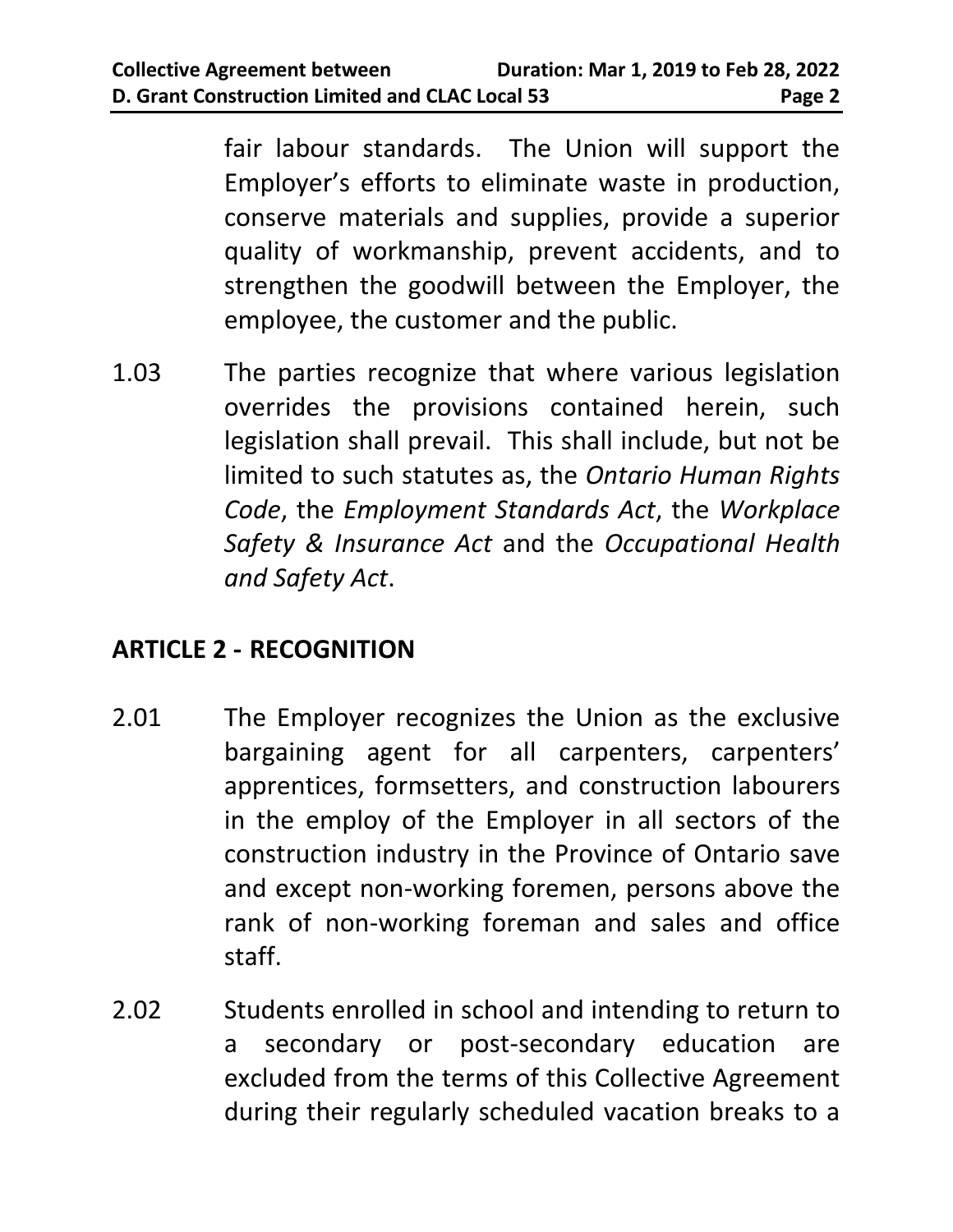maximum of five (5) months. Participants in the Ontario Youth Apprenticeship Program or in a preapprenticeship program offered by a registered college are also excluded from this Agreement for the duration of their participation in such program(s).

- 2.03 There shall be no revision, amendment or alteration of the bargaining unit as defined herein, or of any of the terms and provisions of this Agreement, except by mutual agreement, in writing, of the parties. Without limiting the generality of the foregoing, no classification may be removed from or added to the bargaining unit except by mutual agreement, in writing, of the parties. Failure to agree to any revision, amendment or alteration of the bargaining unit or the removal from or addition to any bargaining unit classification shall not constitute a grievance, nor be submitted to arbitration.
- 2.04 The Employer may, at its sole discretion, subcontract, sublet, utilize outside agency staff, or otherwise assign any number of persons to perform work normally performed by employees covered by this Agreement provided that no qualified employee is laid off as a result, or no qualified employee is available for recall or available during the recall period in accordance with Article 12.02 (h). Any such subcontracting, subletting, utilization of outside agency staff or other assignment of such work shall be considered by the Employer and Union to be specifically excluded from and not within the scope of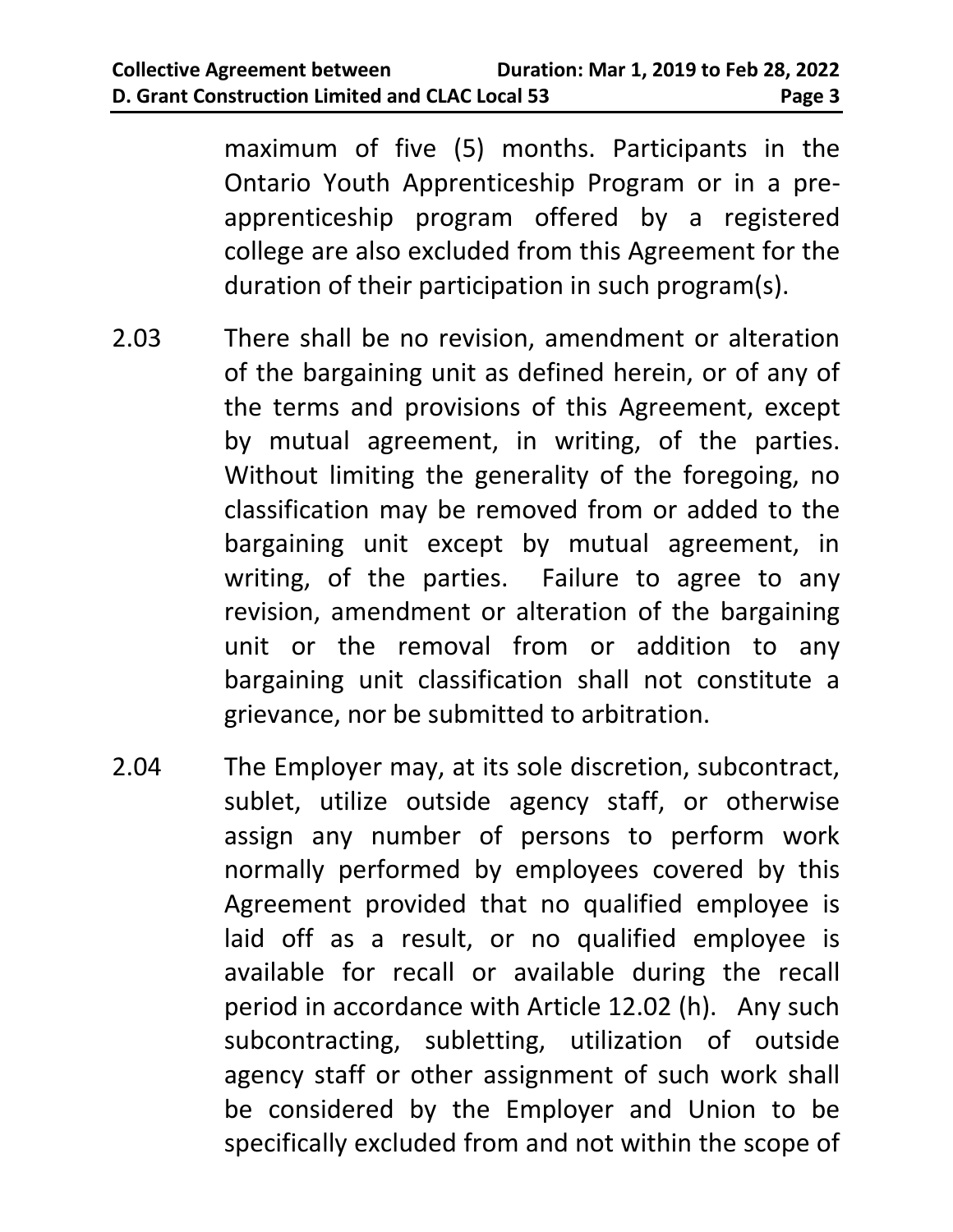the bargaining unit description set out in Article 2.01 above, such that the terms and conditions of this Agreement shall have no application whatsoever to the subcontracting, subletting, utilization of outside agency or other assignment of such work.

# <span id="page-7-0"></span>**ARTICLE 3 - MANAGEMENT RIGHTS**

- 3.01 The Union acknowledges that it is the exclusive function of the Employer to hire, fire, promote, demote and suspend employees provided that a claim by any employee, who has completed his probationary period, that he has been disciplined or discharged without just cause may be the subject of a grievance.
- 3.02 Provided such actions are consistent with the further terms of this Collective Agreement, the Employer's rights include but are not limited to the following:
	- a. The right to maintain order, discipline and efficiency; to make, alter and enforce rules and regulations and policies and practices to be adhered to by its employees including the right to continue to develop, administer, maintain and enforce the provisions of the Employer's Employee Manual provided such provisions are not inconsistent with any of the provisions of this Agreement;
	- b. The right to select, hire and direct the workforce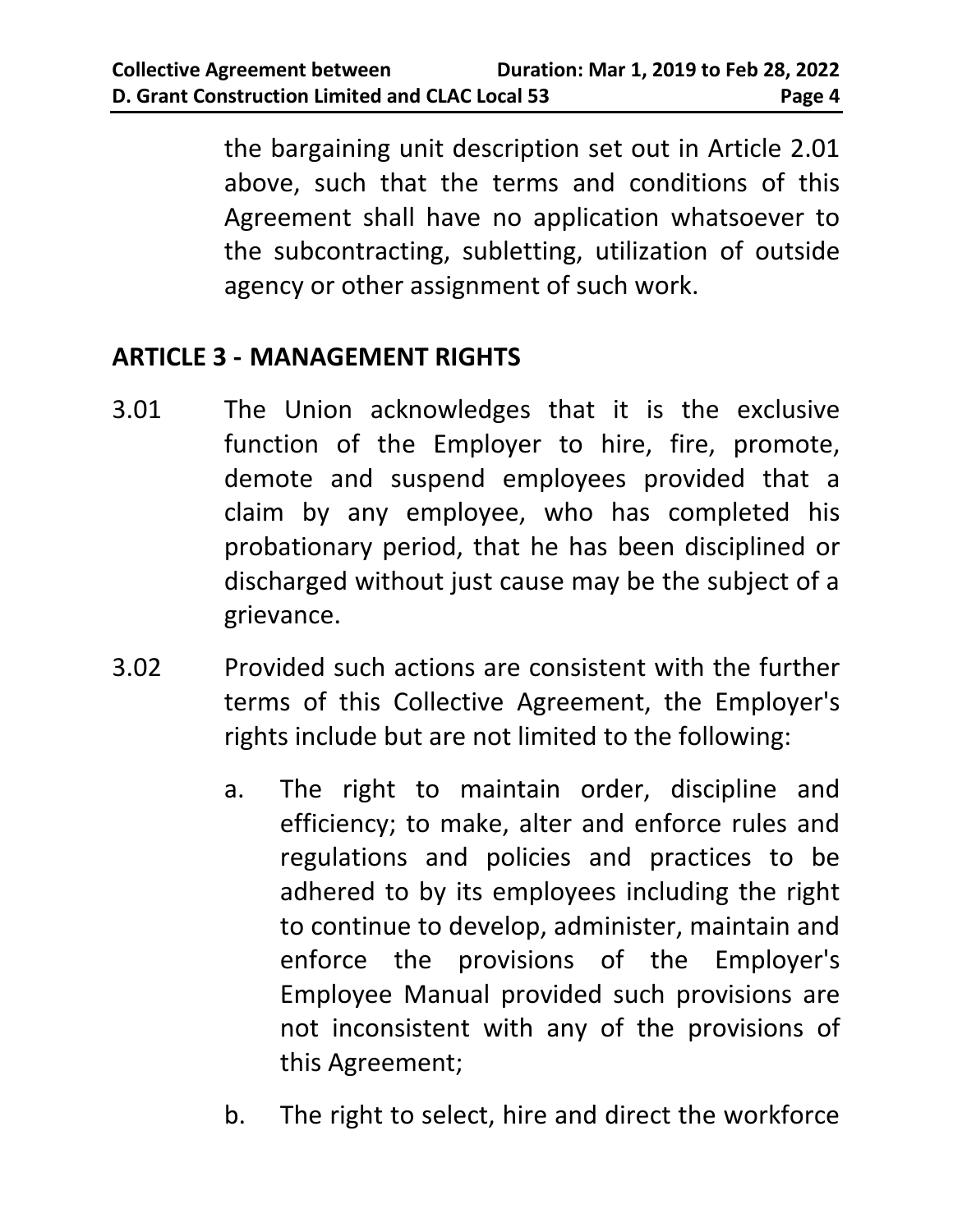and employees; to transfer, assign, promote, demote, classify, layoff, recall and suspend employees; to discipline and discharge employees for just cause; to select and retain employees for positions excluded from the bargaining unit;

c. The right to operate and manage the Employer's business in order to satisfy its commitments and responsibilities. The right to determine the kind and location of business to be done by the Employer, the direction of the working forces, the scheduling of work, the number of shifts, the methods, processes and means by which work is to be performed, job content, quality and quantity standards, the right to use improved methods, machinery and equipment, the right to determine the number of employees needed by the Employer at any time and generally, the right to manage the business of the Employer, and to plan, direct and control the operations of the Employer, including the workforce, without interference.

#### <span id="page-8-0"></span>**ARTICLE 4 - UNION REPRESENTATION**

- 4.01 For the purpose of representation with the Employer, the Union shall function and be recognized as follows:
	- a. Stewards are representatives of the employees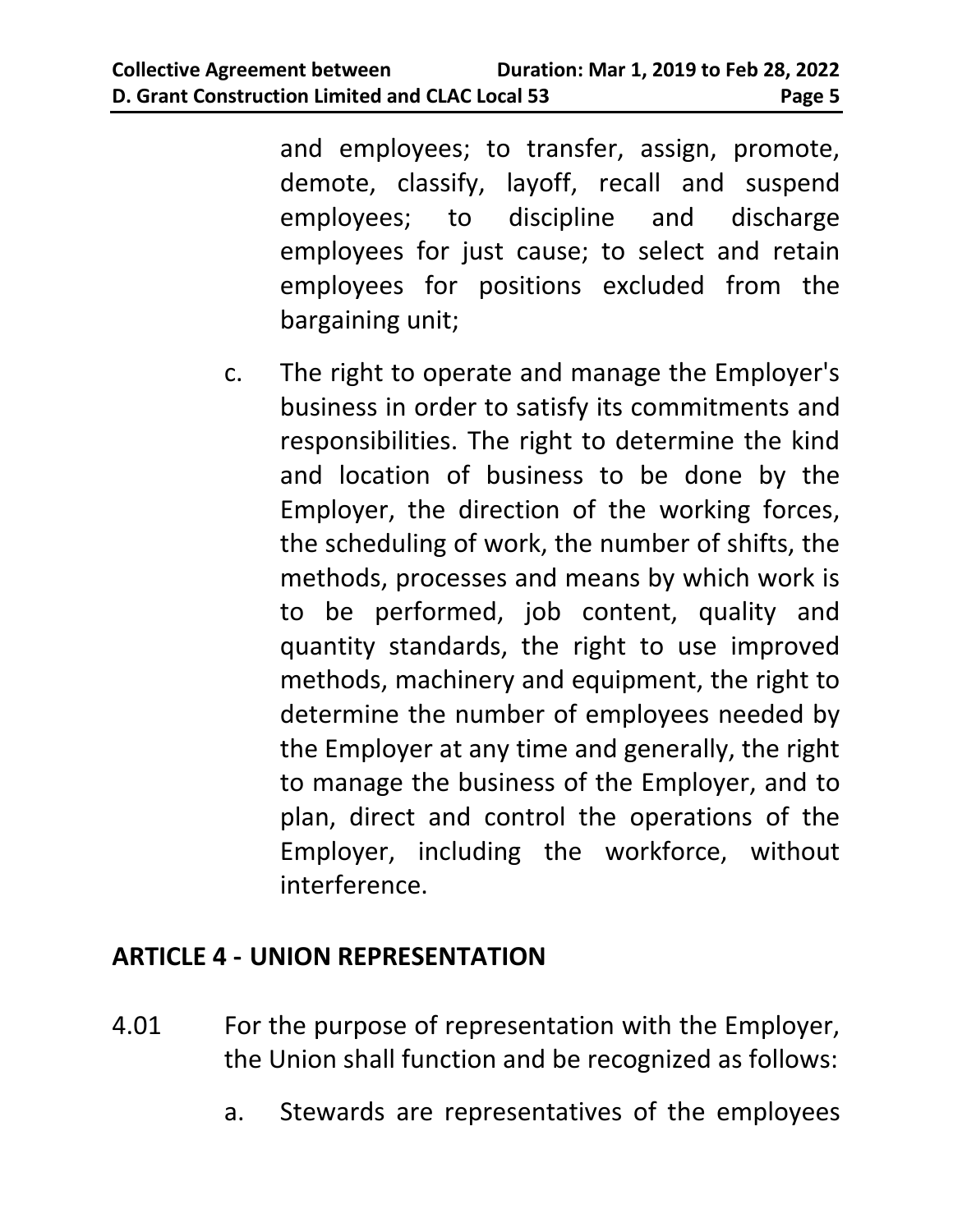in certain matters pertaining to this Agreement, including the processing of grievances. Stewards will not absent themselves from their work to deal with grievances without first obtaining permission from the Employer. Permission will not be withheld unreasonably. Stewards that are absent from work to attend a grievance meetings, grievance arbitration, mediation or any other proceeding that arises from the administration or enforcement of this Agreement shall receive their regular hourly rate for all time spent attending to such matters.

- b. Bargaining committee members shall be recognized as having authority to participate in the negotiations for a Collective Agreement and any renewals thereof. Bargaining committee members shall be granted paid leave from their scheduled work to participate in negotiations.
- c. Union Representatives are representatives of the employees in all matters pertaining to this Agreement, particularly for the purpose of processing grievances, negotiating amendments to and renewals of this Agreement and enforcing the employees' collective bargaining rights as well as any rights under this Agreement and under the law.
- 4.02 The Union agrees to notify the Employer in writing of the names of its stewards and the effective dates of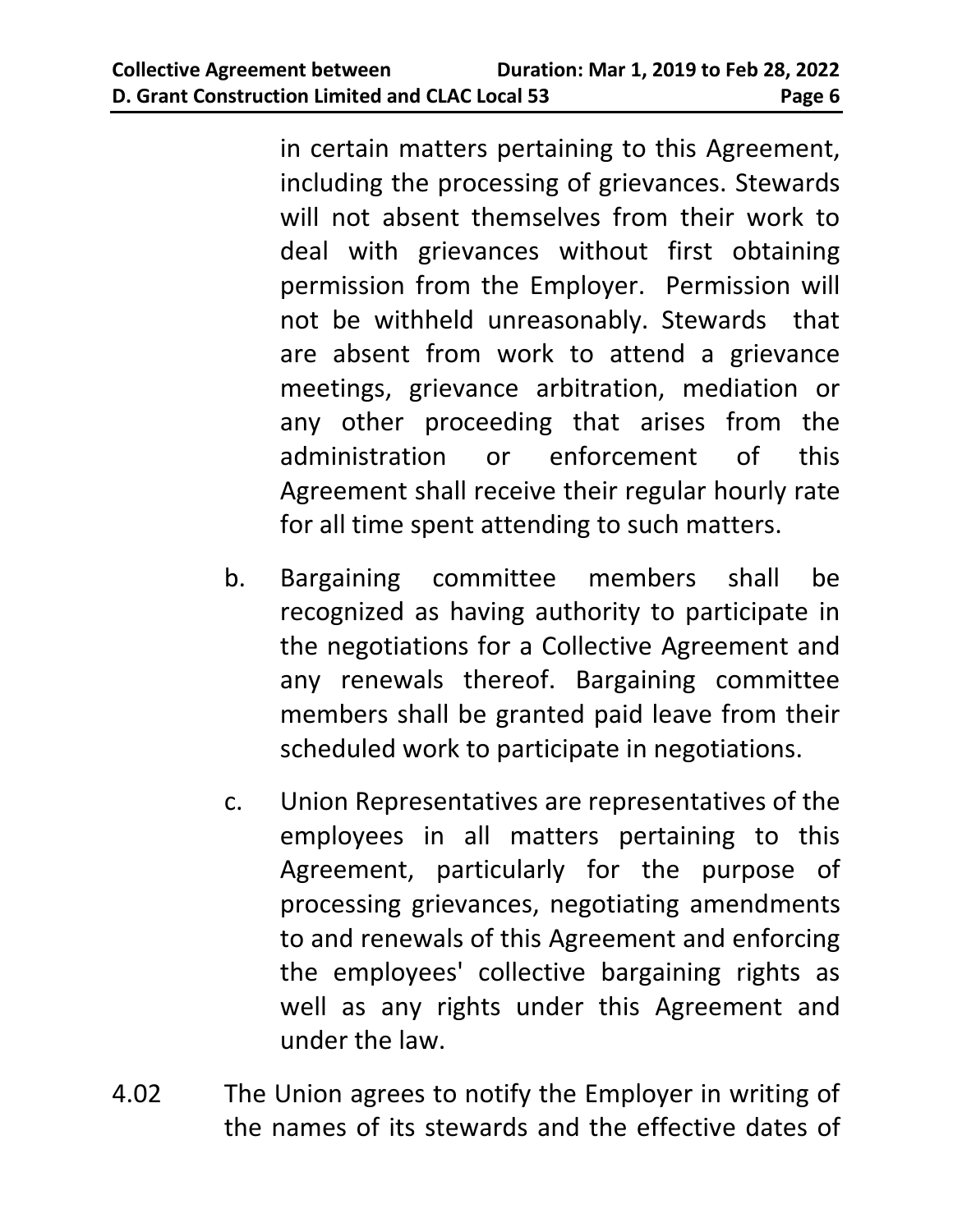their appointments. The Employer shall not be required to recognize a steward until such notice is received.

- 4.03 The Employer may meet periodically with the employees for the purpose of discussing any matters of mutual interest or concern to the Employer, the Union and the employees. A Union Representative may attend such meetings.
- 4.04 Union Representatives shall have the right to periodically visit job sites without disrupting productivity and without unreasonable intrusion into the Employer or its clients' premises. The Union's Representative shall report to the site superintendent, or foreman upon arriving at a worksite, and shall abide by all necessary protocol as determined by the general contractor, the Employer, or the client.

#### <span id="page-10-0"></span>**ARTICLE 5 - WORK STOPPAGES**

5.01 In view of the orderly procedure established by this Agreement for the settling of disputes and the handling of grievances, the Union agrees that during the term of this Agreement, or while negotiations for a renewal or further agreement are being held, neither the Union, its members or any employee shall take part in or cause or encourage any strike, picketing, slowdown or any stoppage or suspension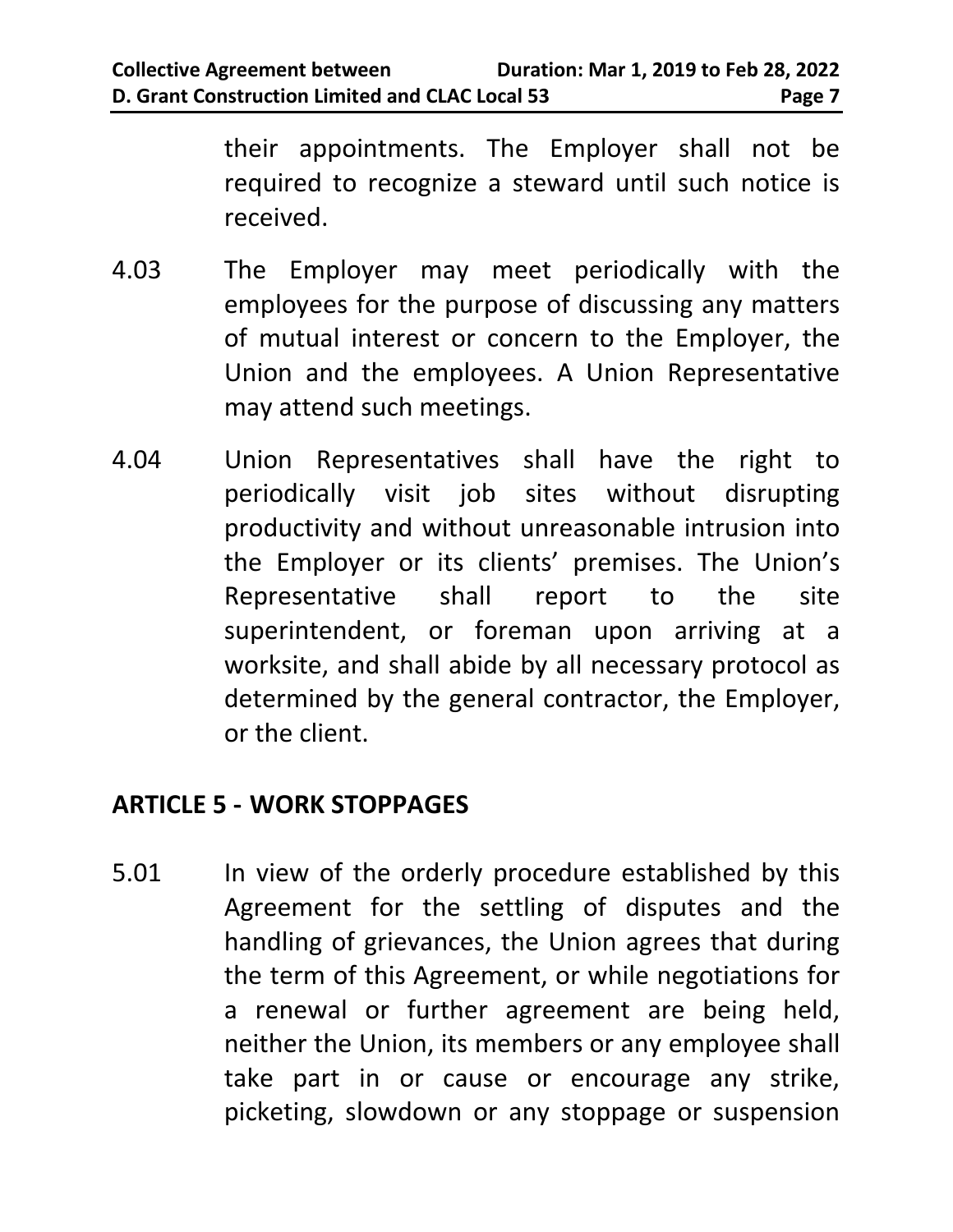of, or interference with work, or production, which shall in any way affect the operations of the Employer, nor shall there be any sympathy strikes, or secondary strikes and boycotts.

5.02 The Employer agrees that during the term of this Agreement, or while negotiations for a renewal Agreement are being held, the Employer will not engage in any lockout of its employees or deliberately restrict or reduce the hours of work or deliberately send employees home when this is not warranted by the workload.

# <span id="page-11-0"></span>**ARTICLE 6 - EMPLOYMENT POLICY**

- 6.01 The Union and the Employer will cooperate in maintaining a desirable and competent labour force. The Employer will notify the Union of staffing requirements giving as much prior notice as possible. The Union will provide a list of manpower available. The Employer at its discretion may hire employees so listed or from other sources.
- 6.02 To assist in the efficient placement of appropriately skilled members the Employer will inform the Union when employees are laid off and when new employees are hired.
- 6.03 The Employer has the right to hire new employees as needed, provided that no employee is laid off as a result of the hiring, and provided that there are no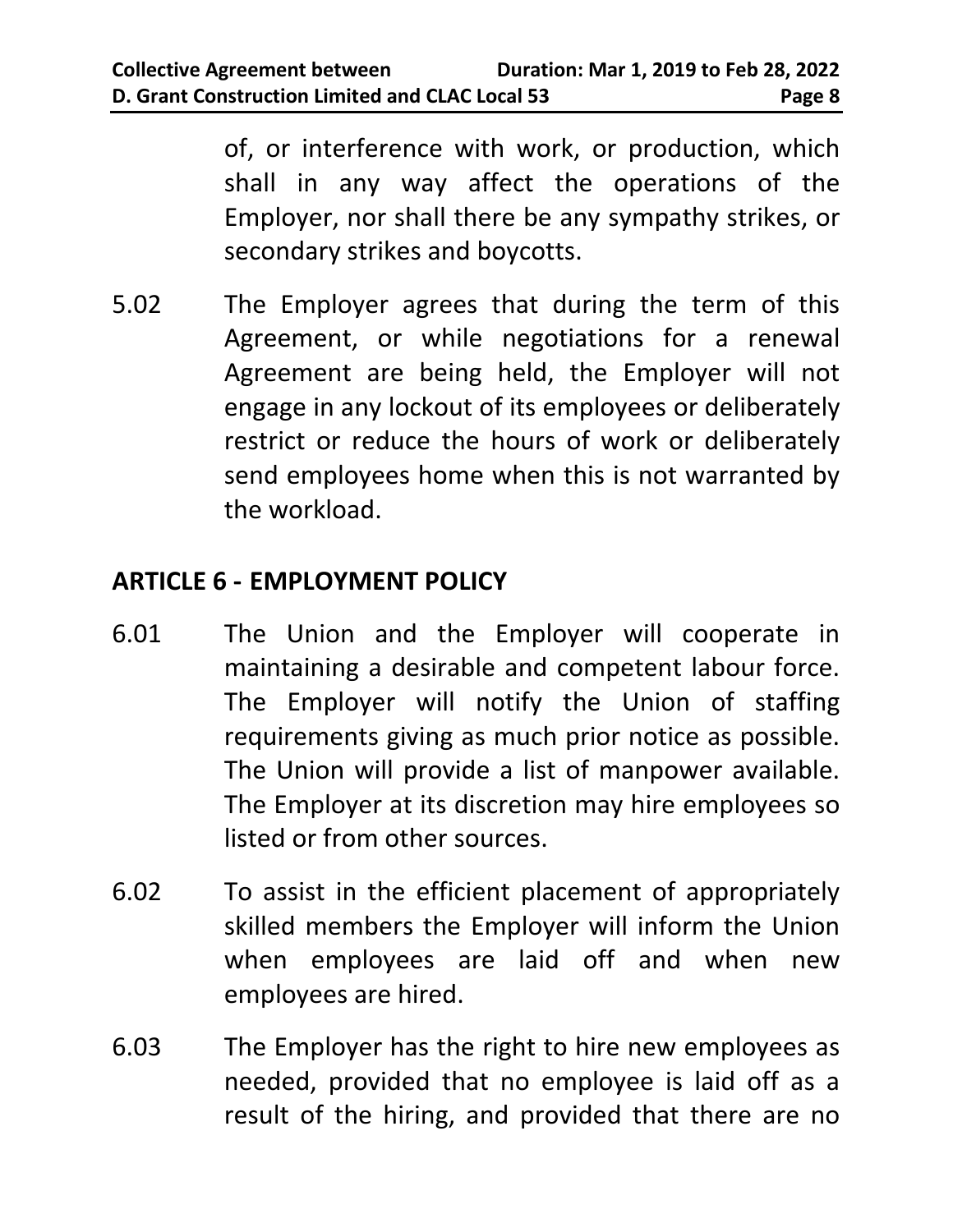employee(s) who have been laid off that are eligible for recall in accordance with Article 12.

- 6.04 New employees will be hired on a three (3) month probationary period commencing from the date of hire and the following shall apply:
	- a. Regular union dues and administrative dues are to be deducted and remitted from the first day of employment.
	- b. Notwithstanding the provisions of Article 3.02 (b), which the parties agree will not apply to an employee who has not completed his probationary period, an employee may be discharged during the employee's probationary period, at the discretion of the Employer, and such discharge shall not become the subject of a grievance.

#### <span id="page-12-0"></span>**ARTICLE 7 - UNION DUES AND UNION MEMBERSHIP**

7.01 Neither the Employer nor the Union will compel employees to become members of the Union. The Employer will not discriminate against employees because of Union membership or lack thereof, and it will inform all new employees of the contractual relationship with the Union. All new employees shall be referred by the Employer to a Union Steward or a Union Representative in order to give the Union an opportunity to describe the Union, its purpose,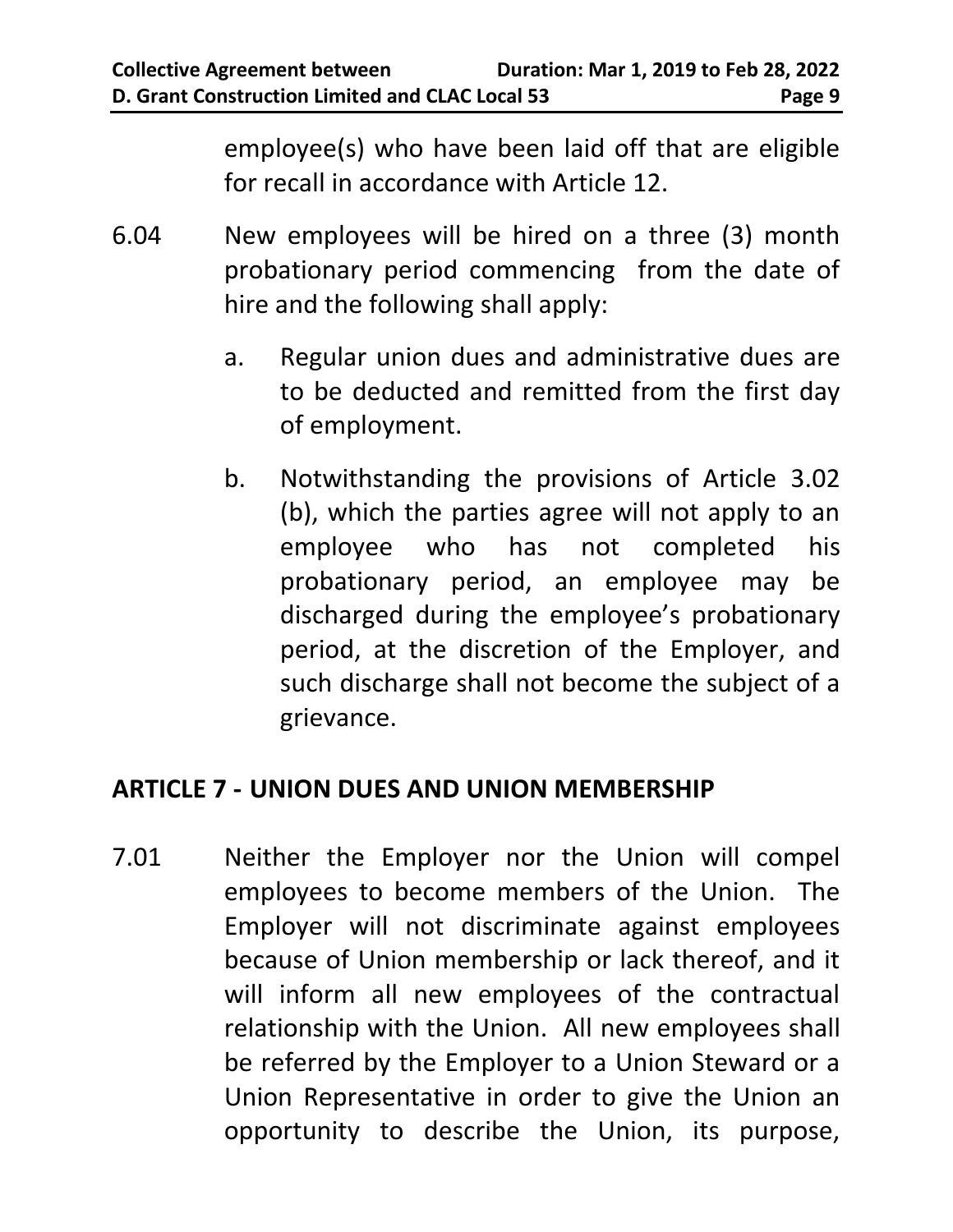representation policies, and any other information relevant to such new employees.

- 7.02 The Employer shall deduct from each pay of all employees covered by this Agreement, an amount of money equal to Union dues, and shall remit the same monthly to the Union office, not later than the fifteenth of the month following the month in which such dues are deducted.
- 7.03 The Union shall hold harmless, and agrees to indemnify the Employer, its successors, administrators and assigns against any liability incurred by each of them by reason of having made any deductions, remittances, or payments required by this Agreement.
- 7.04 The Employer shall remit dues on a form prescribed by the Union and shall include on such remittance the following information for each employee:
	- a. name;
	- b. rate of pay;
	- c. gross earnings;
	- d. total regular and overtime hours worked in the month for which such deductions are made;
	- e. dues or fees deducted and remitted on behalf of the employee as may be prescribed by the Union; and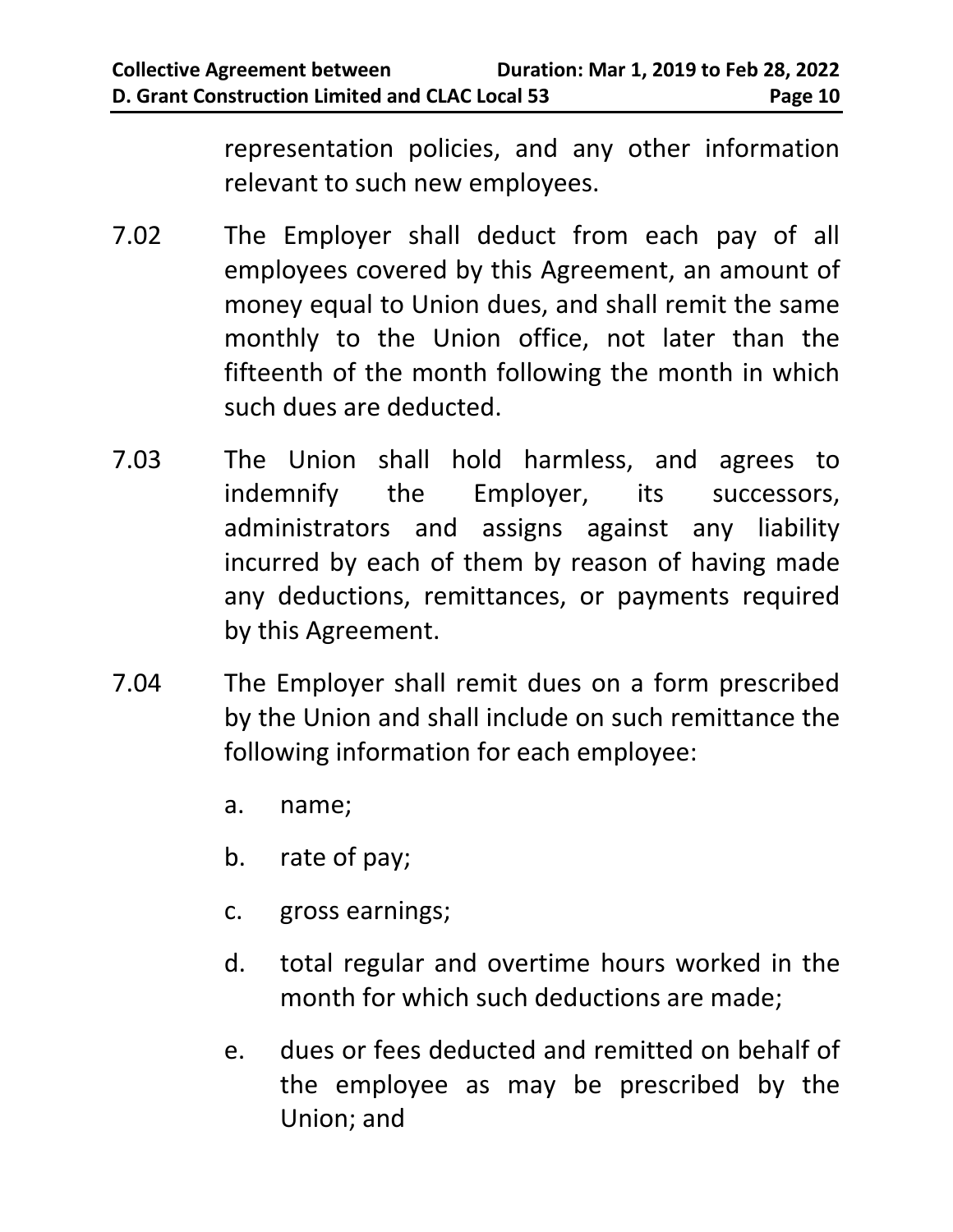- f. contributions on behalf of the employee and any deductions from and remitted for an employee as may be prescribed by this Agreement.
- 7.05 When the Employer hires new employees who are not members of the Union, the Employer shall also include on the next remittance, the following information of the employee involved:
	- a. address;
	- b. telephone;
	- c. date of hire;
	- d. classification
- 7.06 Employees who cannot support the Union because of a conscientious objection as determined by the Union's internal guidelines may apply to the Union in writing.

#### <span id="page-14-0"></span>**ARTICLE 8 - WAGES AND RATES OF PAY**

- 8.01 Wage rate schedules applicable to various job classifications are as set forth on Schedule "A" attached hereto and made part hereof. The wages shall apply to all work performed by the employees.
- 8.02 Wages shall be paid by direct deposit and shall be accompanied by a separate statement identifying both the Employer and employee, outlining regular hours worked, the hourly rate, overtime hours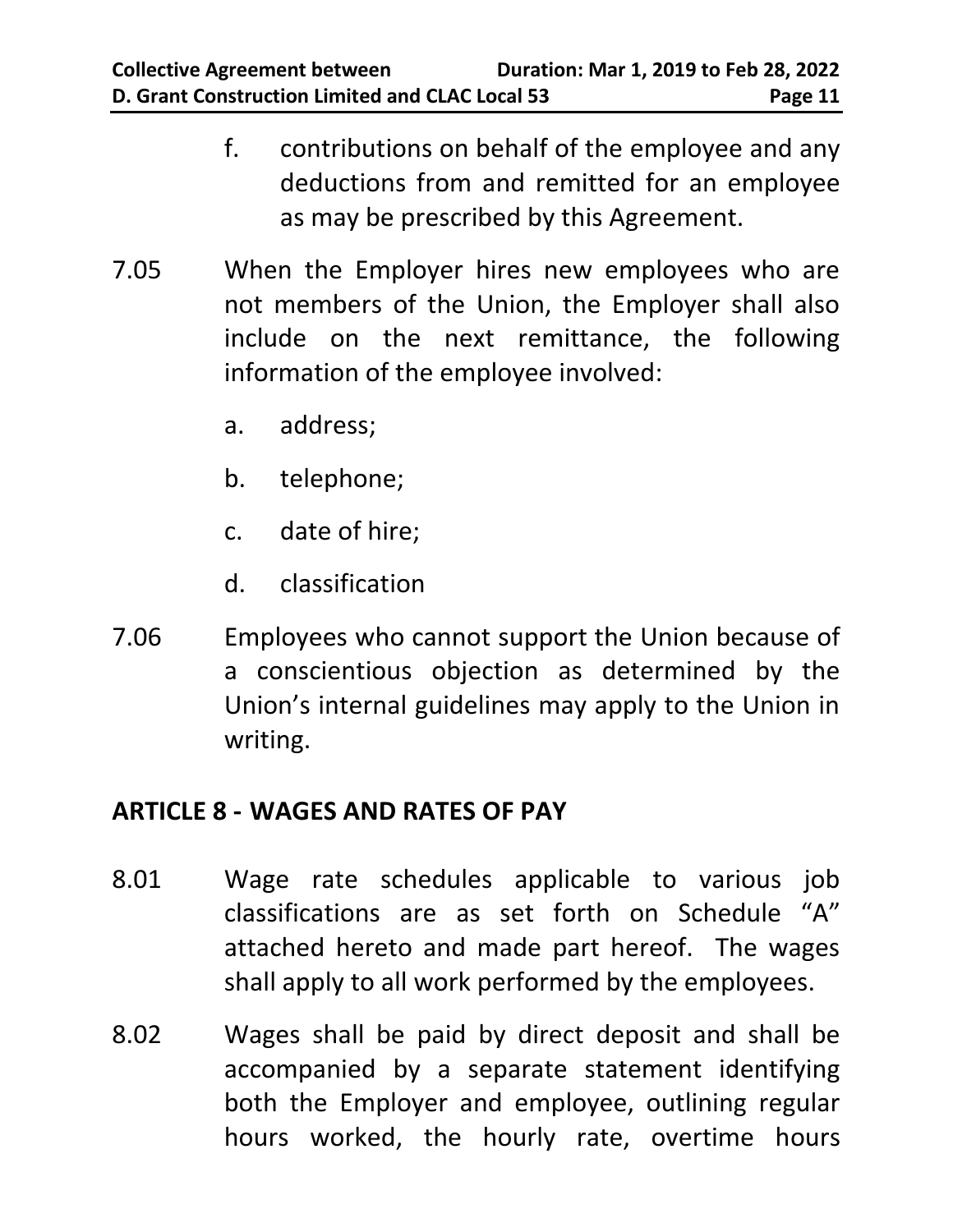worked, the total earnings, the amount of each deduction and net earnings.

8.03 In the event that a new classification(s) is established by the Employer during the term of this Agreement, the wage rate applicable for such newly established classification(s) shall be subject to negotiations between the Employer and the Union. Should the Employer and the Union fail to successfully negotiate such wage rate, the parties agree that the sole issue of the establishment of such wage rate may be submitted to arbitration in accordance with Article 23 - Arbitration of this Agreement.

# <span id="page-15-0"></span>**ARTICLE 9 - HOURS OF WORK, OVERTIME, ON CALL WORK, REST PERIODS AND SHIFT PREMIUM**

- 9.01 The following sections and paragraphs are intended to define the normal hours of work, for the purpose of calculating overtime only and shall not be construed as a guarantee of hours of work per day or per week, or of days of work per week.
- 9.02 A regular workweek shall consist of forty-four (44) hours, comprised of five (5) regular work days, Monday to Friday inclusive. The employee and Employer may jointly agree to amend the regular work day, subject to the requirements of each work site.
- 9.03 All work performed in excess of ten (10) hours in one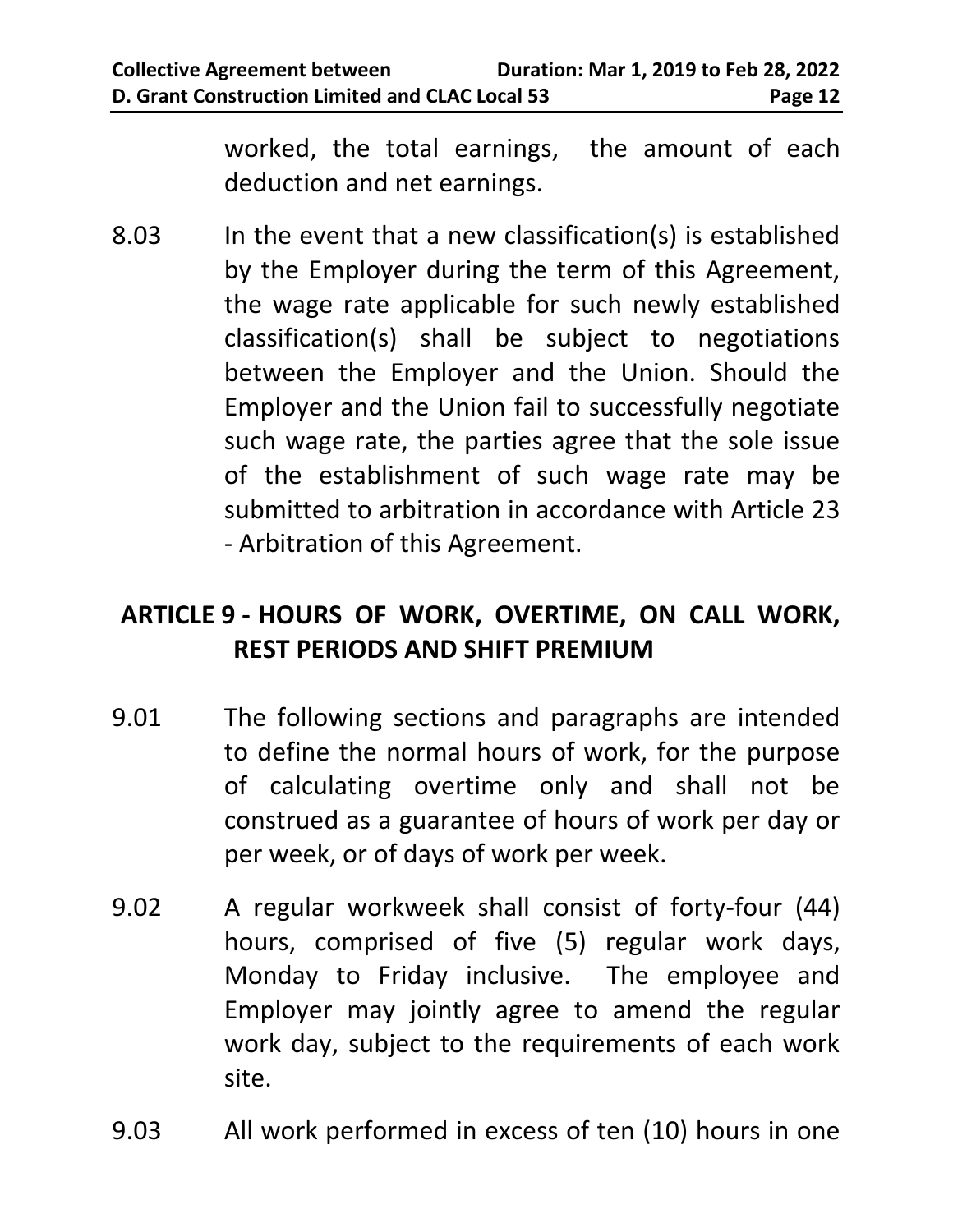day, and any hours in excess of forty-four (44) hours in a work week, shall be paid at the rate of one and one-half times (1½x) the regular hourly rate of pay. In calculating the total regular number of hours worked per week, hours for which overtime has already been paid due to the daily overtime threshold shall not be included.

- 9.04 All work performed on Saturdays shall be paid at the rate of one and one half  $(12)$  times the regular hourly rate of pay.
- 9.05 Work shall not normally be performed on Sunday. However, if extraordinary circumstances necessitate work on Sunday, time worked shall be paid at the rate of two times (2x) the regular rate of pay.
- 9.06 There shall be two (2) paid coffee breaks of fifteen (15) minutes on each shift. Employees shall be entitled to an additional paid coffee break for every two (2) hours worked beyond eight (8) hours per day. Employees shall take an unpaid meal period of onehalf  $(\frac{1}{2})$  hour at the midpoint of their shift, or at such time during their work day which is convenient.
- 9.07 Except in the case of inclement weather, an employee who reports to work in the usual manner without having been notified that there is no work available, or who is sent home because of a lack of work before he has worked four (4) hours shall receive a minimum of four (4) hours pay at his regular hourly wage rate.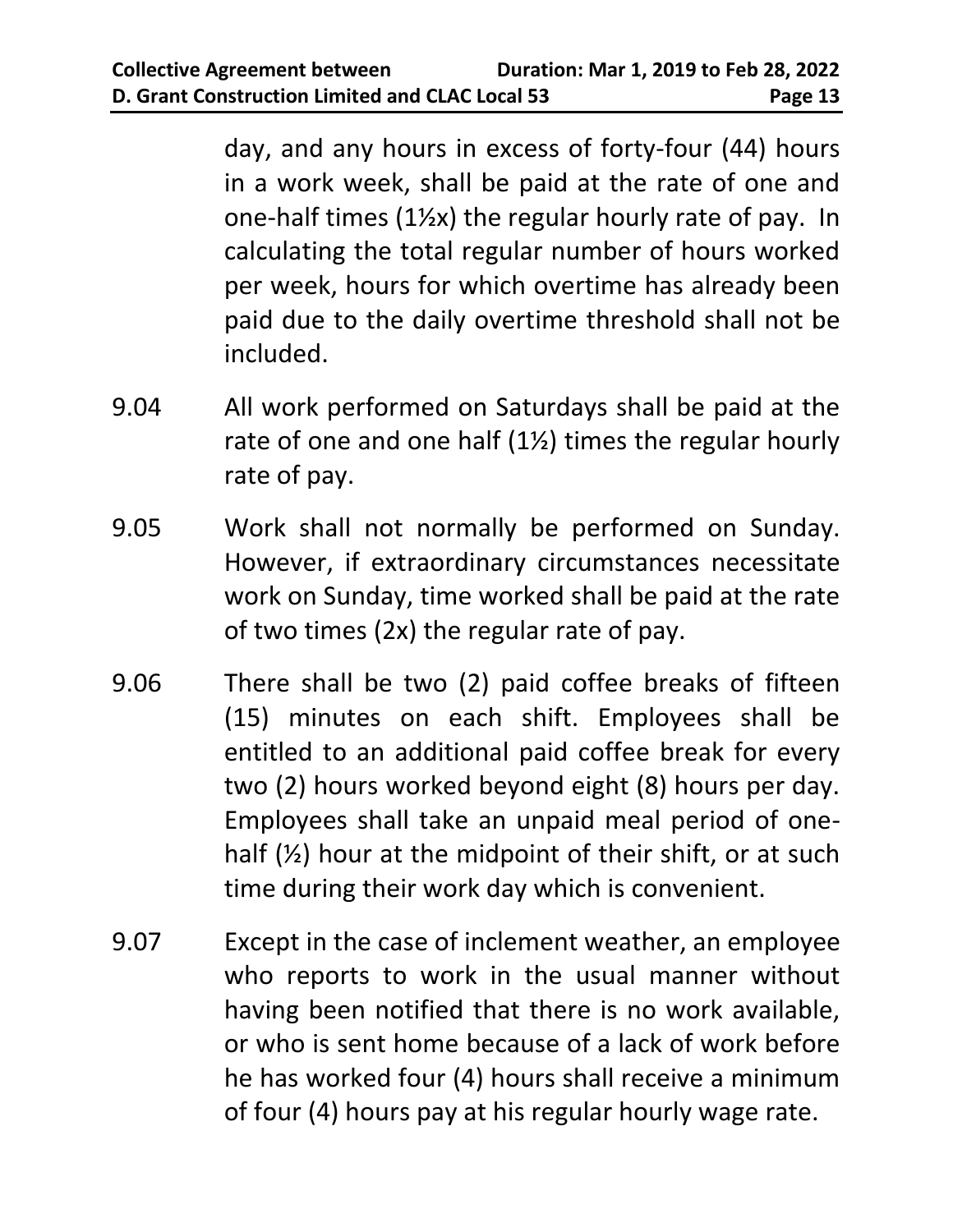#### <span id="page-17-0"></span>**ARTICLE 10 - VACATION AND VACATION PAY**

#### 10.01

- a. An employee who has completed 1 year of service, but less then five (5) years of service, with the Employer shall be entitled to a minimum of two (2) weeks of vacation and vacation pay equal to four (4%) percent of the employee's gross wages.
- b. An employee who has completed five (5) years of service, but less then twelve (12) years of service with the Employer, shall be entitled to a minimum of three (3) weeks of vacation and vacation pay equal to six (6%) percent of the employee's gross wages.
- c. An employee who has completed twelve (12) years of service with the Employer shall be entitled to a minimum of three (3) weeks of vacation and vacation pay as follows:
	- i) Effective March 1, 2019 six and three quarter (6.75%) percent of gross wages
	- ii) Effective March 1, 2020 seven and a half (7.5%) percent of gross wages
	- iii) Effective March 1, 2021 –eight (8%) percent of gross wages.
- 10.02 Vacation periods shall be arranged by mutual agreement between the Employer and the employee. Employees shall submit requests at least four (4)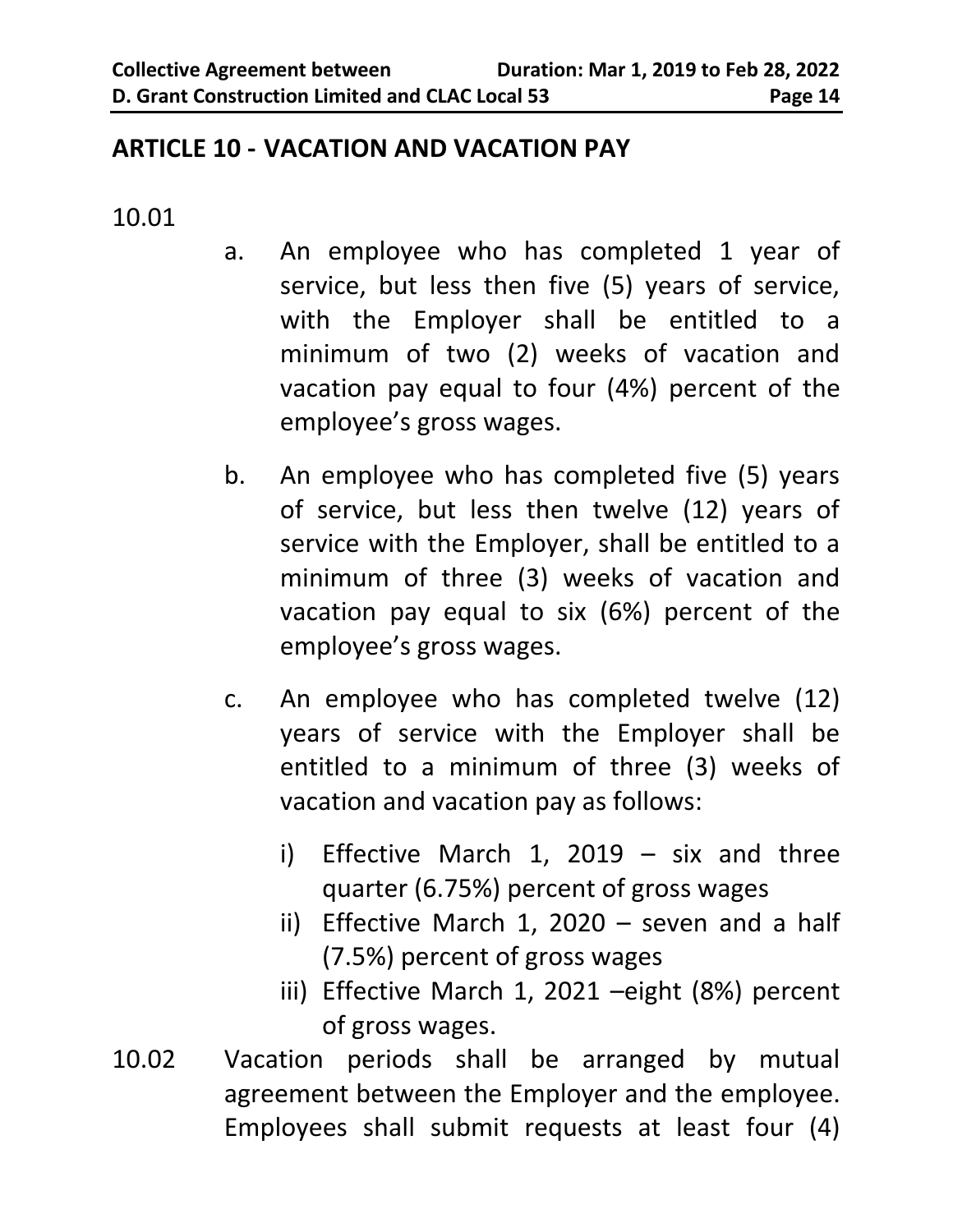weeks in advance. The Employer shall grant vacation requests insofar as is practicable, having regard to the operational requirements of the Employer's business.

10.03 The Employer agrees to remit the vacation pay of each employee to the Union's Employee Trust Fund by not later than the fifteenth (15th) of the month following the month in which such vacation pay is earned. Vacation pay shall be remitted together with, and in the same manner as union dues, as described by Article 7.

# <span id="page-18-0"></span>**ARTICLE 11 - PUBLIC HOLIDAYS**

11.01 The following days shall be recognized as Public Holidays:

> *New Year's Day, Family Day, Good Friday, Victoria Day, Canada Day, Civic Day, Labour Day, Thanksgiving Day, Christmas Day and Boxing Day.*

- 11.02 An employee shall be eligible for Holiday Pay for each of the above days provided that the employee has worked in the fifteen (15) days preceding the holiday, and that the employee is not absent without cause, or permission the day immediately preceding and day following the Holiday. Holiday Pay shall be calculated as the regular number of hours normally worked in a day, multiplied by the employees wage rate.
- 11.03 An employee shall not normally be required to work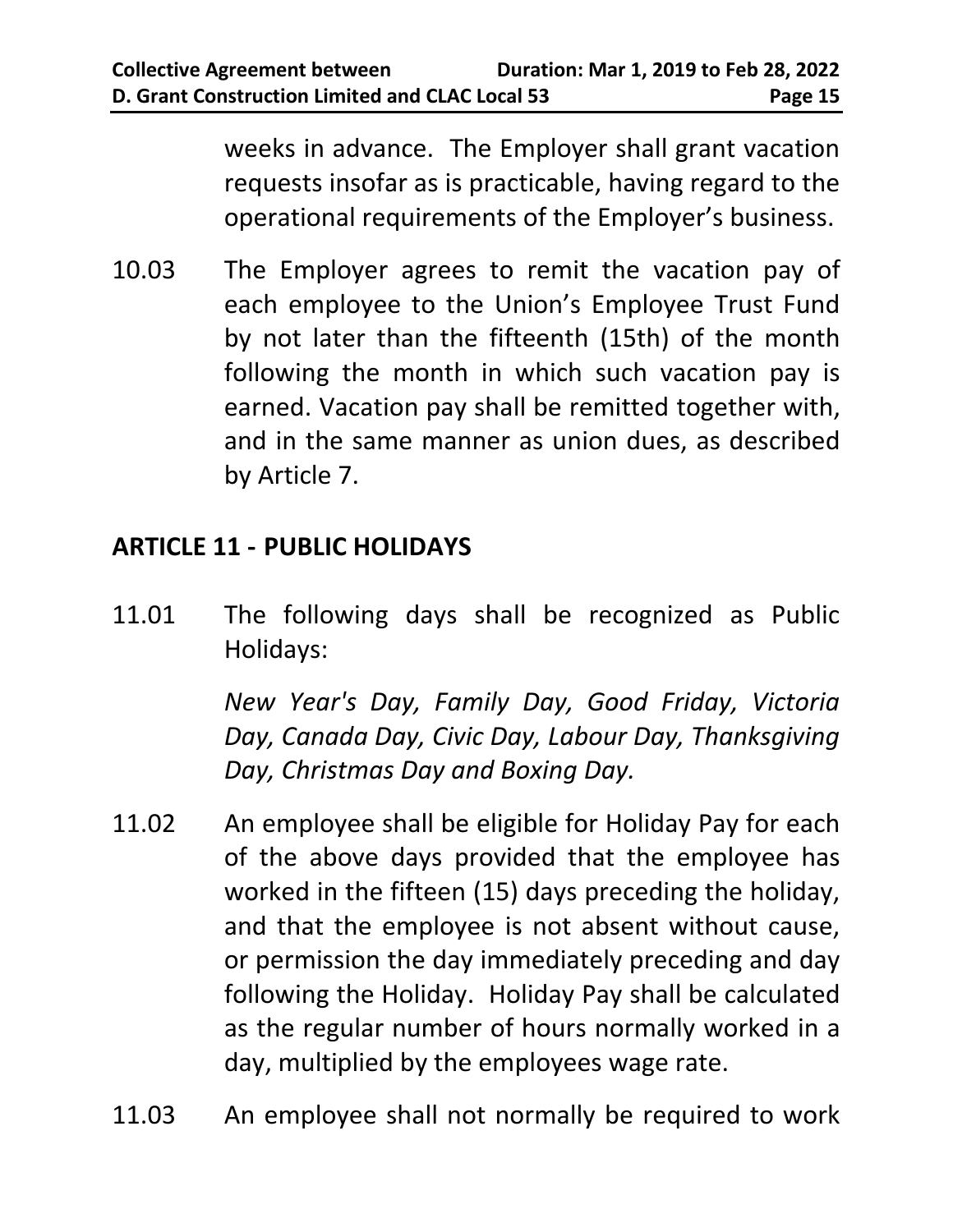on a day listed in Article 11.01. If such work is necessary, the employee shall receive, in addition to Holiday Pay, Holiday Premium Pay which shall be calculated as one and one-half times  $(1\frac{1}{2}x)$  the employee's regular hourly rate for all time worked. Such hours shall not be included when determining the total number of regular hours worked in a week.

#### <span id="page-19-0"></span>**ARTICLE 12 - SENIORITY, LAYOFFS AND RECALL**

- 12.01 Seniority is the ranking of employees in accordance with their length of employment within their respective job classifications. Seniority of current employees covered by this Agreement shall be calculated from the date of hire. New employees, after successfully completing their probationary period, shall be added to the seniority list with seniority attributed from the date of hire. Separate seniority lists shall be maintained for each job classification (Carpenter, Skilled Labourer, Construction Labourer and Truck Driver), as identified in Schedule "A" and these lists shall be maintained and kept current by the Employer and shall be made available to the Union upon request.
- 12.02 Seniority rights shall terminate and an employee shall cease to be employed by the Employer when he:
	- a. voluntarily quits his employment with the Employer;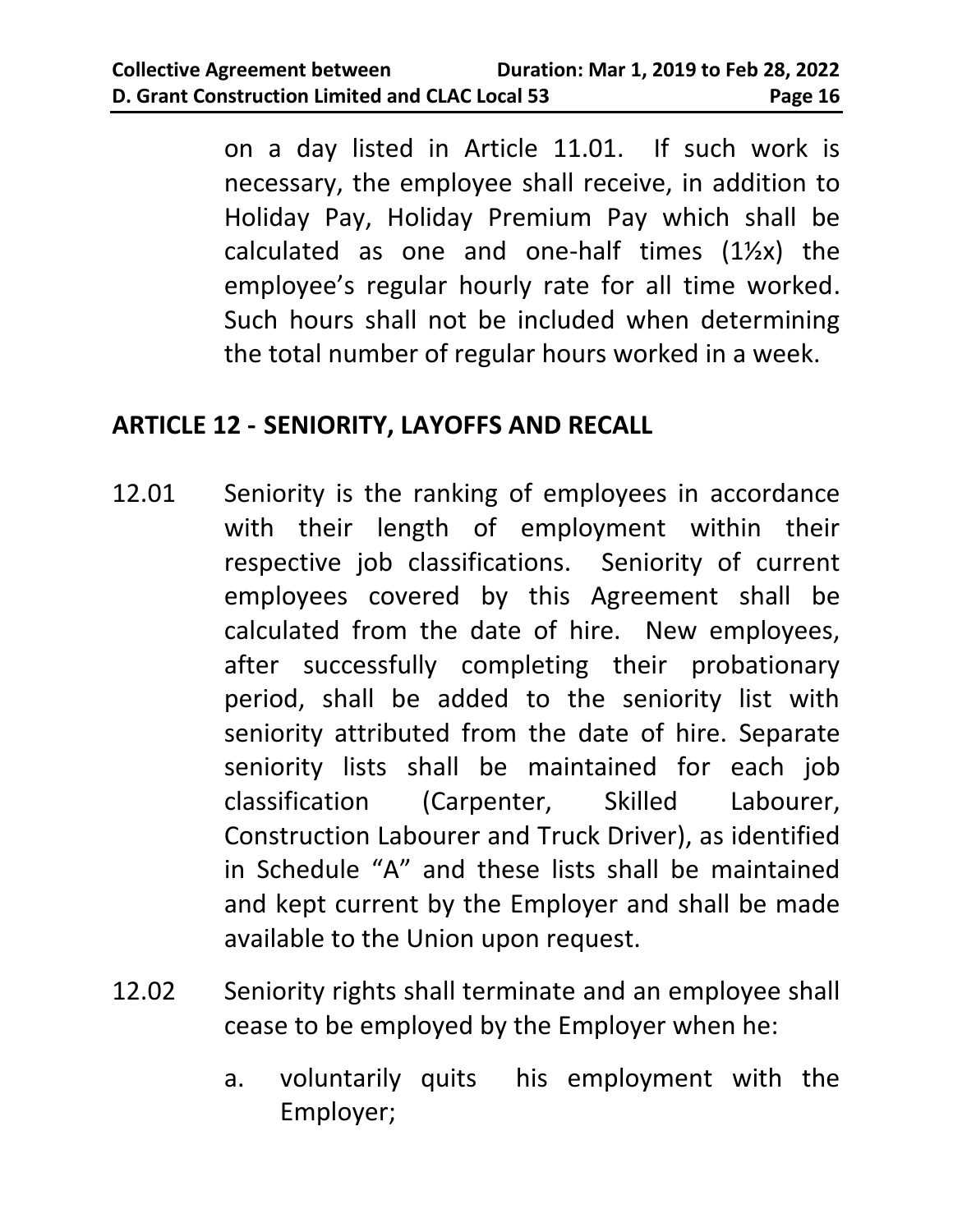- b. is discharged, and is not reinstated through the grievance procedure or arbitration;
- c. fails to report for work as scheduled for more than three (3) consecutive work days without having a justifiable reason for such failure to report;
- d. is laid off for a period of more than nine (9) consecutive months;
- e. fails to report on the first day following the expiration of a leave of absence without just cause;
- f. fails to comply with an agreed upon arrangement of his recall without justifiable reason;
- g. is absent for a period of more than twenty-four (24) months due to a bonafide injury, or illness;
- h. fails to report to work following a recall within two (2) workdays if unemployed, or five (5) workdays if employed elsewhere.
- 12.03 In the case of layoffs, the Employer shall rely on the seniority standing of the employees within their classification to determine the appropriate order of layoff. In general, the employee having most seniority within his classification shall be laid off last and recalled first, provided the employee, at the sole discretion of the Employer, has the necessary skill,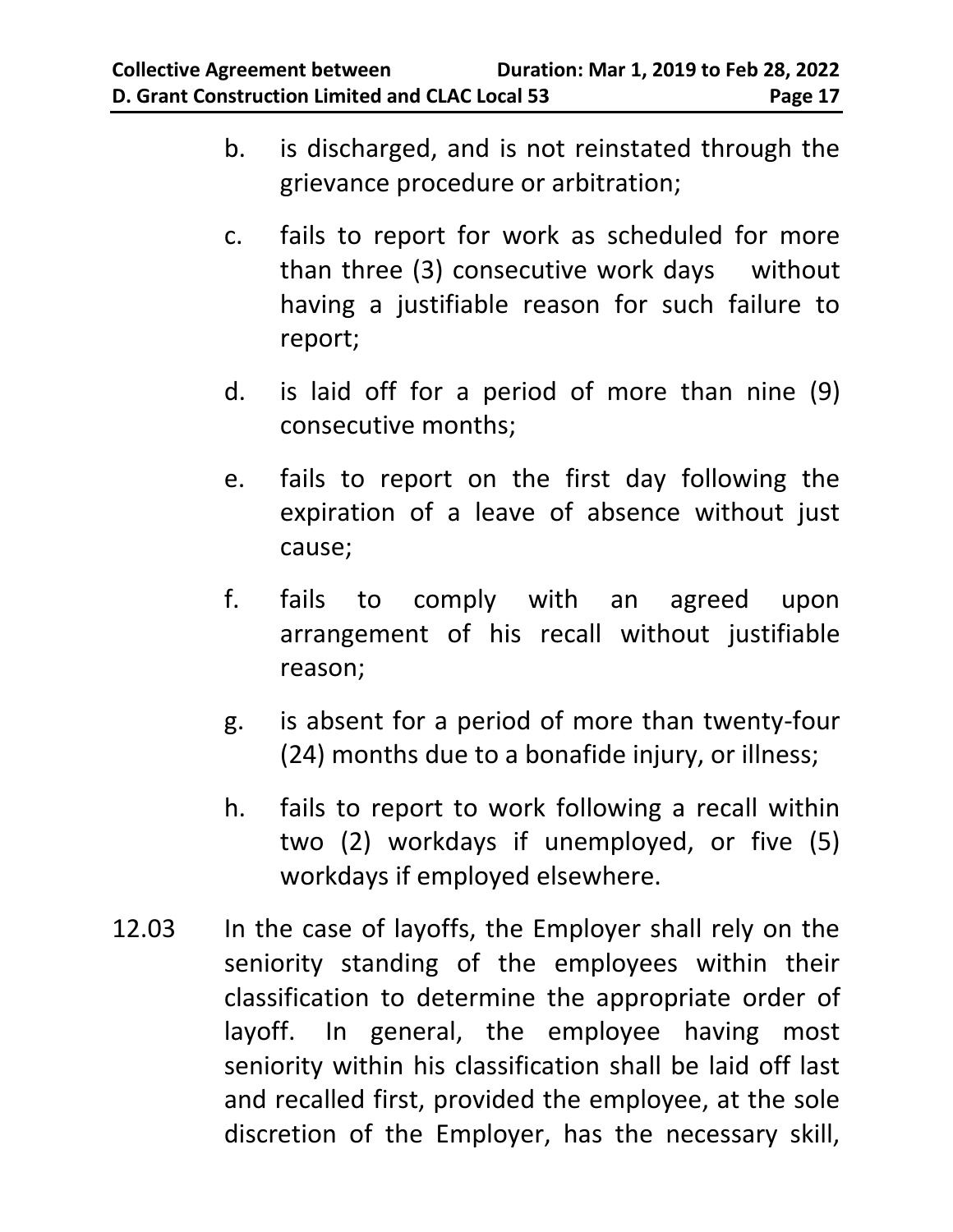ability, and possesses the qualifications to perform the available work. Consideration may also be given to the geographic location of the available work relative to the location of an employee's primary place of residence. The discretion exercised by the Employer in determining the order of layoff, or which employees to lay off shall not be unreasonably exercised. In all cases of layoff, probationary employees and students shall be laid off first.

- 12.04 In case of layoff, an employee shall be given at least a one (1) days' notice or payment equivalent to one (1) day of work in lieu thereof. The Employer shall not be required to give one (1) days' notice of layoff when equipment failure or shortage of material causes operations to cease.
- 12.05 The Employer agrees to notify the Union office of the names of employees laid off within the pay period of the date during which the layoff occurred, together with the employee's classification and latest available phone number.

#### <span id="page-21-0"></span>**ARTICLE 13 - CLAC HEALTH FUND**

13.01 The Union warrants and represents that the Christian Labour Association of Canada Health Fund ("Benefit Plan") is established for the benefit of the employees covered by this Agreement and further that such Benefit Plan is maintained and administered by the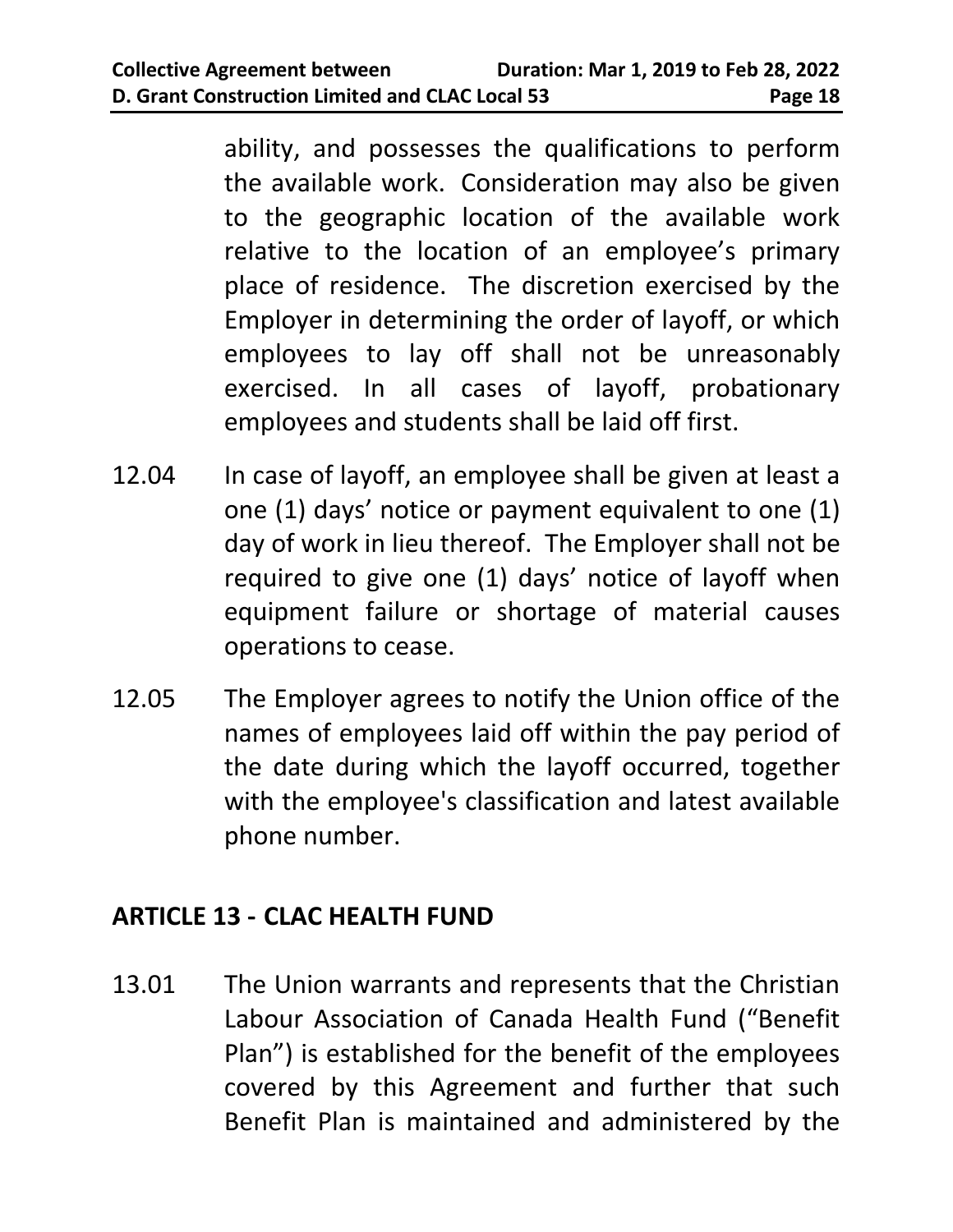Union and supervised by a Board of Trustees.

- 13.02 The Employer agrees to pay to the Union's Benefit Plan an amount as outlined under Schedule "A" for each hour worked by each employee covered under this Agreement.
- 13.03 The Employer's contribution to the Benefit Plan shall be submitted together with union dues and in the manner described in Article 7.04.

13.04

- a. The Union covenants and agrees to indemnify and hold harmless the Employer against any and all claims made against, and liability of any nature incurred by, the Employer by reason of any amounts deducted from any employee's pay and remitted to the Union's Benefit Administration Office, as instructed by the Union."
- b. The Employer's sole obligation under Article 13, shall be limited to making the prescribed contributions and remitting such contributions to the Union's Benefit Plan, as instructed by the Union. In the event that the Employer fails to remit to the Union, as instructed, article 13.04 a) shall not apply.
- 13.05 The Employer acknowledges that the Benefit Plan provides for Long Term Disability insurance coverage ("LTD"). Where applicable, the Employer, as directed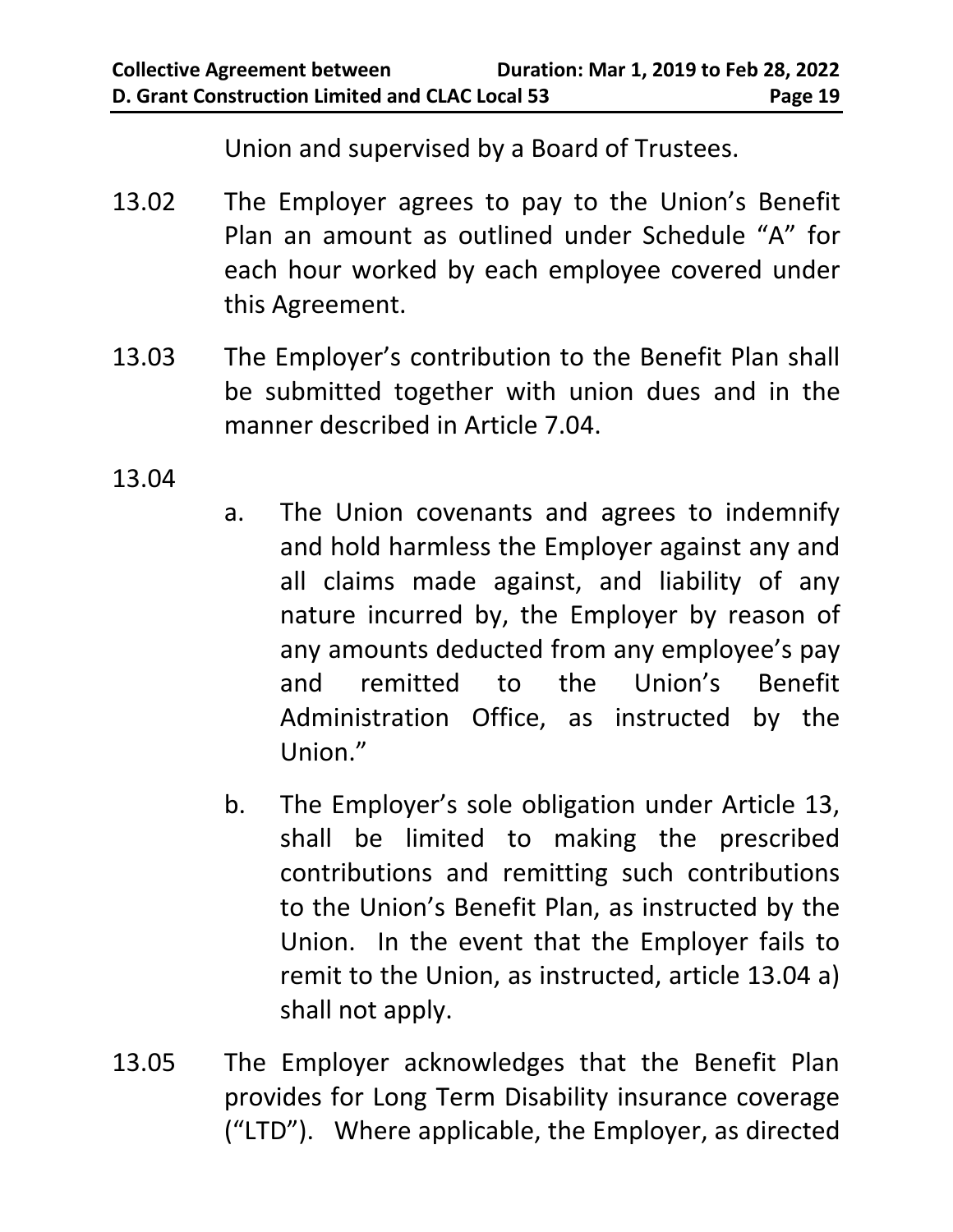by the Union Benefit Administration Office, will deduct the cost of such LTD coverage from the employee's pay cheques. The monthly cost as directed by the Union Benefit Office will be deducted in equal parts, semi-monthly from each employee. Such deductions shall be remitted to the Union together with the Employer's Benefit Plan contributions in accordance with Article 13 – CLAC Health Fund of the Agreement. Participation in the plan and in the payroll deduction is mandatory.

13.06 **Employee Health Benefit Premium** Each pay period, the Employer shall pay each seniority employee a premium equal to eighteen (\$0.18/hr) cents per hour worked. This premium is intended to help employees with health care related expenses. Long Term Disability coverage must be maintained in the employee benefit coverage in order for this Premium to be enforceable.

#### <span id="page-23-0"></span>**ARTICLE 14 - PENSION PLAN**

14.01 The Christian Labour Association of Canada (CLAC) Pension Plan ("the CLAC Pension Plan"), a registered defined contribution pension plan governed by the CLAC Pension Plan Board of Trustees, and registered with the Canada Revenue Agency under #0398594, applies to all seniority employees covered by this Collective Agreement."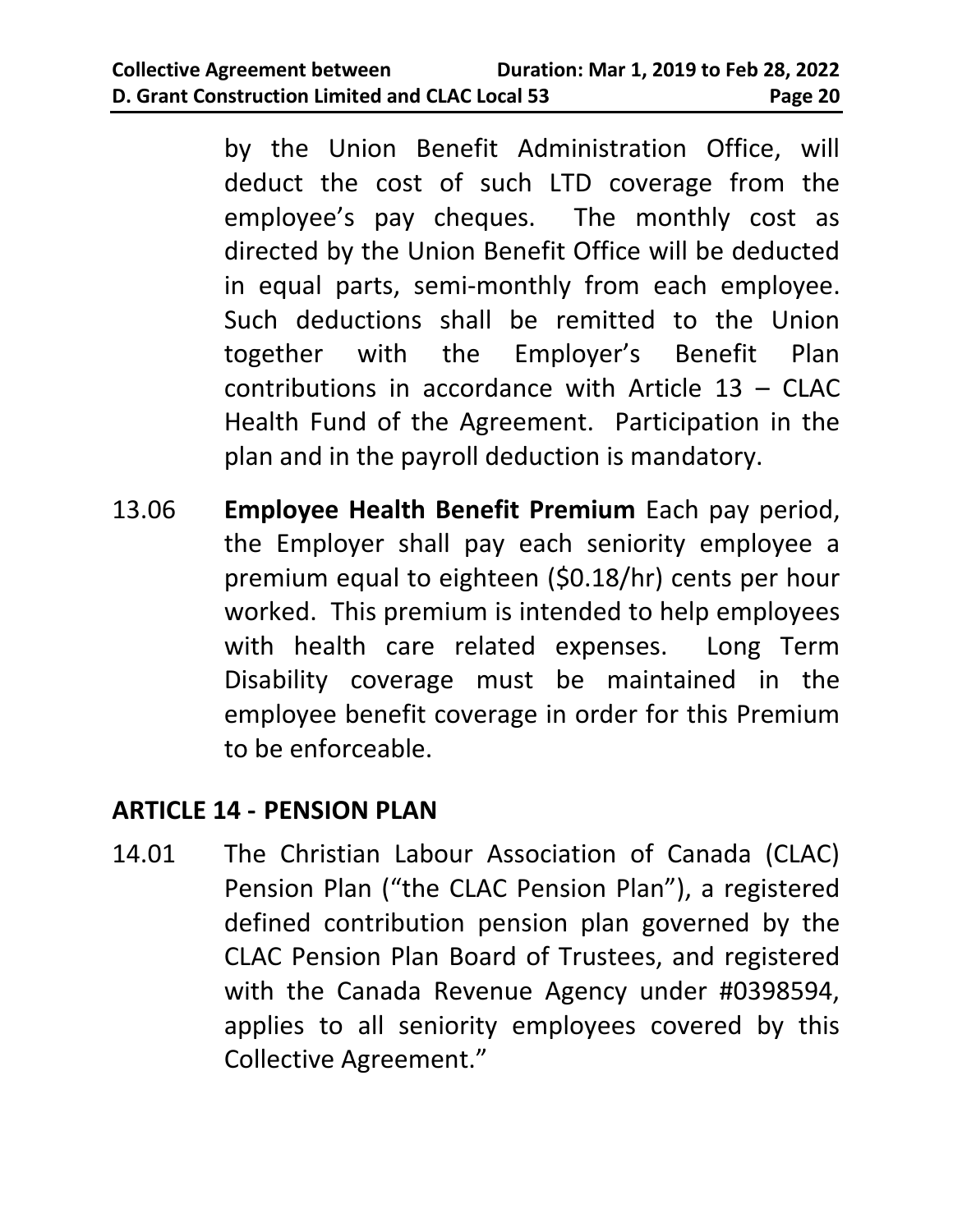14.02

a. **Mandatory Employer Contributions** Each pay period, the Employer shall make an Employer contribution equal to the prescribed percentage of each eligible employee's gross wages. This contribution shall be remitted to the applicable CLAC Remittance Team.

Effective March 1, 2019, for each seniority employee, the Employer shall contribute an amount equal to eight and three-quarter (8.75%) percent of an employee's gross wages.

Effective March 1, 2020, for each seniority employee, the Employer shall contribute an amount equal to nine and a half (9.5%) percent of an employee's gross wages.

Effective March 1, 2021, for each seniority employee, the Employer shall contribute an amount equal to ten (10%) percent of an employee's gross wages.

b. **Employee Additional Voluntary Contributions** The Employer agrees to deduct, by way of payroll deduction, and remit to the applicable CLAC Remittance Team, additional voluntary employee pension contributions which are above and beyond those contributions outlined above. A request for such deductions shall be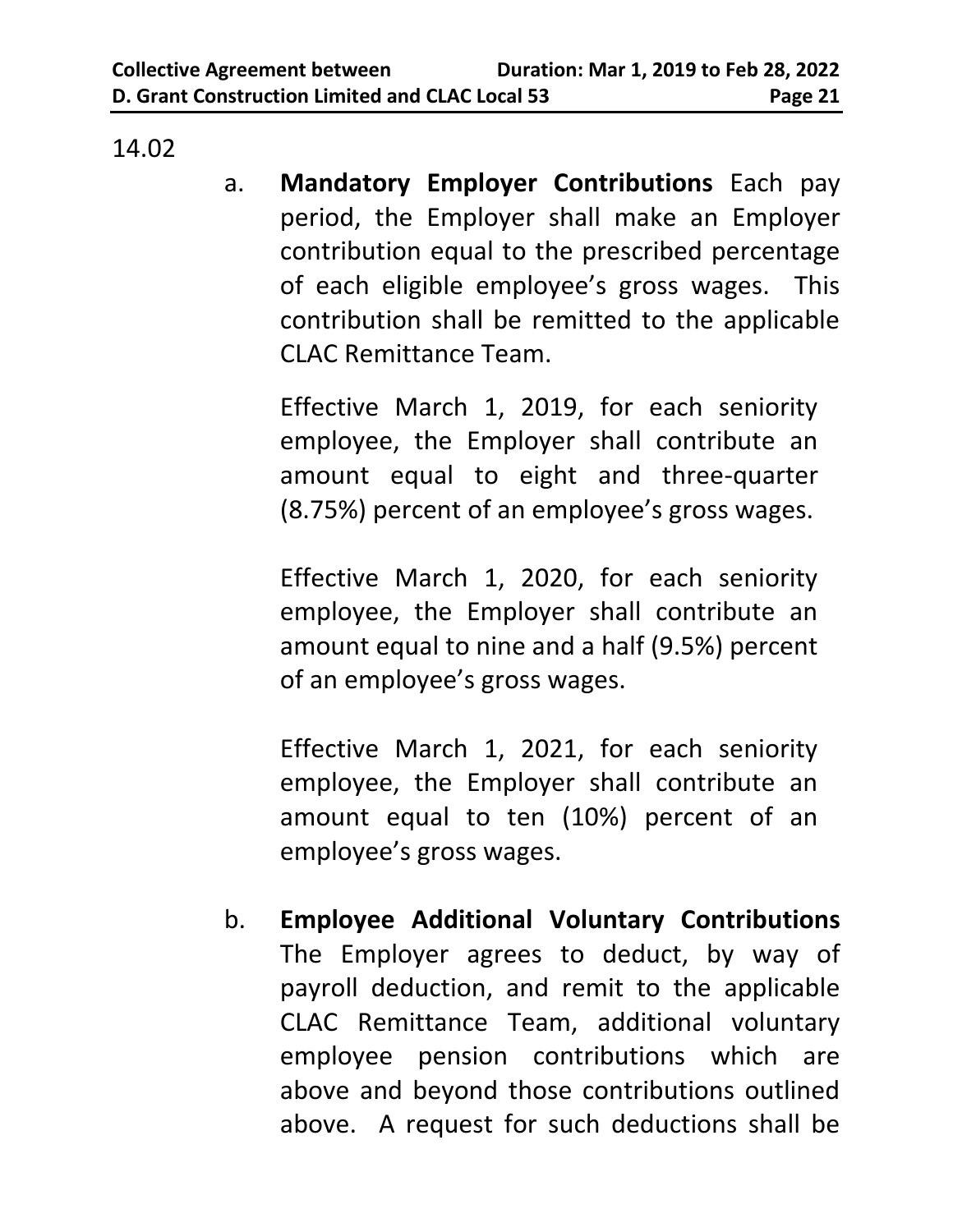submitted to the Employer on an Employee Additional Voluntary Contributions form, on file with the Employer. A copy of the completed form shall be sent to the CLAC Retirement Team along with the first remittance of such voluntary contributions. An employee may commence, change or terminate their additional voluntary pension contributions effective March 1 and September 1 of every year.

- 14.03 All pension contributions received shall vest immediately in the employee's account on whose behalf the deposit was made. The Employer's contributions to the Plan will be non-refundable to the Employer once received by the applicable CLAC Remittance Team except where adjustments are required due to administrative remittance errors.
- 14.04 Where legislation prohibits an employee from contributing because of age, an amount equivalent to the Mandatory Employer Contributions, defined above, will be paid to that employee on each paycheque starting the first pay period after September 1st of the year in which the employee reaches the age of restriction. This payment in-lieu of pension contributions will not be less than the amount that employee would have received if he/she were still contributing to the Plan.
- 14.05 The total amount of pension contributions remitted by the Employer and on an employee's behalf cannot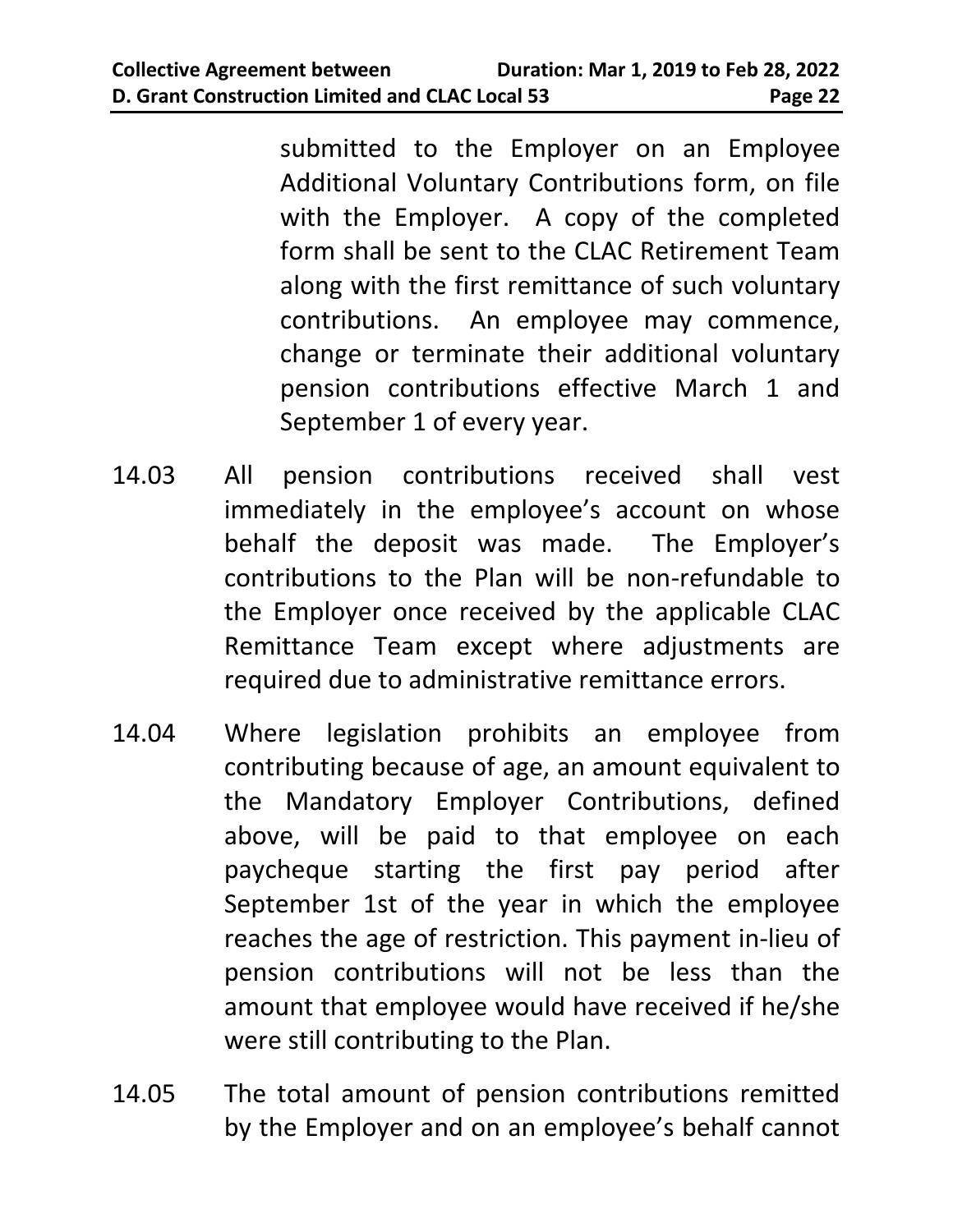exceed the annual maximum money purchase limit outlined by the Canada Revenue Agency. The Employer has no obligation to monitor the employee's contribution made outside or inside the employment relationship. For greater clarity, if the employee exceeds the annual maximum money purchase limit as a result of contributions made outside the employment relationship, the Employer and the Union shall not be liable for any tax consequence imposed on the employee.

- 14.06 The Employer will remit pension contributions to the applicable CLAC Remittance Team by the 15th of each month. Employer, employee and voluntary contributions must be recorded separately on the remittance.
- 14.07 In the event that a remittance has not been received by the CLAC Remittance Team by the date set out above, the Employer is responsible for compensating the Plan for any missed contributions and investment returns lost by the employee(s) as a result of the late remittance. This compensation amount shall be calculated on all applicable contributions which are part of the remittance. The Plan will allocate the missed contributions and investment returns to the affected employees' accounts.
- 14.08 The Union acknowledges and agrees that, other than remitting contributions to the Plan as set out in this Article, the Employer shall not be obligated to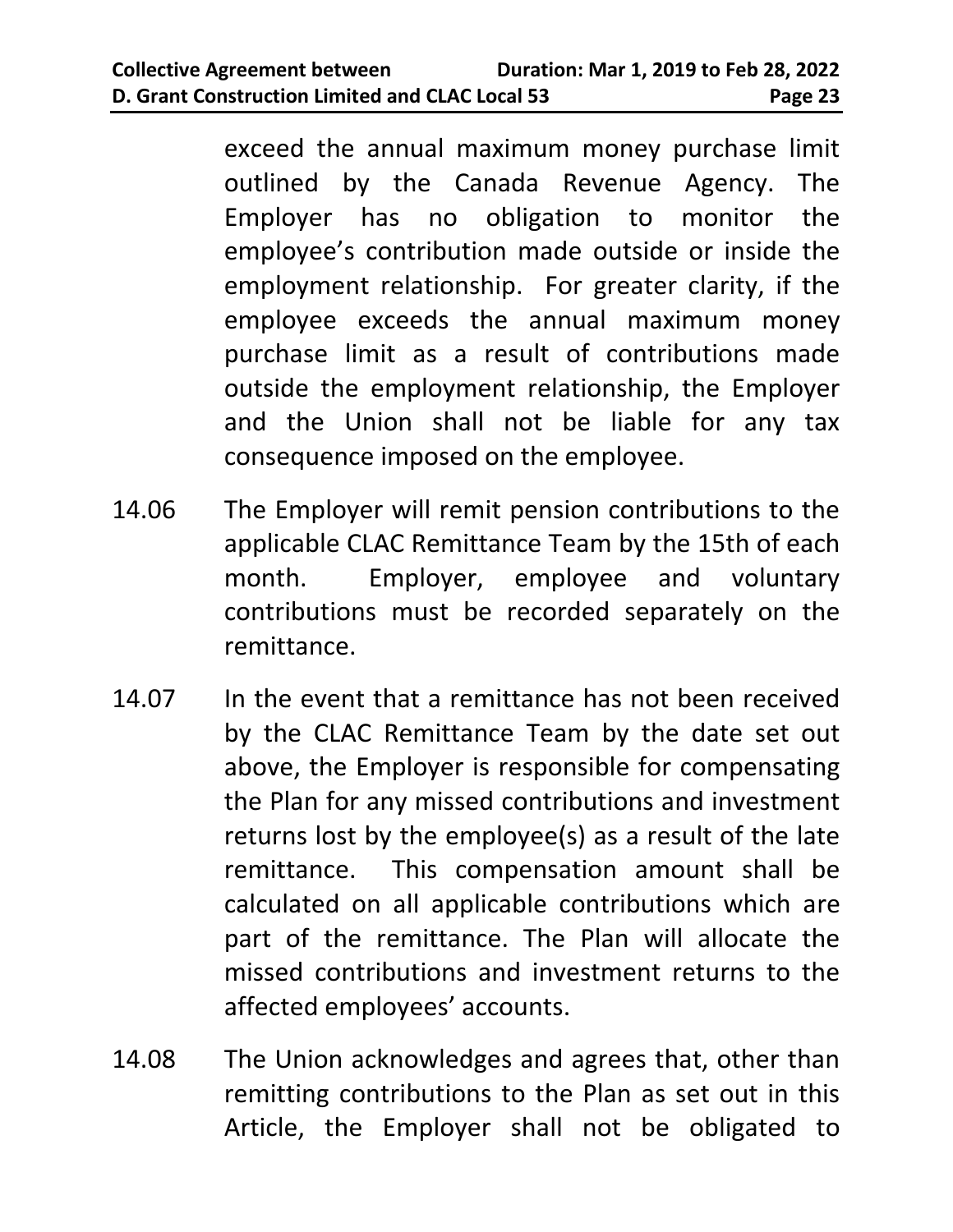contribute toward the cost of pension benefits provided by the Plan or be responsible for providing such benefits.

- 14.09 The Employer and the Union will cooperate in providing the information required to administer the Plan on the employees' behalf. The CLAC Retirement Team shall be responsible for informing the employees about the Plan, which includes providing updated account statements of all contributions received, investment returns allocated, and the current account balance.
- 14.10 The Employer agrees to provide the CLAC Remittance Team, upon the first remittance, with the full name, date of birth, social insurance number and current address of all employees on whose behalf contributions are being remitted. The Employer further agrees to inform the Union of any changes in the above employee information.
- 14.11 All money being earned by an employee, such as the Employers' contribution to the Benefit Plan, as well as deductions made off the employee's wages, such as union dues, and Pension Plan contributions is a Trust Fund in the hands of the Employer until the money is paid to the Union.

# <span id="page-27-0"></span>**ARTICLE 15 - TRANSPORTATION, TRAVEL TIME AND ROOM AND BOARD**

15.01 The Employer shall remunerate employees for travel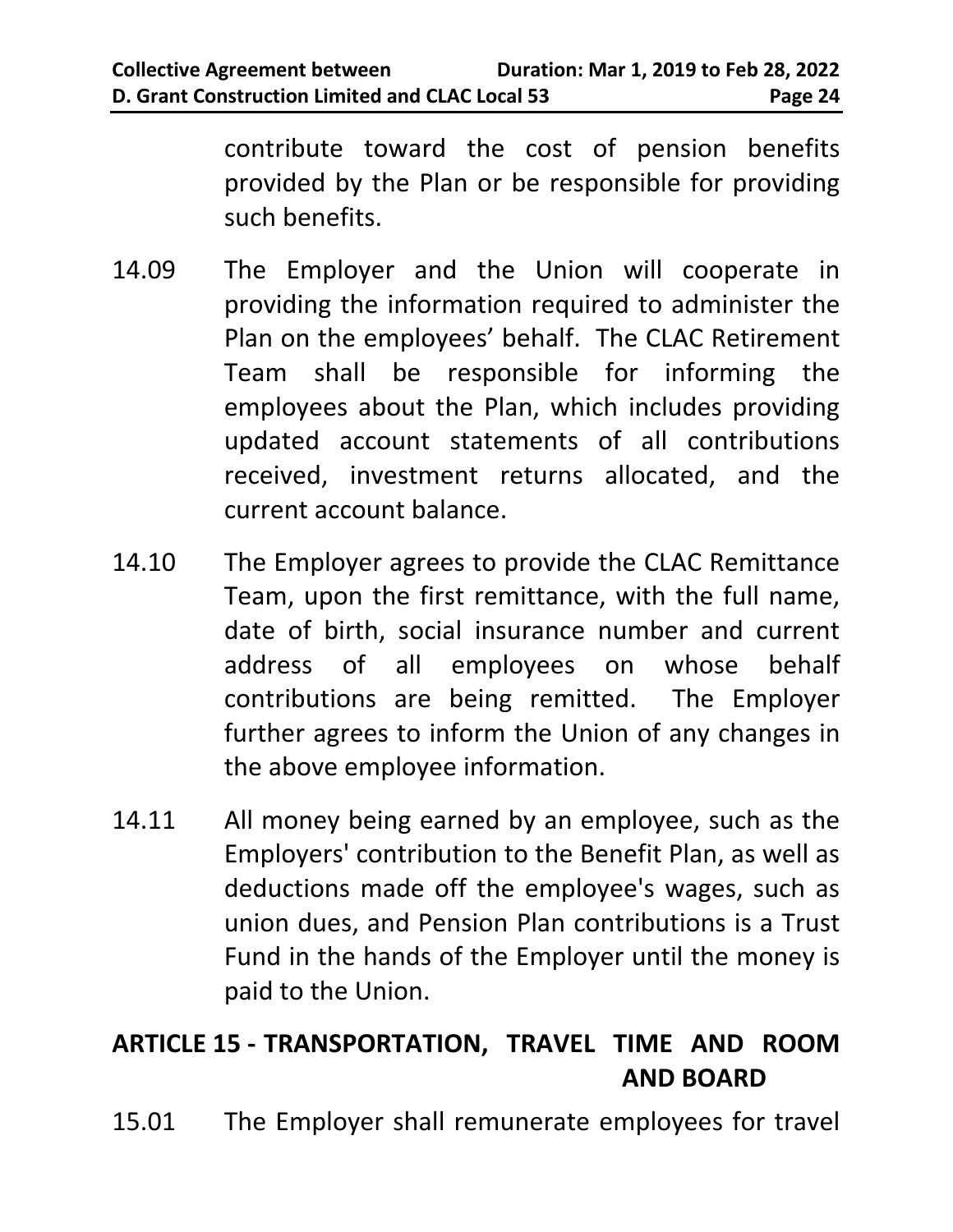time and mileage as follows:

a. There shall be a free travel zone of seventy (70) kilometres around each worksite. Distance from an employee's home to a worksite shall be measured as the shortest route, on a paved road, and as calculated by Google maps, or equivalent;

In consideration of travel time, employees will be remunerated as follows;

| Distance<br>from |                                               |
|------------------|-----------------------------------------------|
| Worksite         | Per Diem Travel Zone Allowance                |
| ' 0-70 km        | Free Zone                                     |
| 71 km to 110 km  | $\vert$ One (1) hour's pay                    |
| 111 km or more   | One and one half $(1 \frac{1}{2})$ hour's pay |

b. Employees that are requested to use their own vehicles to; travel to a worksite outside of the free zone, to travel to more than one worksite in a day within the free zone, or to transport materials necessary for the work shall be reimbursed for the use of their personal vehicle at a rate of fifty cents (50¢) per kilometre driven. When an Employer asks that an employee transport others to a worksite, the Employer shall reserve the right to make reasonable carpooling arrangements.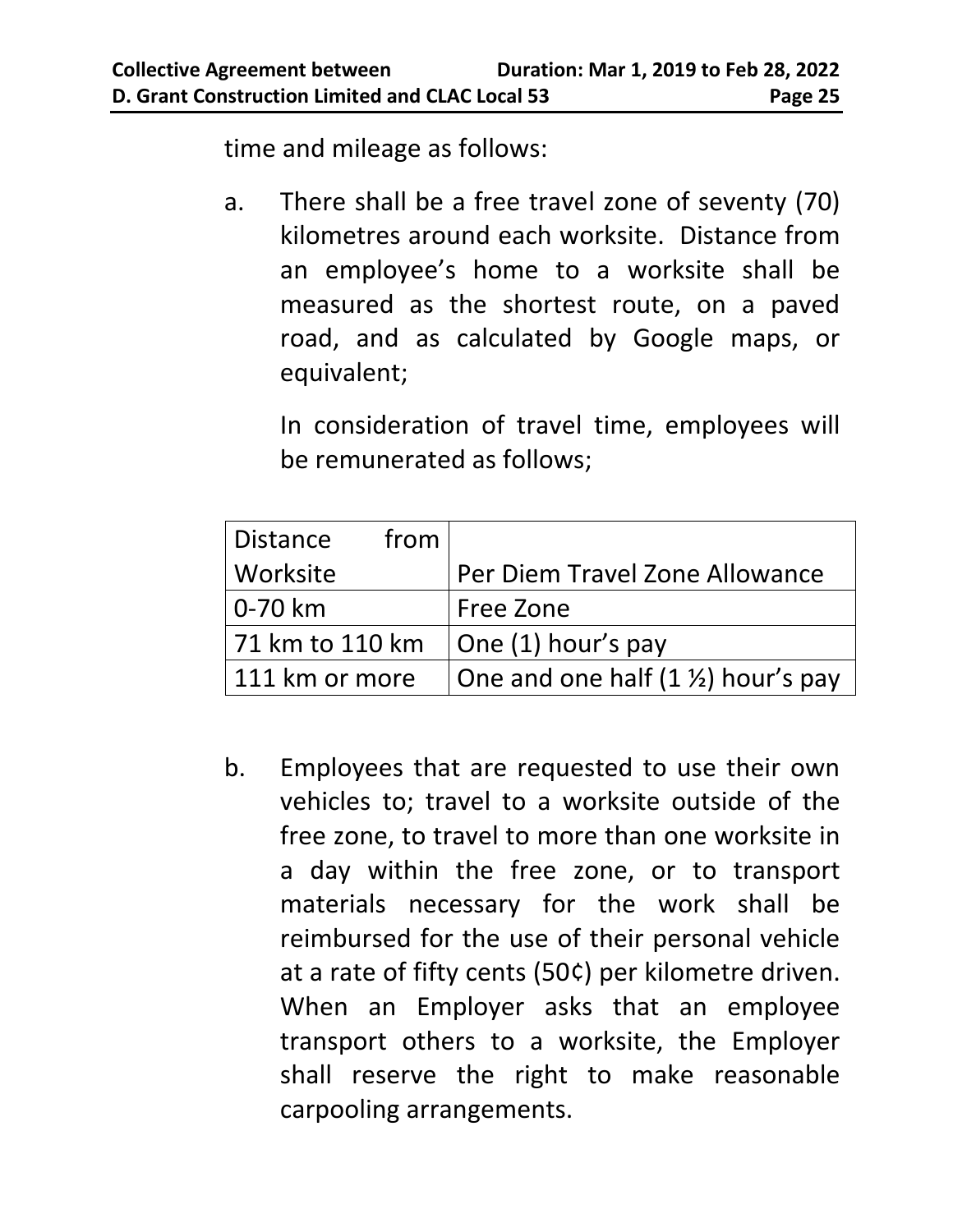- 15.02 When employees are sent to work on a project beyond one hundred and forty (140) kilometres from their primary place of residence, and remain working on such project for consecutive days (in excess of one work day):
	- a. they will be paid a daily subsistence allowance for each day spent out of town, as follows:

Effective March 1, 2019 – fifty  $(550)$  dollars per day

Effective March 1, 2020 – fifty-five (\$55) dollars per day;

- b. they will be provided, in the opinion of the Employer, with suitable accommodation, which shall normally include at least, a stove/hotplate, refrigerator and microwave. The Employer shall endeavor to book accommodations that include at least an apartment sized refrigerator;
- c. they will receive a non-taxable travel allowance for one half  $(1/2)$  of the time spent travelling to and from the work site at the beginning and end of the work week only.
- d. they will be transported to the job by the Employer, or where the Employer does not provide transportation, shall receive mileage reimbursement as described in Article 15.01c. for the trip to and from the project each week.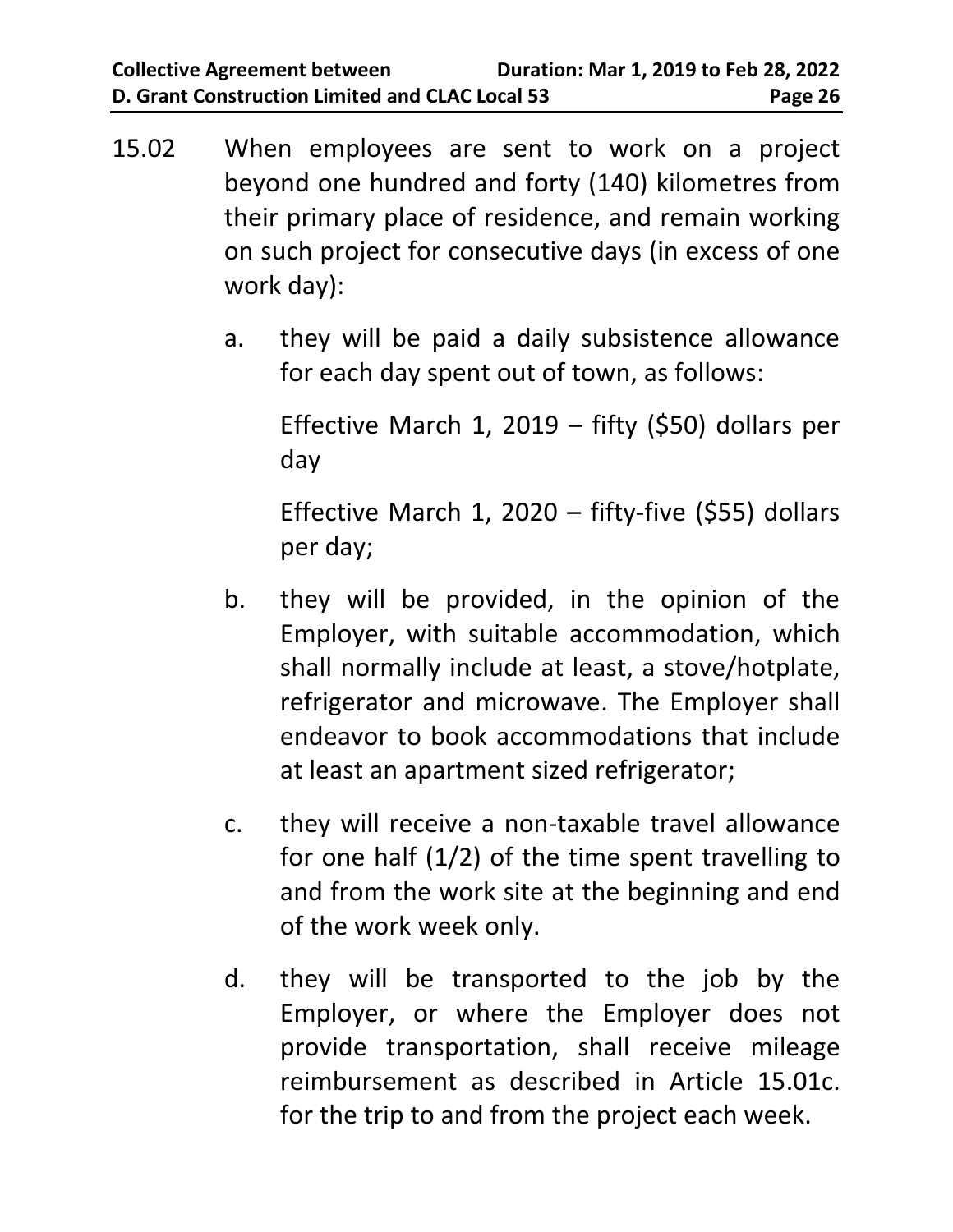15.03 The Employer shall reimburse employees the cost of all parking associated or in connection with the performance of the work assigned them, and shall make available, upon request by an employee, a parking card. Any fines for parking violations for personal or company vehicles shall be the responsibility of the driver of the vehicle, except in cases when such fines can be charged to and are paid by the customer.

#### <span id="page-30-0"></span>**ARTICLE 16 - HEALTH AND SAFETY**

16.01 The Employer, Union and the employees shall comply with the provisions of the *Occupational Health and Safety Act* where and when applicable. The Employer shall provide working conditions at all times which are not prejudicial to the health or efficiency of the workers.

> Employees are required to report to their Employer any unsafe work conditions, or violation of any safe work policies or procedures established by the Employer, or any violation of relevant safe work legislation.

16.02 An employee who is injured in the course of performing his duties and requires medical attention and is unable to continue work shall be paid for his regularly assigned hours for the day of the injury only.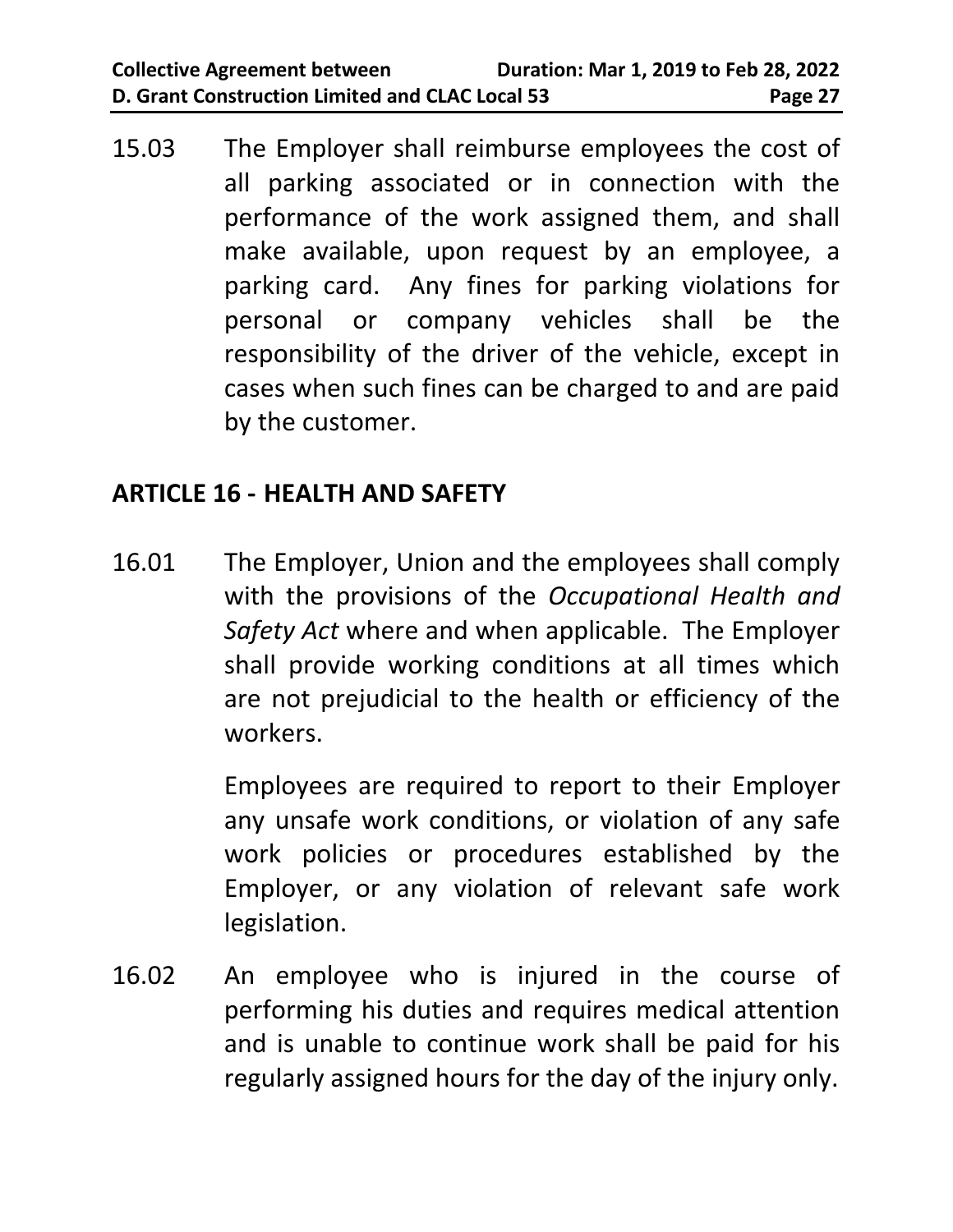#### <span id="page-31-0"></span>**ARTICLE 17 - PERSONAL PROTECTIVE EQUIPMENT, TOOLS AND APPAREL**

- 17.01 The Employer will furnish employees with all necessary personal protective equipment (including safety helmets, safety glasses, gloves etc.) if and when required. Said equipment shall remain the property of the Employer. Any worn out safety equipment will be replaced by the Employer upon presentation of the worn equipment. The employees shall be held responsible for loss or improper maintenance of personal protective equipment, rain gear and safety equipment provided by the Employer and may at the discretion of the Employer, subject to disciplinary action.
- 17.02 Employees are responsible to bring to work a hammer, a tape, a pouch, an approved safety helmet, and safety boots. The Employer shall supply all other tools necessary for employees to perform their work.

#### <span id="page-31-1"></span>**ARTICLE 18 - UNION FUNDS**

18.01 The Employer shall contribute to the Union's Education and Assistance Fund the amount identified at Schedule "A" for each hour worked by each employee covered by this Agreement, and shall remit such contributions to the Union together with union dues, and in the manner described at Article 7.04.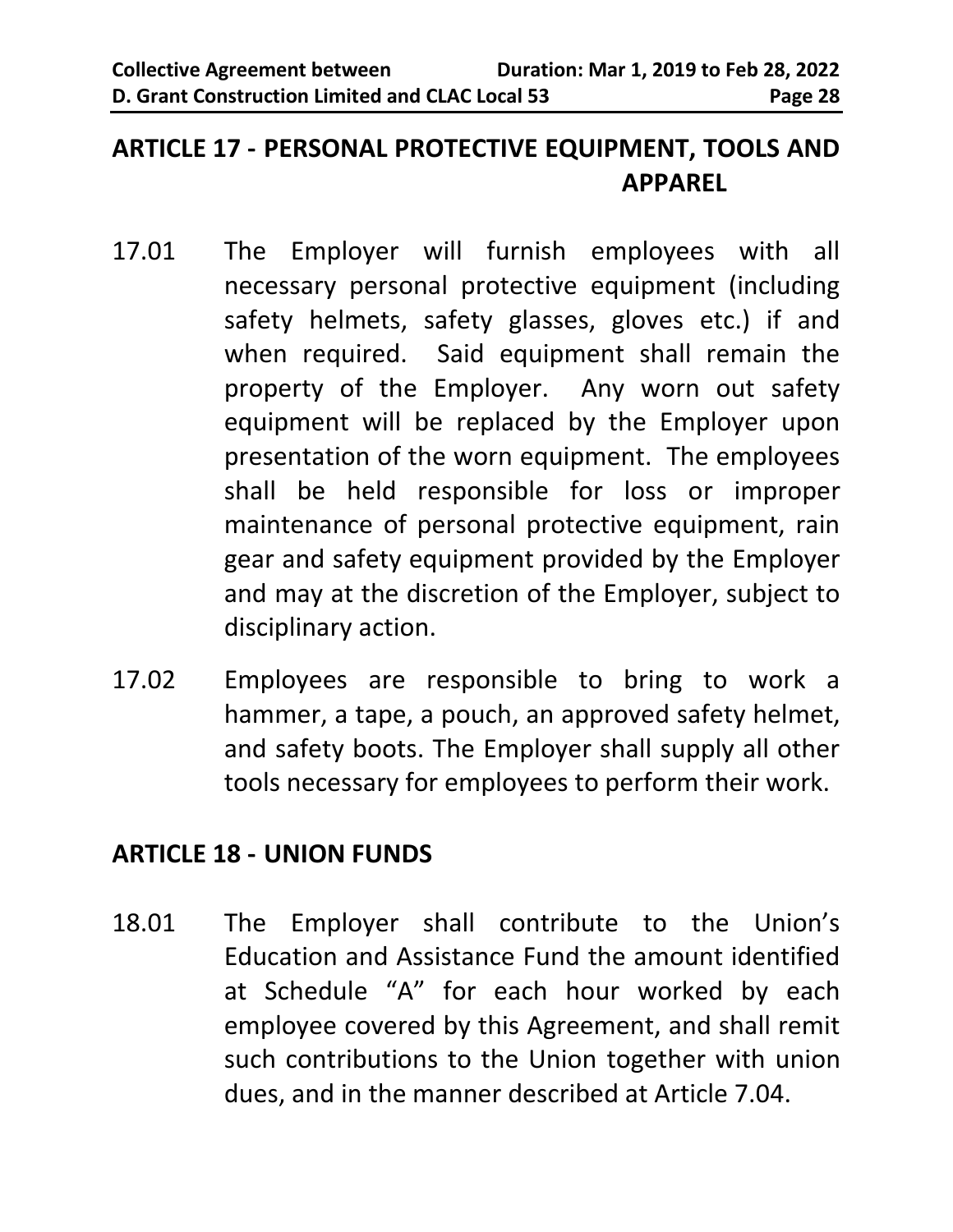- 18.02 The Education and Assistance Fund shall be used by the Union to educate and instruct members in the competent practice of their trade, in matters relating to Health and Safety, and to instruct specific members in effective labour relations practices.
- 18.03 Having regard to the demands of the Employer's work and operations, the Employer will cooperate with the Union when safety and related courses are made available to the members employed with the Employer.
- 18.04 The Employer shall contribute to the Union's Construction Industry Development and Promotion Fund (the "Industry Fund") the amount identified at Schedule "A" for each hour worked by each employee covered by this Agreement, and it shall remit such contributions to the Union together with union dues, and in the manner described at Article 7.04.
- 18.05 The Industry Fund is used to promote the CLAC model of open shop unionized construction representation. This is achieved by industry development among for and with owners and purchasers of construction services, by advocating at municipal and provincial government, by representing open shop union principles at industry conferences and events, and by advising the union leaders, including staff and stewards of opportunities and means to promote the CLAC model. The Industry Fund is used as determined by the union to strengthen the position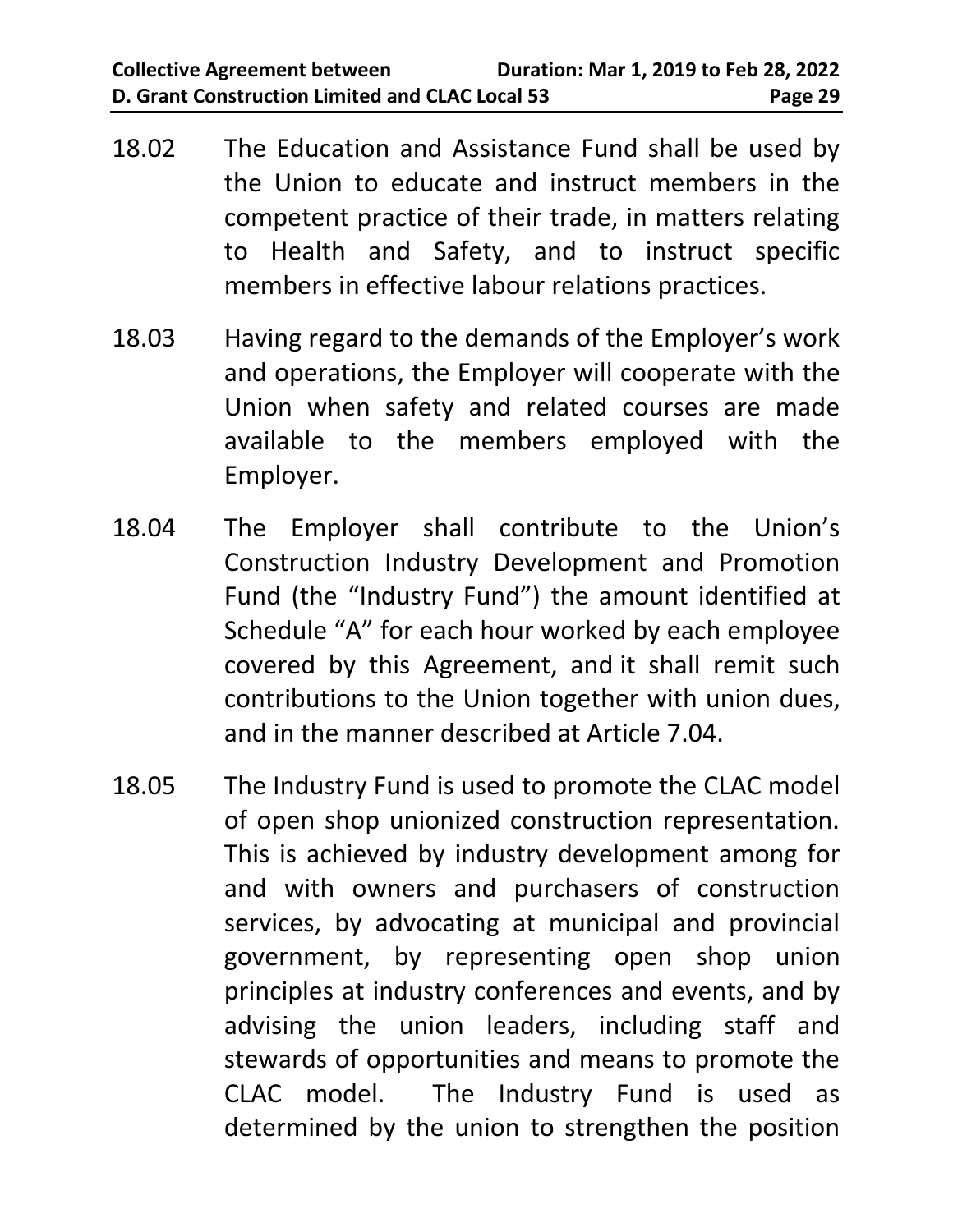of the Union, its members and contractors.

18.06 The Industry Fund shall not be used to fund a grievance or other legal proceedings against any contactor signatory to CLAC or its affiliated local unions.

# <span id="page-33-0"></span>**ARTICLE 19 - LEAVES OF ABSENCE, SICK LEAVE, BEREAVEMENT LEAVE AND JURY DUTY**

- 19.01 The Employer shall, subject to reasonable business requirements, grant leaves of absence without pay for a time mutually agreed upon between the Employer and the employee for the following reasons:
	- a. marriage of the employee;
	- b. sickness of the employee or employee's immediate family;
	- c. death in the immediate family;
	- d. participation in union sponsored training or other educational events;
	- e. birth or adoption of the employee's child.
- 19.02 In the event an employee is absent from work for more than one (1) week due to a bona fide illness, or in the case of injury for which time is lost at work, the Employer, at its own expense, may request that the employee provide written verification by a practicing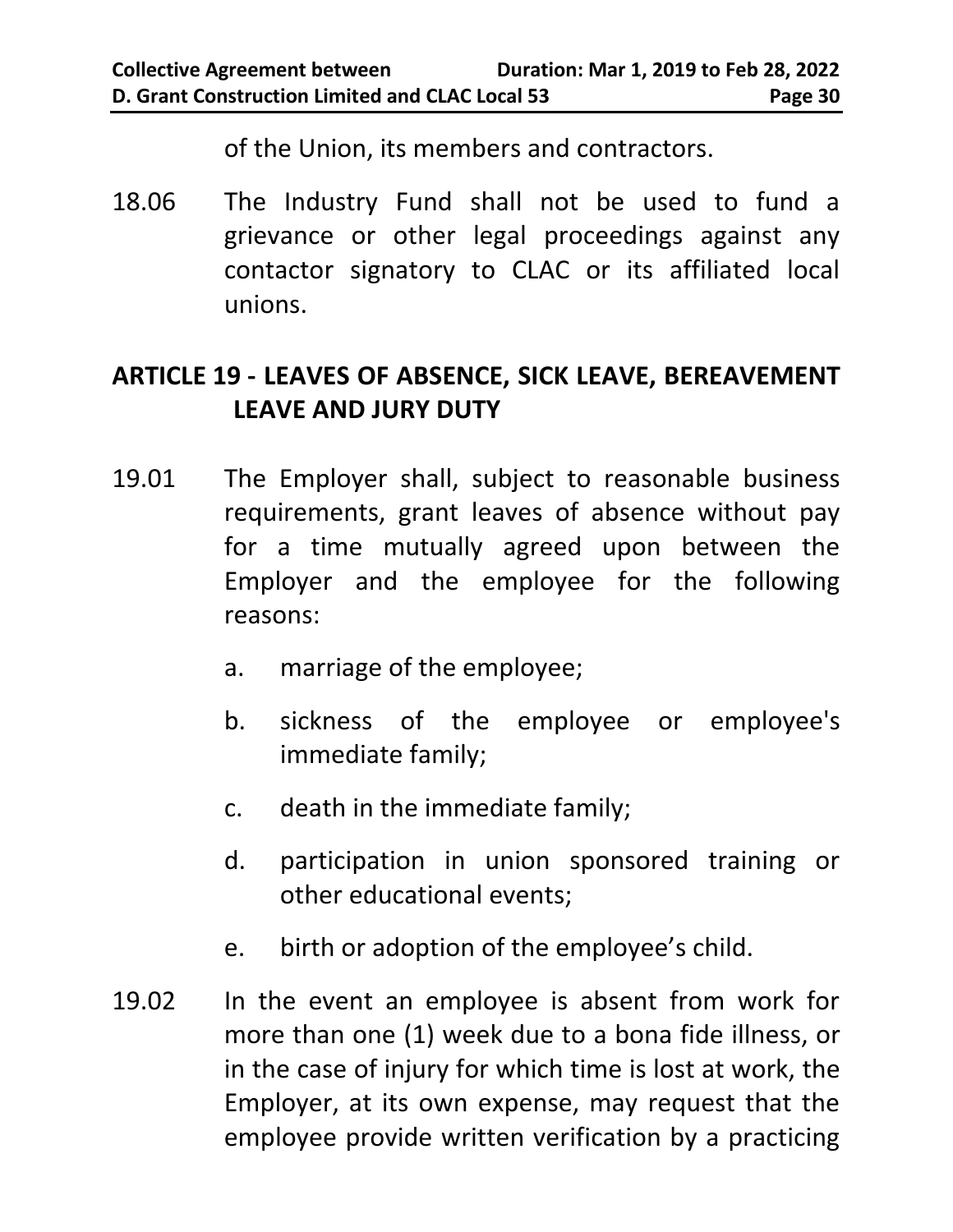physician, that the employee is able to return to his full duties. Such verification shall assess the extent to which the employee is able to perform the functions, duties and work of the job classification to which such employee is normally assigned.

- 19.03 Notwithstanding the above, the Employer may request that an employee provide a physician's certificate for any absence due to illness in excess of two (2) days or in excess of three (3) occasions in one calendar year. The Employer shall reimburse the employee for the cost of such a doctor's note.
- 19.04 An employee shall be granted three (3) days leave of absence at his regular rate of pay to make arrangements for and to attend the funeral of his spouse or common-law spouse, parent, or parent-inlaw, child, brother, sister or grandparent.
- 19.05 The Employer shall pay the regular daily wages of an employee while serving as a juror, less any daily stipend or reimbursement from the court, for up to five days provided the employee:
	- a. notifies the Employer immediately that he is required to attend court for jury selection;
	- b. presents proof of service requiring the employee's attendance.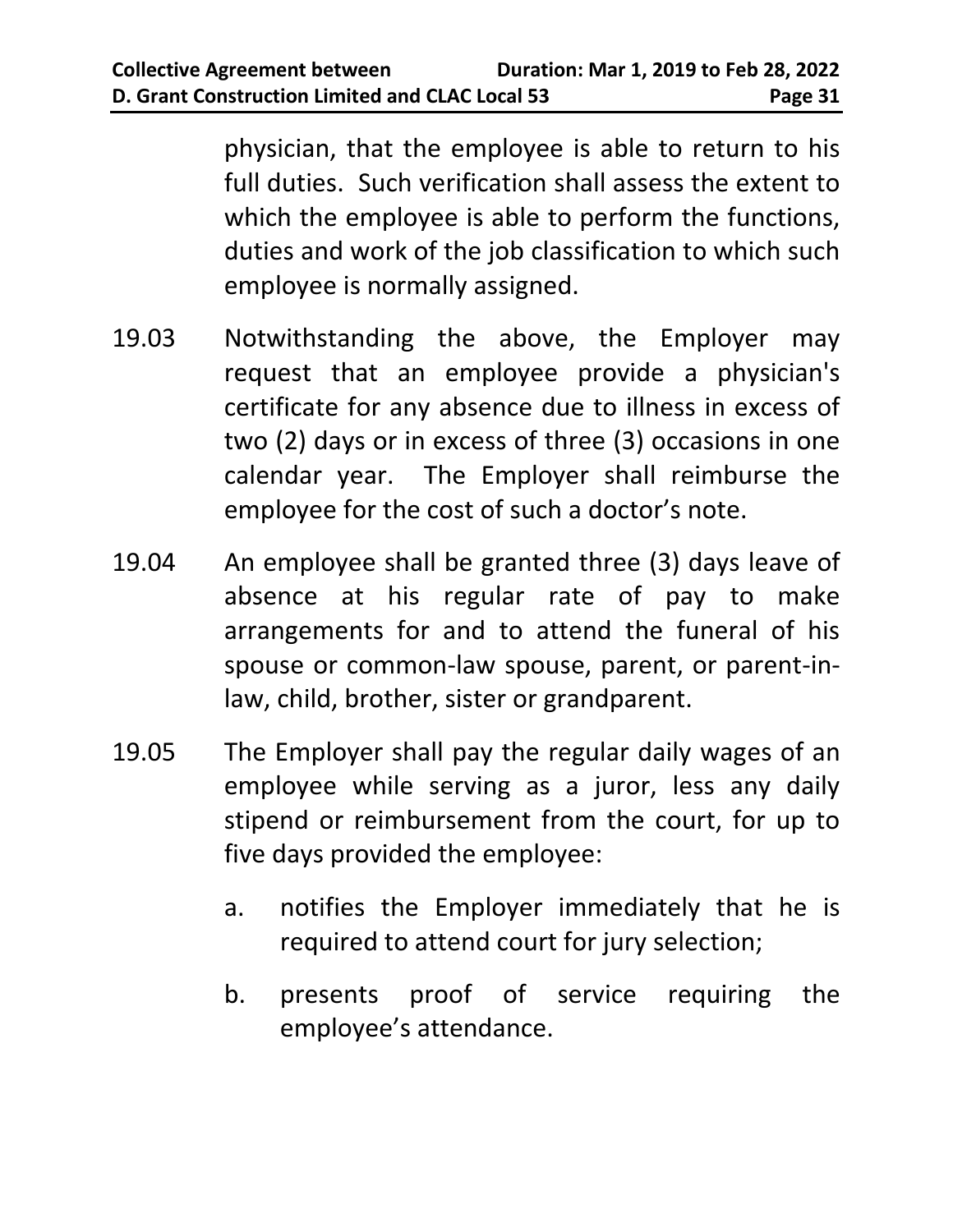#### <span id="page-35-0"></span>**ARTICLE 20 - DISCIPLINE & DISCHARGE**

- 20.01 The Employer may warn, suspend, demote or discharge an employee for just cause. If the conduct or performance of an employee warrants disciplinary action, such action shall be confirmed in writing. A copy of all such documentation shall be provided to the employee(s) involved, and forwarded to the office of the Union at the time they are issued.
- 20.02 Any disciplinary notice shall be issued only after, or during the meeting with the employee being disciplined. An employee shall be advised of the nature of the meeting prior to attending. The employee shall be accompanied by a steward who shall be paid for such time in accordance with Article 4.03.
- 20.03 Disciplinary meetings shall normally take place during the affected employee's scheduled shift. If the employee is not at work and is not scheduled to work within three (3) days of the incident, or if the incident giving rise to the meeting is so serious that more immediate action is warranted, he may be called in at a time when he is not scheduled to work, but shall be paid for such time during the meeting.
- 20.04 Any letters of warning older than twelve (12) months shall be removed from an employee's file, provided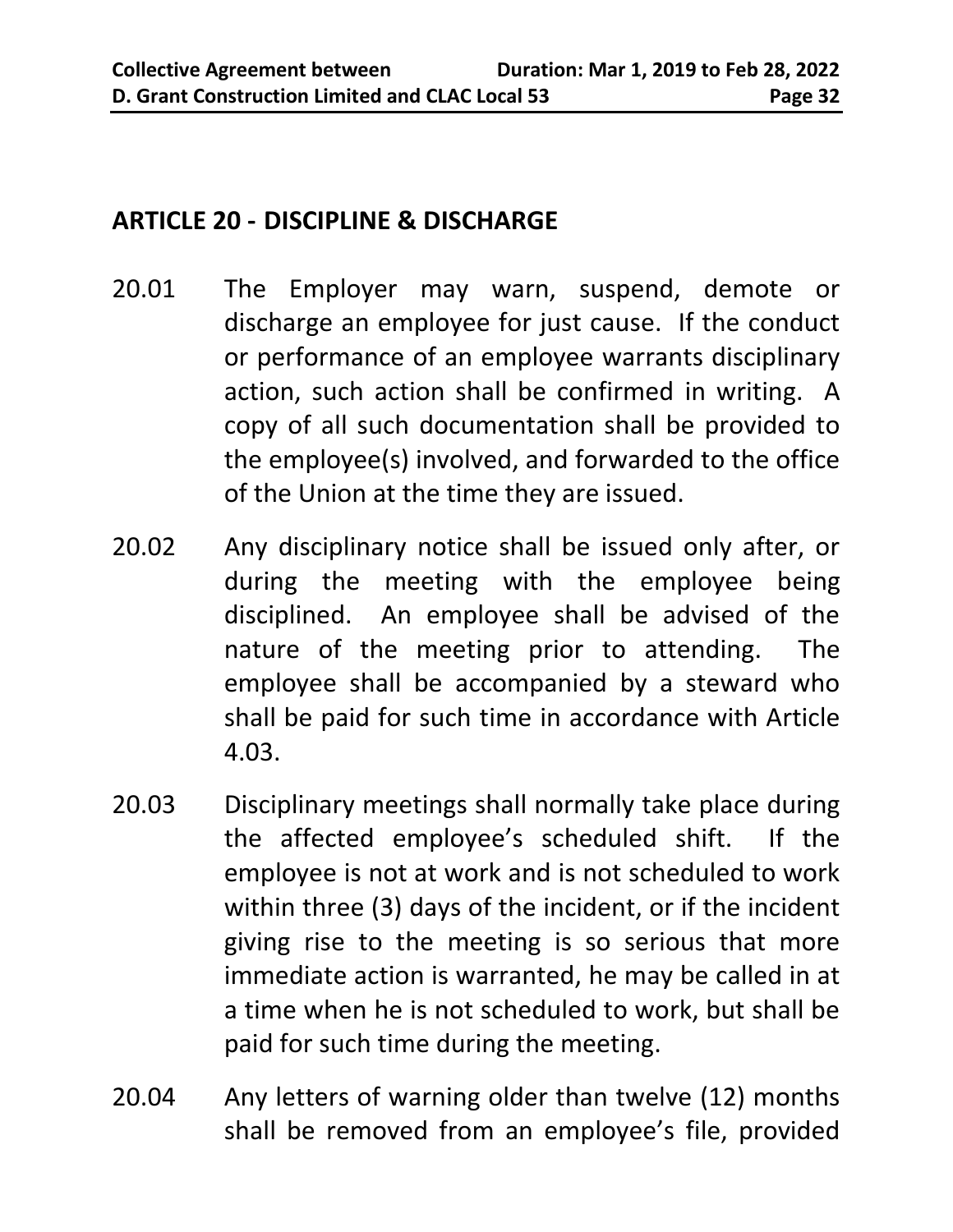that there is no repeat offence of the incident giving cause to the discipline during such twelve (12) month period. Any record of suspension will be removed after twenty-four (24) months, provided there is no repeat offence of the incident giving cause to the suspension during such twenty-four (24) month period.

#### <span id="page-36-0"></span>**ARTICLE 21 - COMPLAINTS AND GRIEVANCES**

- 21.01 It is the mutual desire of the parties to this Agreement that reasonable and legitimate complaints and grievances of employees shall be dealt with as quickly as possible.
- 21.02 It is understood that in all cases an employee shall first give his immediate supervisor an opportunity to address his complaint before proceeding further with any grievance in accordance with this Article.
- 21.03 Grievances properly arising under this Agreement shall be adjusted and settled as follows:
- 21.04 Within five (5) working days after the circumstances giving rise to the grievance occurred, the grievance shall be presented to the Employer, in writing, on the Union's standard form and the parties shall meet within the next five (5) working days to endeavour to settle the grievance.
- 21.05 The Employer shall issue its written decision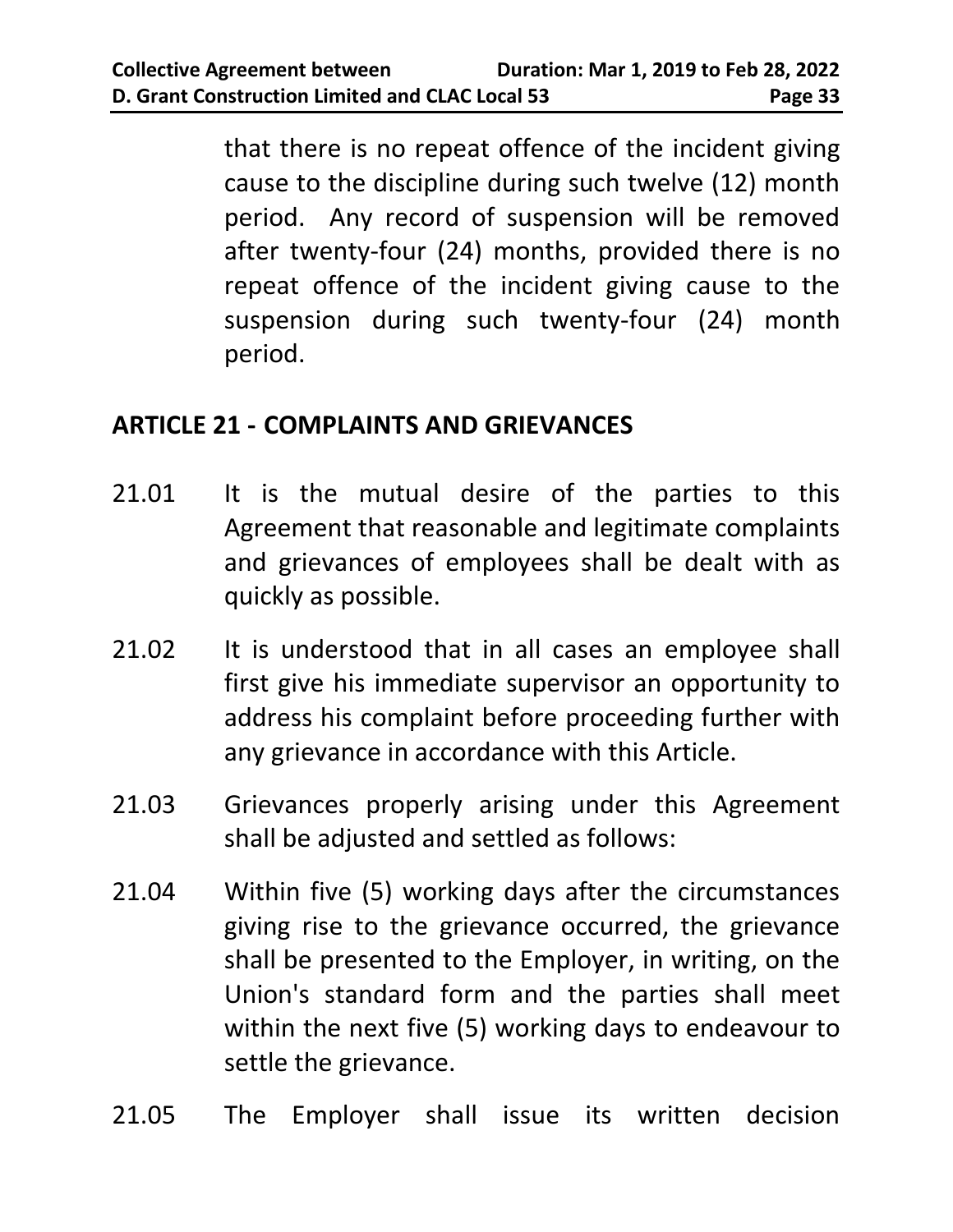respecting the grievance within five (5) working days of the meeting contemplated by this Article. If the Employer's decision is not satisfactory to the Union, the Union may refer the grievance to arbitration in accordance with Article 23.

- 21.06 A **Group Grievance** is defined as a single grievance, signed by a Steward or Union representative, on behalf of a group of employees who have the same complaint. A Group Grievance shall be processed in accordance with Article 21.03 of the grievance procedure set out above. The names of the employees having the same complaint and advancing such Group Grievance shall be identified and listed on the grievance form.
- 21.07 A **Policy Grievance** is defined as one which involves a question relating to the interpretation, application or administration of this Agreement, or alleged violation of any provision of this Agreement, including any question as to whether a matter is arbitrable. A Policy Grievance may be submitted by either the Union or the Employer in accordance with Article 21.03 of the grievance procedure outlined above. In the case of a Policy Grievance submitted by the Employer, all references to "Union" and "Employer" in Articles 22.03 and 22.04 shall be interchangeable. Such Policy Grievance shall be signed by a Steward or a Union representative or, in the case of an Employer's Policy Grievance, by the Employer or its designated representative.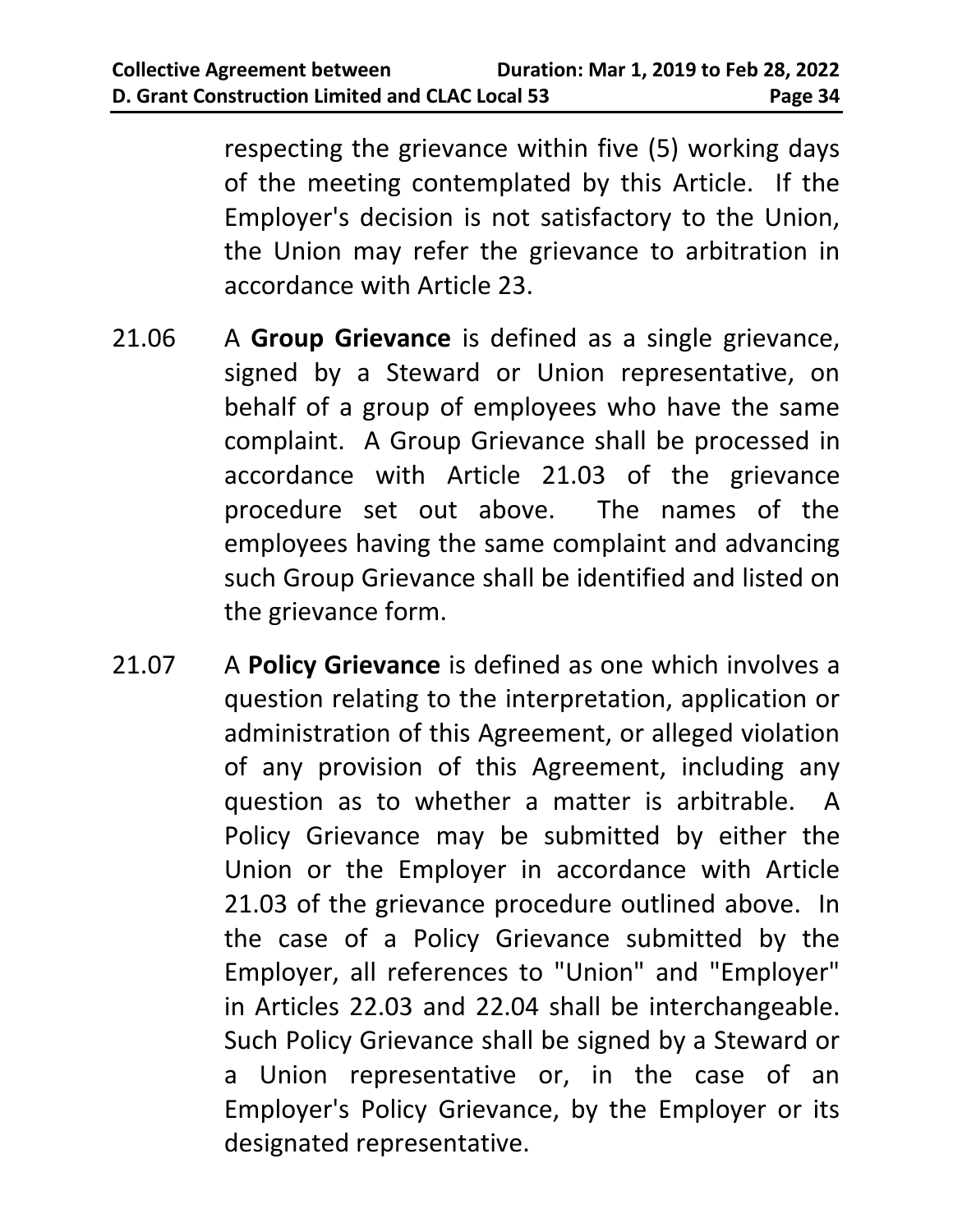- 21.08 In the event that the circumstances giving rise to any grievance occurred more than five (5) days prior to the complaint or grievance being initiated and delivered to either the Employer or the Union, as the case may be, then and in such event neither the Employer nor the Union shall be required to consider or process any such grievance.
- 21.09 For the proper administration of this Article:
	- a. The nature of the grievance, the remedy sought and the Article or Articles of the Agreement which are alleged to have been violated shall be set out in the written record of the grievance and may not be subject to change in later steps.
	- b. In determining the time which is allowed in the various steps, only working days shall be included, and any time limits may be extended by agreement in writing only.
	- c. If advantage of the provisions of this Article 22 is not taken within the time limits specified herein as set out above, or as extended in writing between the parties, the grievance shall be deemed to have been abandoned and may not be reopened.

#### <span id="page-38-0"></span>**ARTICLE 22 - ARBITRATION**

22.01 Each party to this Agreement may refer a grievance to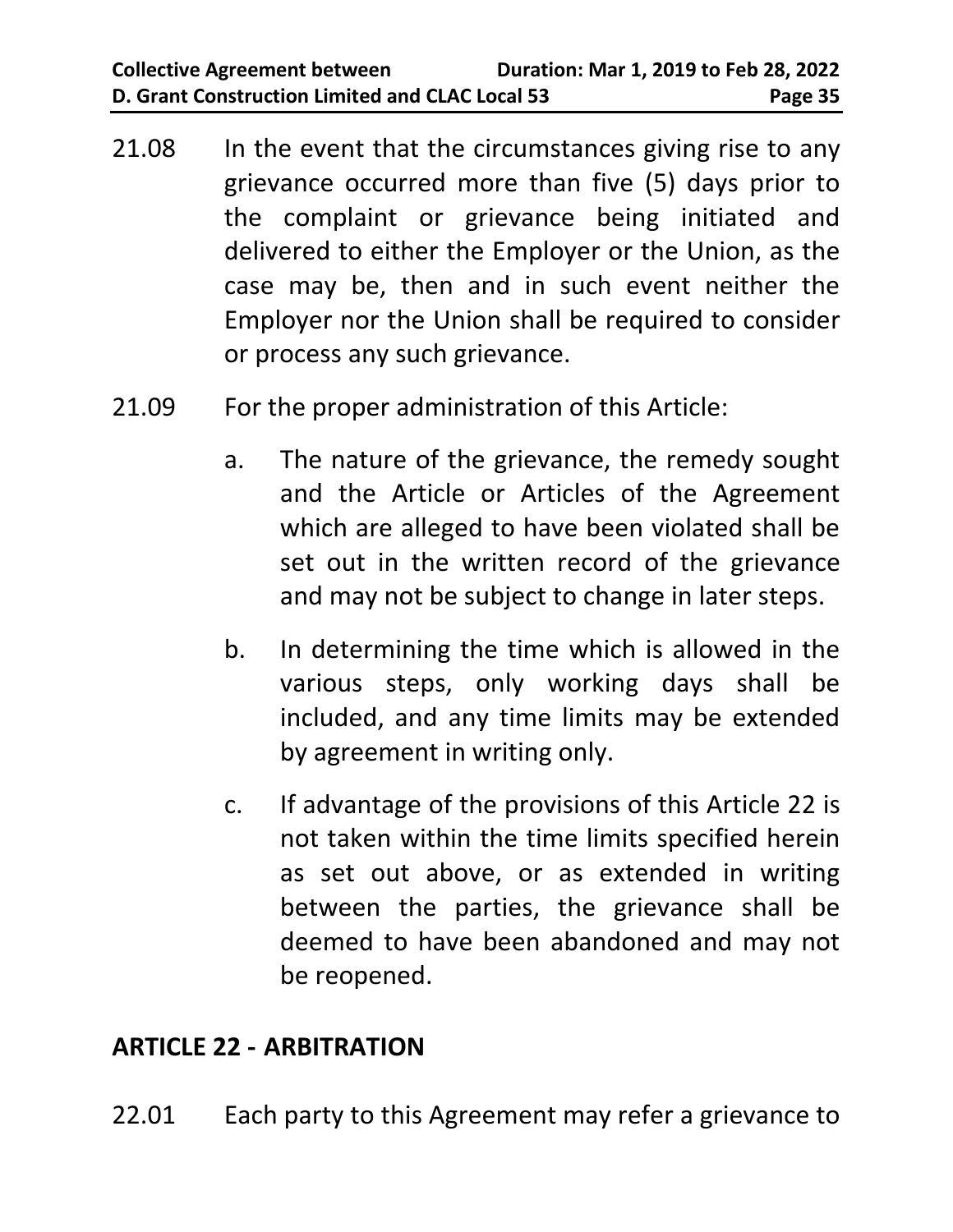arbitration provided the referral is made within ten (10) working days of the written decision described in Article 22.04 or the date that the written decision should have been made pursuant to Article 22.04. A grievance that is not referred to arbitration in accordance with this Article, shall be deemed to have been abandoned and shall be inarbitrable.

- 22.02 Both parties to this Agreement agree that any grievance concerning the interpretation, application or administration of this Agreement, or alleged violation of any provision of this Agreement, including any question as to whether a matter is arbitrable, which has been properly carried through all the steps of the grievance procedure outlined at Article 22 above and which has not been settled, will be referred to a Board of Arbitration at the request of either of the parties hereto.
- 22.03 The Board of Arbitration will be composed of a sole arbitrator chosen by agreement of the parties.
- 22.04 Within two (2) working days of the request of either party for a Board, each party shall notify the other of the name(s) of arbitrator(s) it proposes to act as the sole arbitrator.
- 22.05 Should the Employer and the Union fail to agree on a sole arbitrator within five (5) working days of the notification mentioned in Article 23.04 above, the Ministry of Labour of the Province of Ontario shall be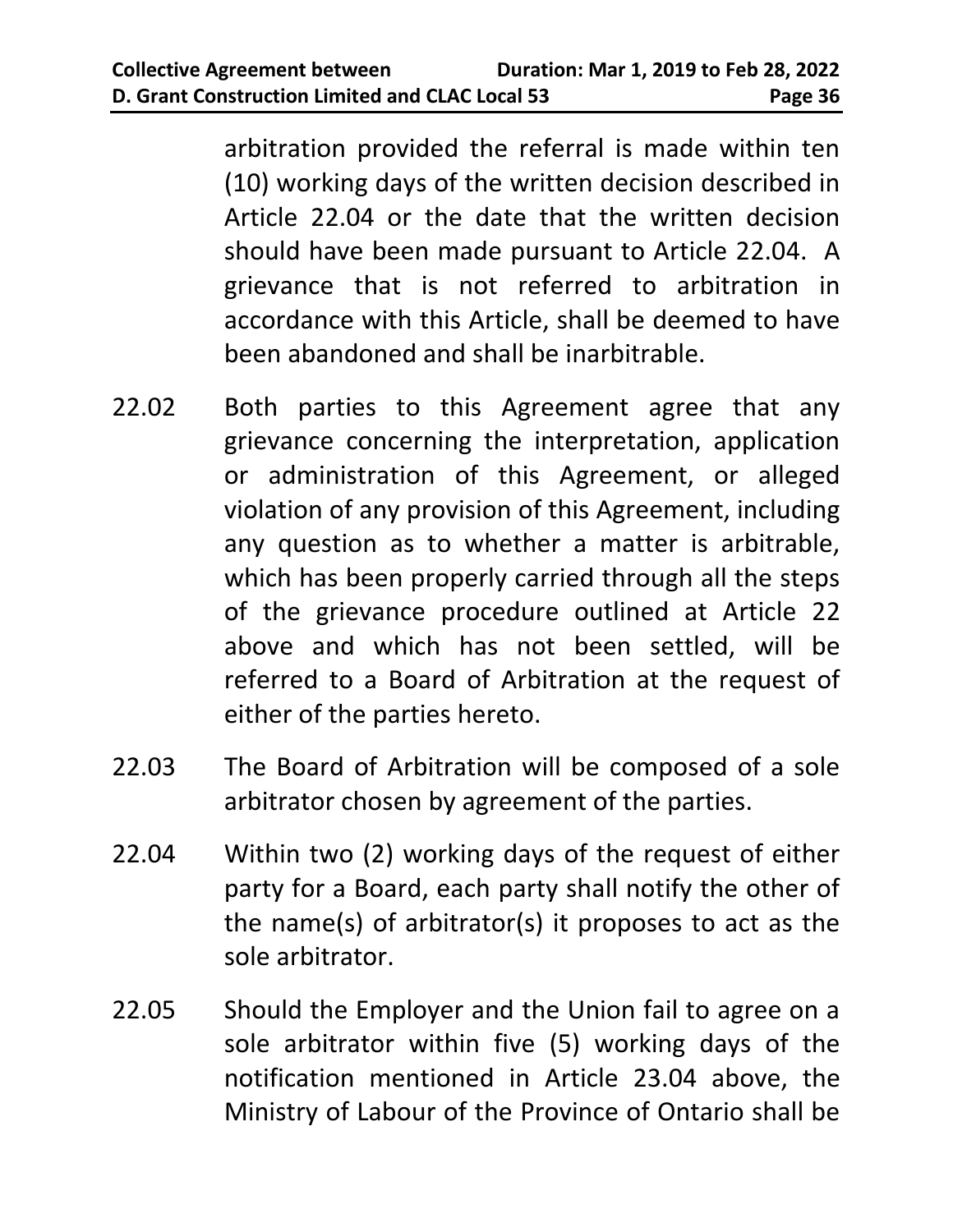asked to nominate an impartial person to act as the sole arbitrator.

- 22.06 The decision of the sole arbitrator shall be binding on the employees, the Union and the Employer.
- 22.07 The Board of Arbitration shall not have any power to alter or change any of the provisions of this Agreement or to substitute any new provisions for any existing provisions, nor to give any decision inconsistent with the terms and provisions of this Agreement.

Each of the parties to this Agreement shall bear its own expense of arbitration, and the parties shall jointly bear the expenses, if any, of the sole arbitrator.

#### <span id="page-40-0"></span>**ARTICLE 23 - GENDER NEUTRALITY**

23.01 In this Agreement, any references to the masculine gender shall include the female gender and references to the female gender shall include the masculine gender.

#### <span id="page-40-1"></span>**ARTICLE 24 - SEVERABILITY**

24.01 Should any part of this Agreement or any provision herein contained be rendered or declared invalid by reason of any existing or subsequently enacted Provincial or Federal legislation or by decision of the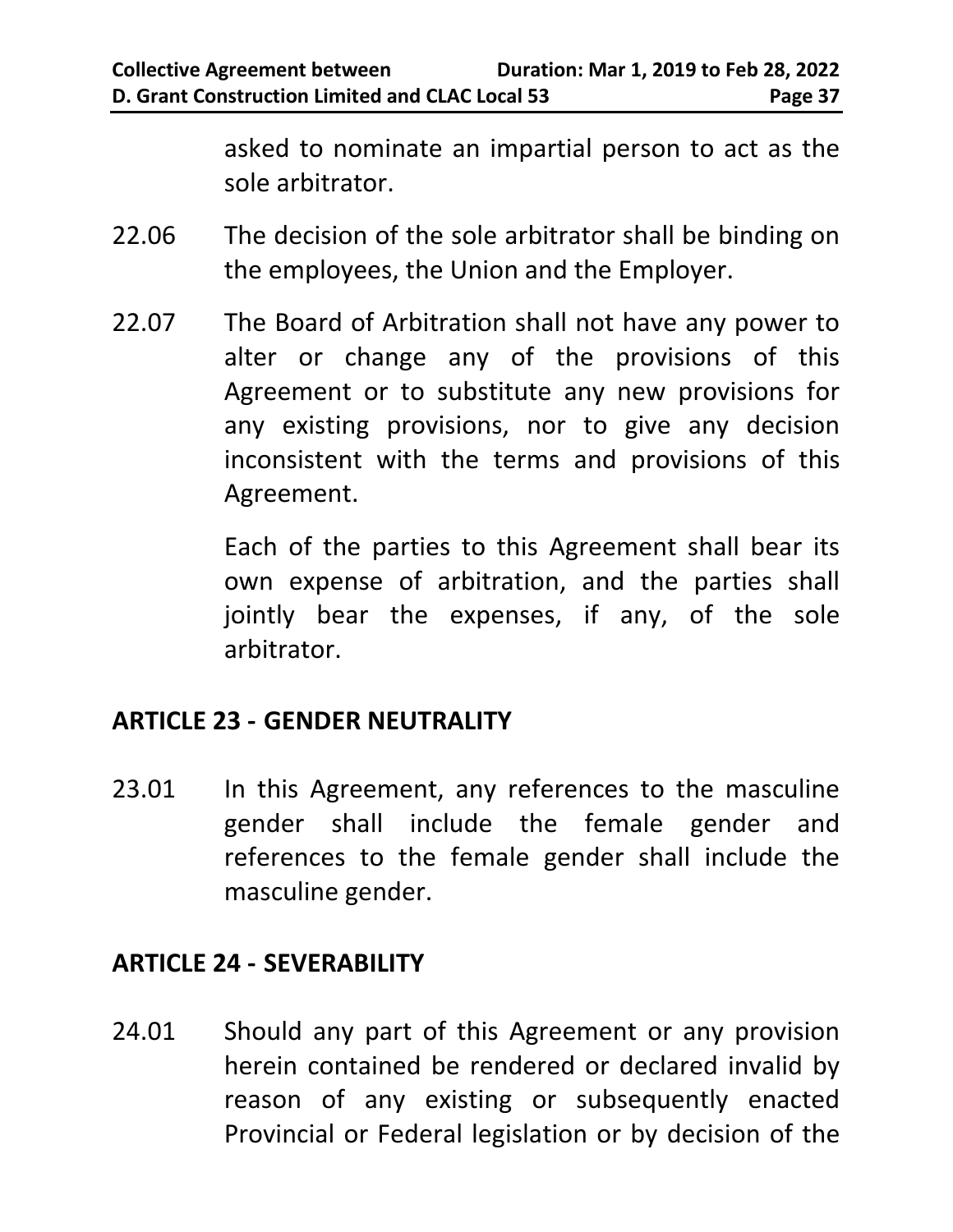Ontario Labour Relations Board or any Court of competent jurisdiction, such invalidation of such part or provision of this Agreement shall not invalidate the remaining parts or provisions thereof.

#### <span id="page-41-0"></span>**ARTICLE 25 - DURATION**

25.01 This Agreement shall be effective on the first  $(1<sup>st</sup>)$  day of March, two thousand and nineteen (2019) and shall remain in effect until the twenty-eighth  $(28<sup>th</sup>)$ day of February, two thousand and twenty-two (2022), and shall continue in force from year to year thereafter unless either party shall furnish the other with notice of termination or proposed revision of this Agreement not more than ninety (90) days before the expiration date of this Agreement, or in any like period in any year thereafter.

<span id="page-41-1"></span>Signed at *LowDon* this day of April, 2019. For the Employer For the Union Nung Mea GRANT PRESIDENT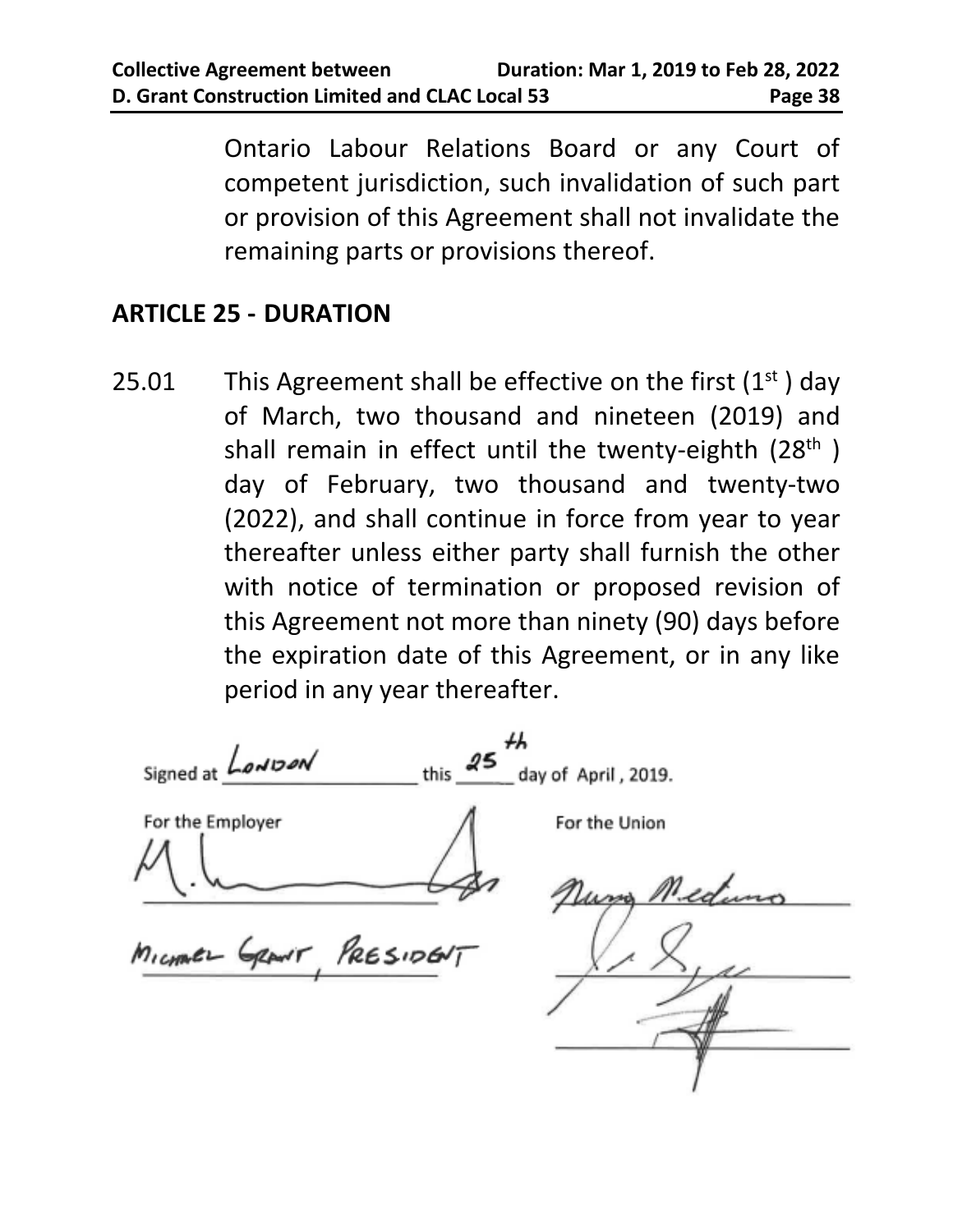### **SCHEDULE "A"**

# **Classifications and Wage Rates**

#### **01-Mar-19**

| <b>Classification</b>           | <b>Level</b>             | <b>Hourly Wage</b> | Vacatio<br>13<br>4/6/6.7<br>5% | <b>Health Fund</b> | Pension<br>$\boldsymbol{*}$<br>8.75% | Pension<br>**<br>5/nhr | <b>Education Fund</b> | Industry Fund | Total |
|---------------------------------|--------------------------|--------------------|--------------------------------|--------------------|--------------------------------------|------------------------|-----------------------|---------------|-------|
|                                 | Certified                | 32.06              | 1.28                           | 1.55               | 2.81                                 | 0.09                   | 0.20                  | 0.19          | 38.18 |
|                                 | 4th year<br>App<br>(80%) | 25.65              | 1.03                           | 1.55               | 2.24                                 | 0.09                   | 0.20                  | 0.19          | 30.95 |
| Carpenter                       | 3rd year<br>App<br>(60%) | 19.24              | 0.77                           | 1.55               | 1.68                                 | 0.09                   | 0.20                  | 0.19          | 23.72 |
|                                 | 2nd year<br>App<br>(50%) | 16.62              | 0.66                           | 1.55               | 1.45                                 | 0.09                   | 0.20                  | 0.19          | 20.76 |
|                                 | 1st year<br>App<br>(40%) | 14.00              | 0.56                           | 1.55               | 1.23                                 | 0.09                   | 0.20                  | 0.19          | 17.82 |
| <b>Skilled Labourer</b>         |                          | 29.94              | 1.20                           | 1.55               | 2.62                                 | 0.09                   | 0.20                  | 0.19          | 35.79 |
|                                 | Level 4<br>(90%)         | 26.95              | 1.08                           | 1.55               | 2.36                                 | 0.09                   | 0.20                  | 0.19          | 32.42 |
| <b>Construction</b><br>Labourer | Level 3<br>(80%)         | 23.95              | 0.96                           | 1.55               | 2.10                                 | 0.09                   | 0.20                  | 0.19          | 29.04 |
|                                 | Level 2<br>(70%)         | 20.96              | 0.84                           | 1.55               | 1.83                                 | 0.09                   | 0.20                  | 0.19          | 25.66 |
|                                 | Level 1<br>(60%)         | 17.96              | 0.72                           | 1.55               | 1.57                                 | 0.09                   | 0.20                  | 0.19          | 22.28 |
| <b>Truck Driver</b>             |                          | 26.99              | 1.08                           | 1.55               | 2.36                                 | 0.09                   | 0.20                  | 0.19          | 32.46 |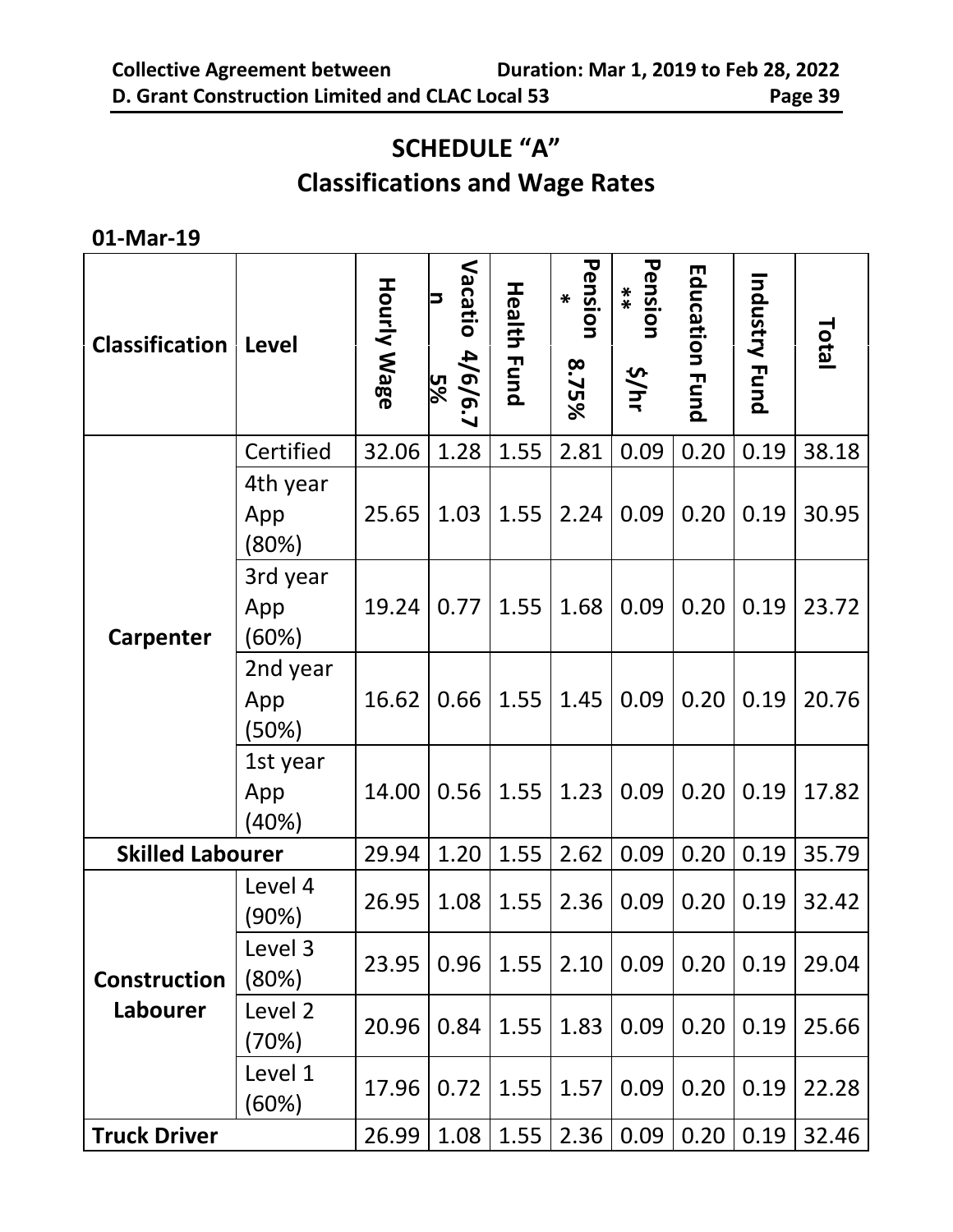#### **01-Mar-20**

| <b>Classification</b>    | Level                    | <b>Hourly Wage</b> | Vacati<br>on<br>4/6/7<br>-5% | <b>Health</b><br><b>Fund</b> | Pensio<br>$n^*$<br>9.50<br>$\approx$ | Pensio<br>$\mathbf{u}^*$<br>s/hr | Education<br><b>Fund</b> | Industry<br><b>Fund</b> | <b>Total</b> |
|--------------------------|--------------------------|--------------------|------------------------------|------------------------------|--------------------------------------|----------------------------------|--------------------------|-------------------------|--------------|
|                          | Certified                | 32.48              | 1.30                         | 1.60                         | 3.09                                 | 0.09                             | 0.20                     | 0.20                    | 38.96        |
| <b>Carpenter</b>         | 4th year<br>App<br>(80%) | 25.98              | 1.04                         | 1.60                         | 2.47                                 | 0.09                             | 0.20                     | 0.20                    | 31.58        |
|                          | 3rd year<br>App<br>(60%) | 19.49              | 0.78                         | 1.60                         | 1.85                                 | 0.09                             | 0.20                     | 0.20                    | 24.21        |
|                          | 2nd year<br>App<br>(50%) | 16.75              | 0.67                         | 1.60                         | 1.59                                 | 0.09                             | 0.20                     | 0.20                    | 21.10        |
|                          | 1st year<br>App<br>(40%) | 14.00              | 0.56                         | 1.60                         | 1.33                                 | 0.09                             | 0.20                     | 0.20                    | 17.98        |
| <b>Skilled Labourer</b>  |                          | 30.33              | 1.21                         | 1.60                         | 2.88                                 | 0.09                             | 0.20                     | 0.20                    | 36.51        |
|                          | Level 4<br>(90%)         | 27.30              | 1.09                         | 1.60                         | 2.59                                 | 0.09                             | 0.20                     | 0.20                    | 33.07        |
| Construction<br>Labourer | Level 3<br>(80%)         | 24.26              | 0.97                         | 1.60                         | 2.30                                 | 0.09                             | 0.20                     | 0.20                    | 29.62        |
|                          | Level 2<br>(70%)         | 21.23              | 0.85                         | 1.60                         | 2.02                                 | 0.09                             | 0.20                     | 0.20                    | 26.19        |
|                          | Level 1<br>(60%)         | 18.20              | 0.73                         | 1.60                         | 1.73                                 | 0.09                             | 0.20                     | 0.20                    | 22.75        |
| <b>Truck Driver</b>      |                          | 27.34              | 1.09                         | 1.60                         | 2.60                                 | 0.09                             | 0.20                     | 0.20                    | 33.12        |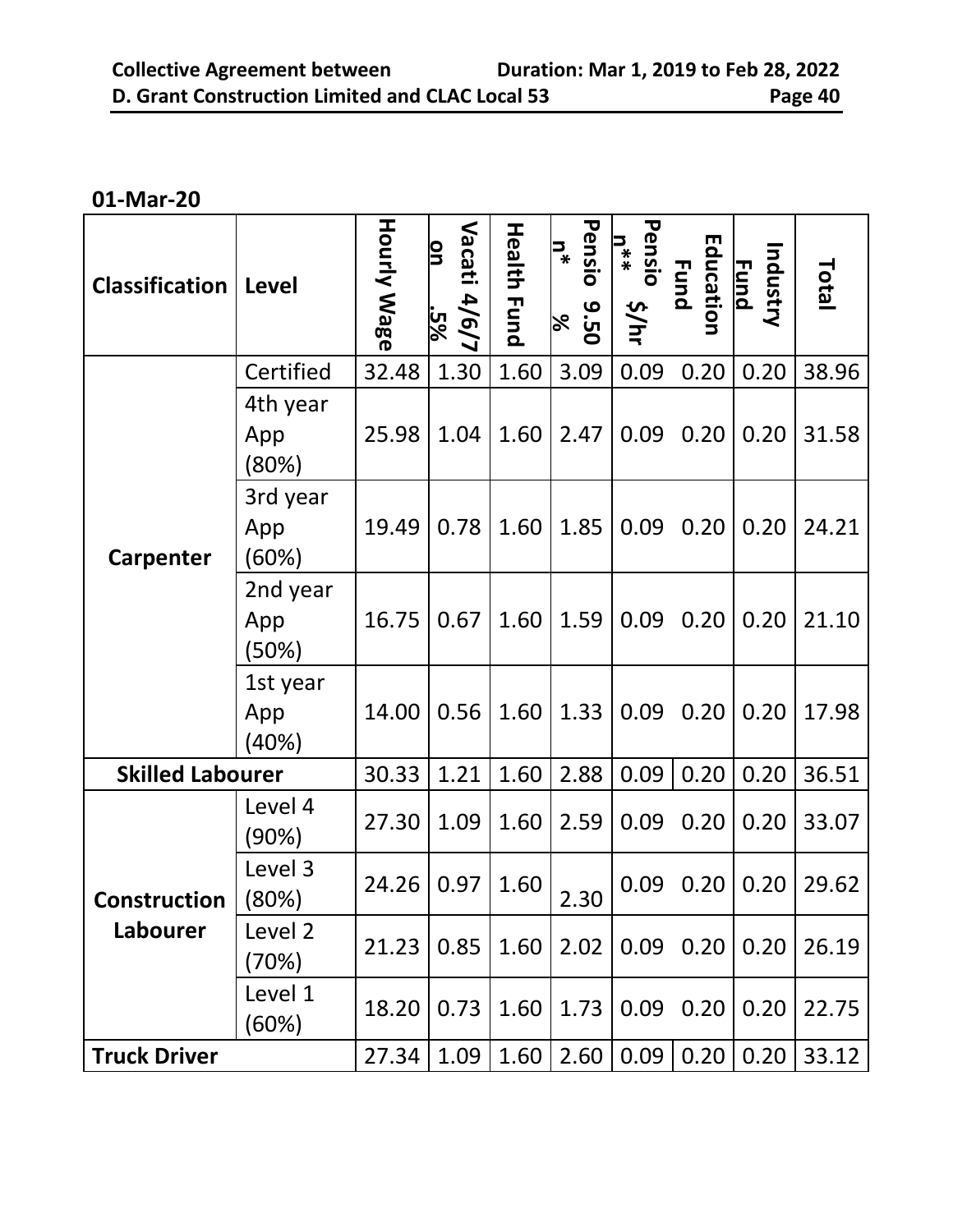**01-Mar-21**

| <b>Classification</b>      | <b>Level</b>             | <b>Hourly</b><br><b>Wage</b> | Vacati<br>β<br>4/6<br>$8\%$ | <b>Health</b><br><b>Fund</b> | Pensio<br>$\mathbf{C}^*$<br>$\overline{\mathbf{C}}$<br>$\%$ | Pensio<br>$\mathbf{u}^*$<br>\$/h | Education<br><b><u>Fund</u></b> | Industry<br><b>Fund</b> | Total |
|----------------------------|--------------------------|------------------------------|-----------------------------|------------------------------|-------------------------------------------------------------|----------------------------------|---------------------------------|-------------------------|-------|
|                            | Certified                | 32.90                        | 1.32                        | 1.65                         | 3.29                                                        | 0.09                             | 0.21                            | 0.20                    | 39.66 |
|                            | 4th year<br>App<br>(80%) | 26.32                        | 1.05                        | 1.65                         | 2.63                                                        | 0.09                             | 0.21                            | 0.20                    | 32.15 |
| Carpenter                  | 3rd year<br>App<br>(60%) | 19.74                        | 0.79                        | 1.65                         | 1.97                                                        | 0.09                             | 0.21                            | 0.20                    | 24.65 |
|                            | 2nd year<br>App<br>(50%) | 16.87                        | 0.67                        | 1.65                         | 1.69                                                        | 0.09                             | 0.21                            | 0.20                    | 21.38 |
|                            | 1st year<br>App<br>(40%) | 14.00                        | 0.56                        | 1.65                         | 1.40                                                        | 0.09                             | 0.21                            | 0.20                    | 18.11 |
| <b>Skilled</b><br>Labourer |                          | 30.72                        | 1.23                        | 1.65                         | 3.07                                                        | 0.09                             | 0.21                            | 0.20                    | 37.17 |
|                            | Level 4<br>(90%)         | 27.65                        | 1.11                        | 1.65                         | 2.77                                                        | 0.09                             | 0.21                            | 0.20                    | 33.67 |
| Construction               | Level 3<br>(80%)         | 24.58                        | 0.98                        | 1.65                         | 2.46                                                        | 0.09                             | 0.21                            | 0.20                    | 30.17 |
| Labourer                   | Level 2<br>(70%)         | 21.50                        | 0.86                        | 1.65                         | 2.15                                                        | 0.09                             | 0.21                            | 0.20                    | 26.66 |
|                            | Level 1<br>(60%)         | 18.43                        | 0.74                        | 1.65                         | 1.84                                                        | 0.09                             | 0.21                            | 0.20                    | 23.16 |
| <b>Truck Driver</b>        |                          | 27.70                        | 1.11                        | 1.65                         | 2.77                                                        | 0.09                             | 0.21                            | 0.20                    | 33.73 |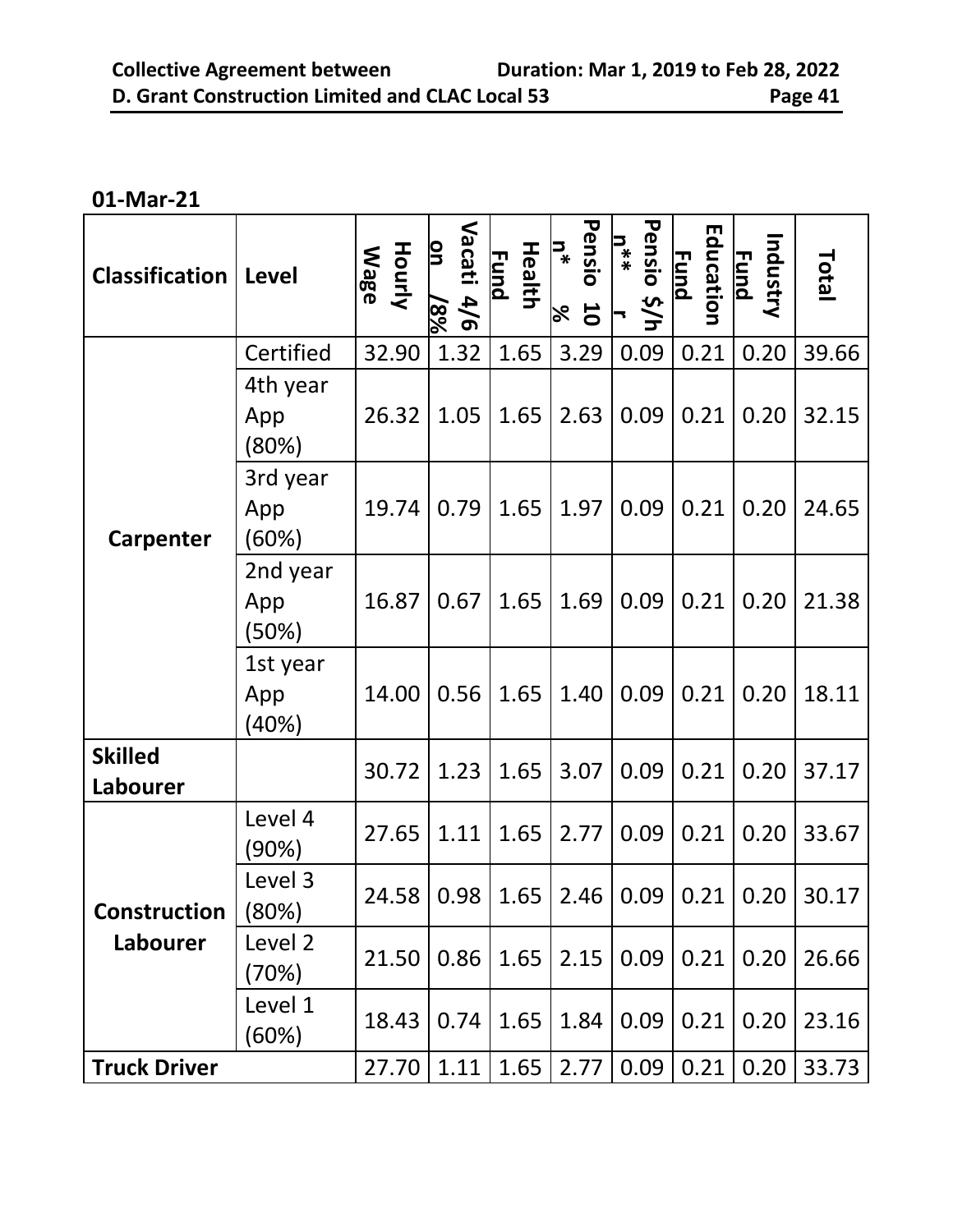- 1. The above rates are applicable in all sectors of the construction industry in the province of Ontario.
- 2. A Construction Labourer shall be paid as a percentage of the Skilled Labourer rate, as identified above. Progression through the Construction Labourer Rate shall occur as set forth in Schedule "B", attached hereto.
- 3. The Employer shall appoint lead hand or foreman, in the manner described in Schedule "B", attached hereto. A premium for such appointment shall be applied to the base hourly rate as follows;

a.Lead Hand - \$1.00 b.Foreman - \$2.50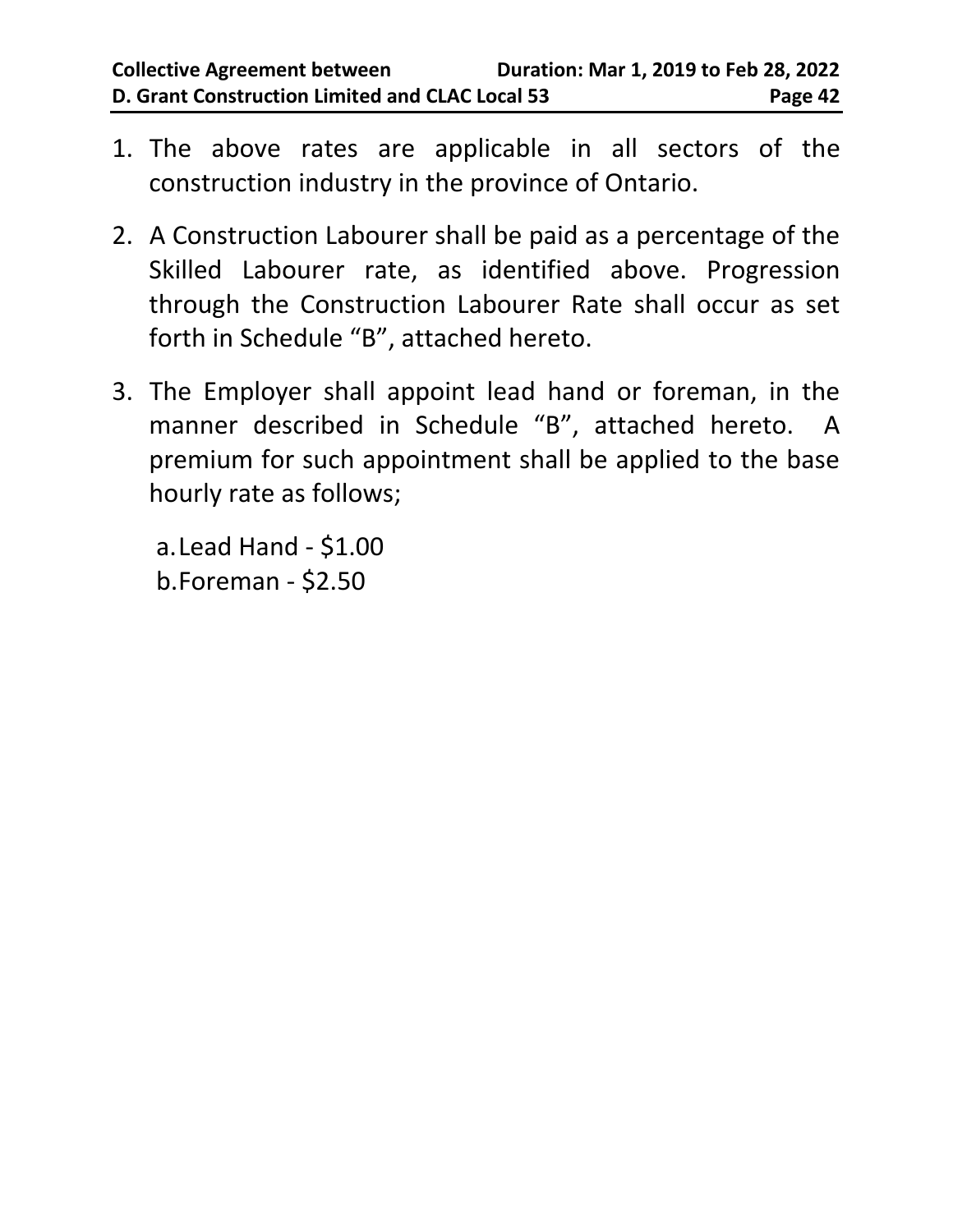<span id="page-46-0"></span>**Courses (Cumulative) Service / Experie nce Tasks (Cumulative) Skilled Labourer** Elevating Work Platforms (Scissor Lifts); Elevating **Work** Platforms – SPB Series (Self Propelled Boom Supported Elevating **Work** Platforms); Forklift Operator Safety 5200 hours worked A worker who requires limited supervision and is capable of two (2) of the three (3) listed skilled tasks: Form-setter; Concrete Finisher; patch and level existing slabs; setting hollow metal door frames in all locations; layout and rough carpentry. **Construction Labourer Level 4** Confined Spaces Hazardous Awareness for 3120 hours worked A worker who is capable of performing general labour duties, including but not limited to, needle and shoring

#### **SCHEDULE "B" LABOUR DEFINITIONS**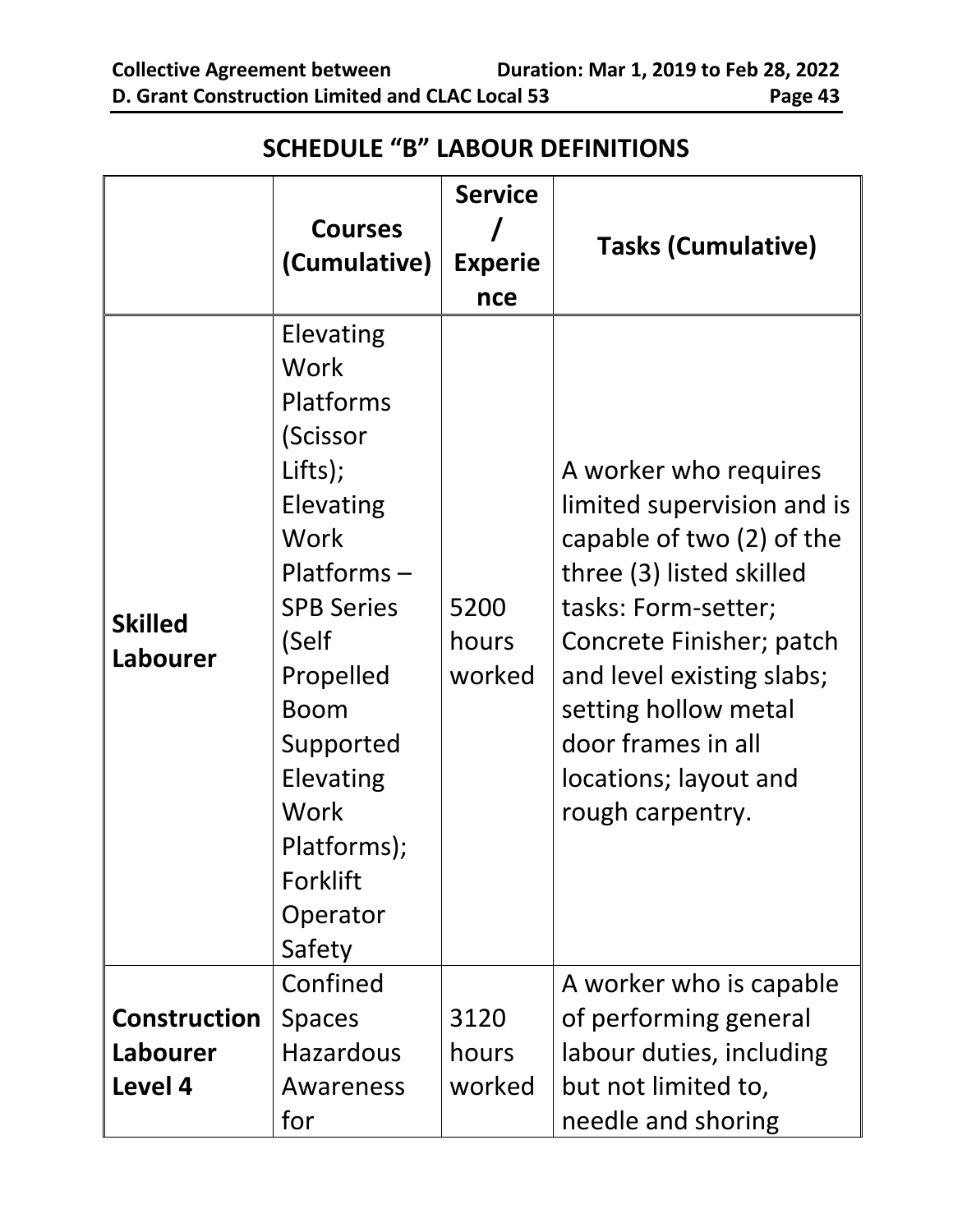|                     | Construction        |        | installations, building    |
|---------------------|---------------------|--------|----------------------------|
|                     | ; Suspended         |        | scaffolding and winter     |
|                     | <b>Access</b>       |        | protection enclosures,     |
|                     | Equipment           |        | build safety railings,     |
|                     | Users'              |        | frame temporary            |
|                     | Hazard              |        | partitions, performing     |
|                     | Awareness,          |        | wood parapet and           |
|                     | Standard            |        | interior partition backing |
|                     | First Aid and       |        | installations, and         |
|                     | CPR/AED;            |        | levelling plate            |
|                     | Trenching           |        | installations under        |
|                     | Safety              |        | general supervision.       |
|                     | (Hazard             |        |                            |
|                     | Awareness           |        |                            |
|                     | Introduction)       |        |                            |
|                     |                     |        | A worker who is capable    |
|                     | Hoisting and        |        | of performing general      |
|                     | Rigging $-$         |        | labour duties, including   |
|                     | <b>Basic Safety</b> |        | but not limited to, slab-  |
|                     | Training;           |        | on-grade preparation,      |
| <b>Construction</b> | Scaffold            | 2080   | welded wire mesh           |
| Labourer            | Users'              | hours  | placement, poly underlay   |
| Level 3             | Hazard              | worked | placement, grouting base   |
|                     | Awareness;          |        | plates, foundation         |
|                     | <b>Natural Gas</b>  |        | insulation installation,   |
|                     | in                  |        | fire-stopping and smoke    |
|                     | Construction        |        | sealing, assist with site  |
|                     |                     |        | layout, under general      |
|                     |                     |        | supervision.               |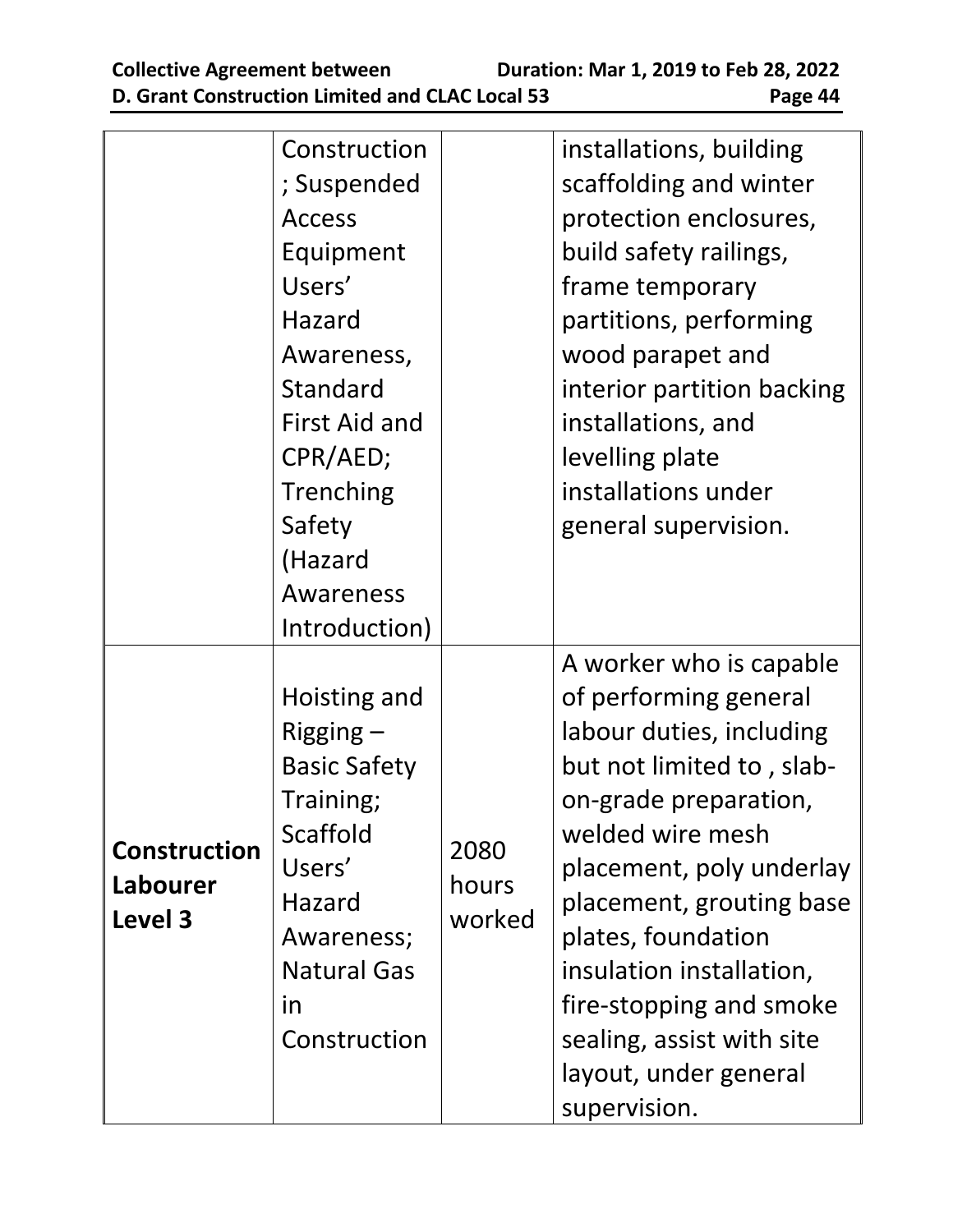| <b>Construction</b><br>Labourer<br>Level 2 | Propane in<br>Construction<br>; Traffic<br>Control and<br><b>Backing</b><br><b>Vehicles; Fire</b><br>Extinguisher | 1040<br>hours<br>worked | A worker with some<br>construction experience<br>able to perform general<br>labour duties, including<br>but not limited to<br>general site clean-up,<br>dewatering, assisting<br>with winter protection,<br>snow removal and<br>temporary heating,<br>under fairly close<br>supervision. |
|--------------------------------------------|-------------------------------------------------------------------------------------------------------------------|-------------------------|------------------------------------------------------------------------------------------------------------------------------------------------------------------------------------------------------------------------------------------------------------------------------------------|
| <b>Construction</b><br>Labourer<br>Level 1 | DG<br>Employee<br>Health &<br>Safety<br>Guidelines,<br><b>WHMIS</b> in<br>Construction<br>; Fall Arrest           | N/A                     | An unskilled worker with<br>little or no construction<br>experience and who<br>requires close<br>supervision.                                                                                                                                                                            |

# **LEAD HAND DEFINITION**

An employee designated by the Employer who will have the routine responsibility of being the lead member of the crew. The lead hand assists the foreman with daily organization and direction of labour, equipment and materials, and to ensure that acceptable standards of quality, safety and production are maintained by the crew.

#### **WORKING FOREMAN DEFINITION**

An employee designated by the Employer to be responsible for